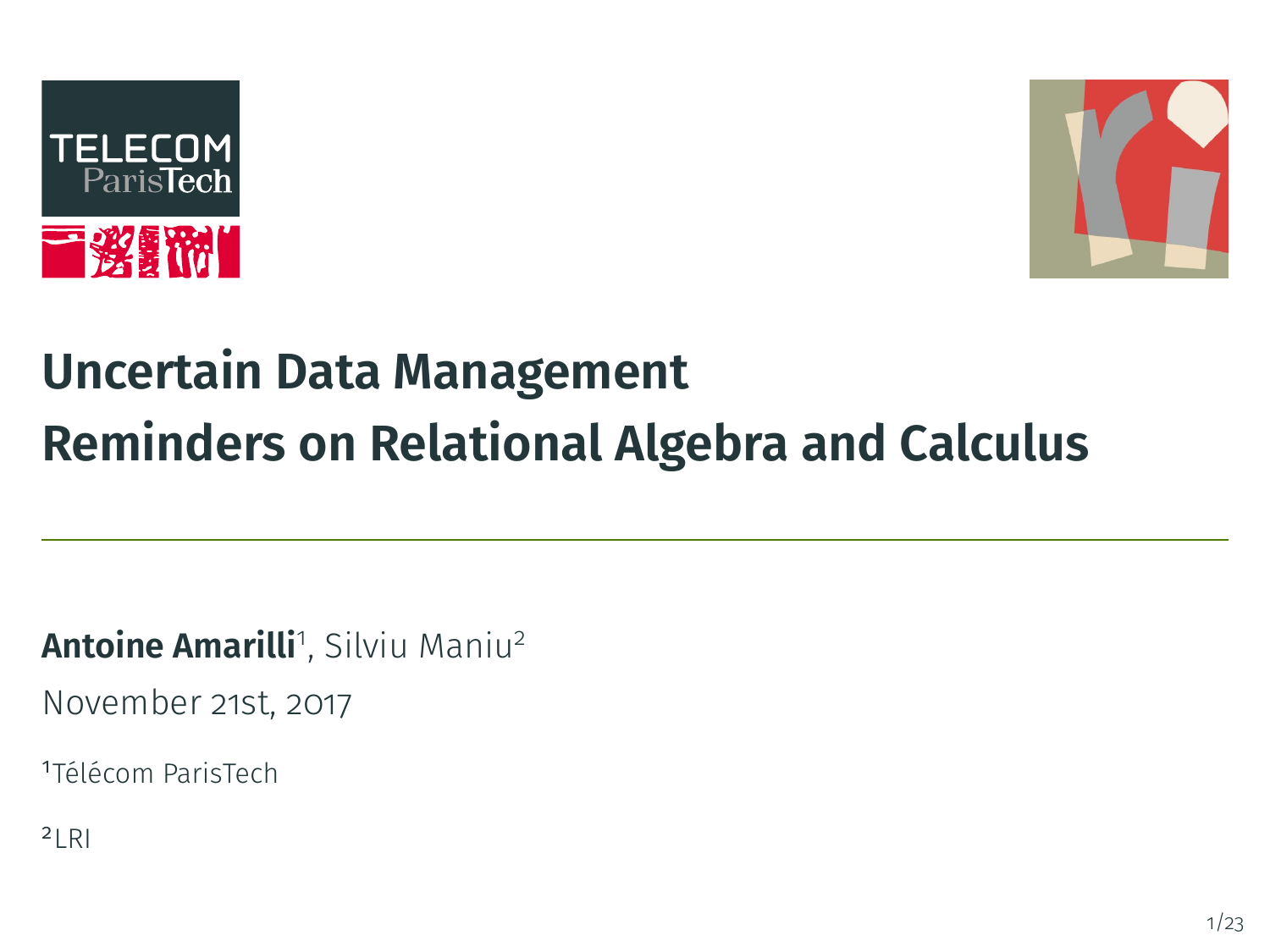### <span id="page-1-0"></span>[Basics](#page-1-0)

[Relational algebra](#page-9-0)

[SQL](#page-51-0)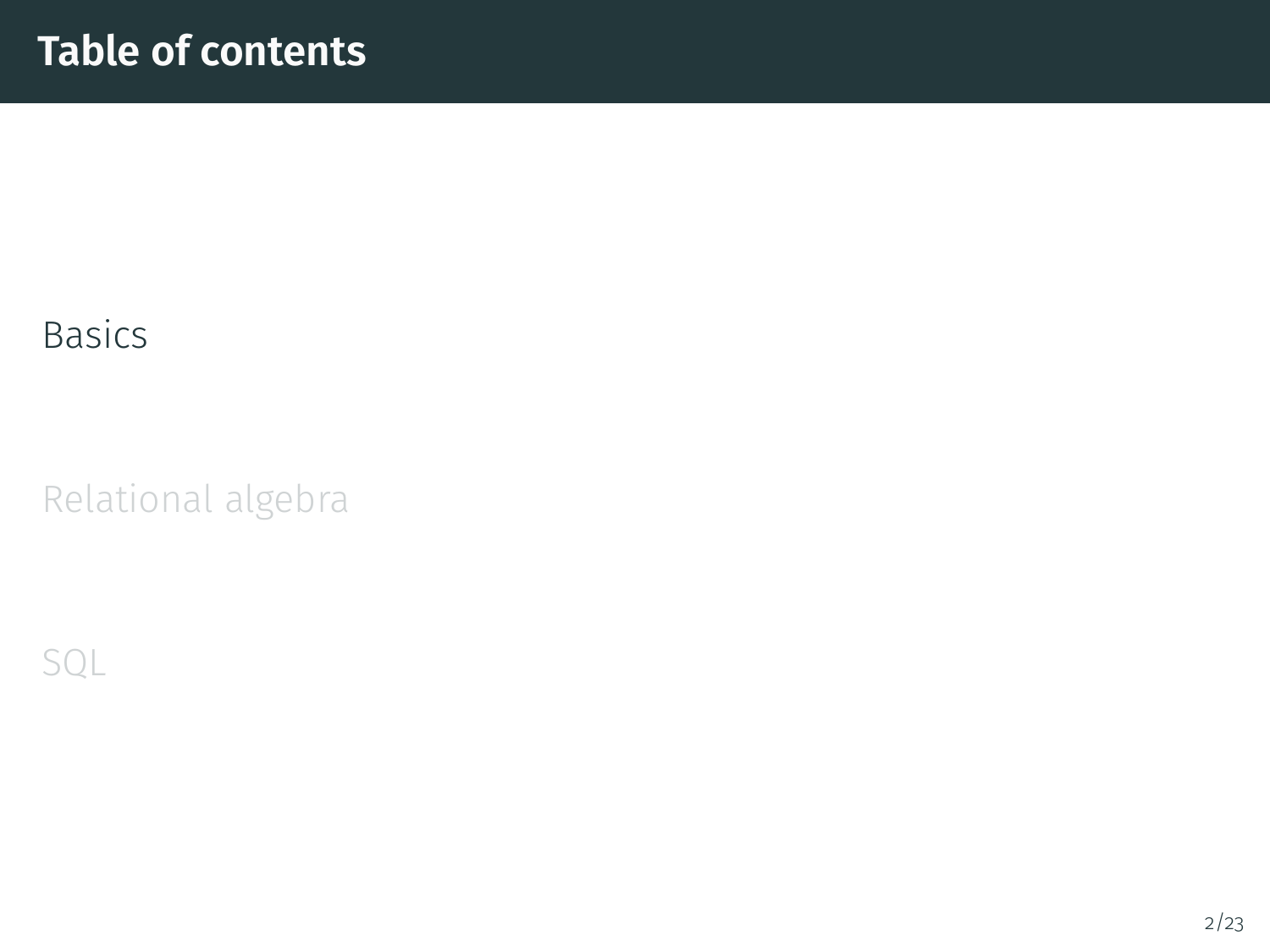## **Relations**

- Relation name and arity
- Attribute names (optional)

| Relation Class, arity 5 |  |  |  |
|-------------------------|--|--|--|
|-------------------------|--|--|--|

| date | teacher resp |  | name | num |
|------|--------------|--|------|-----|
|------|--------------|--|------|-----|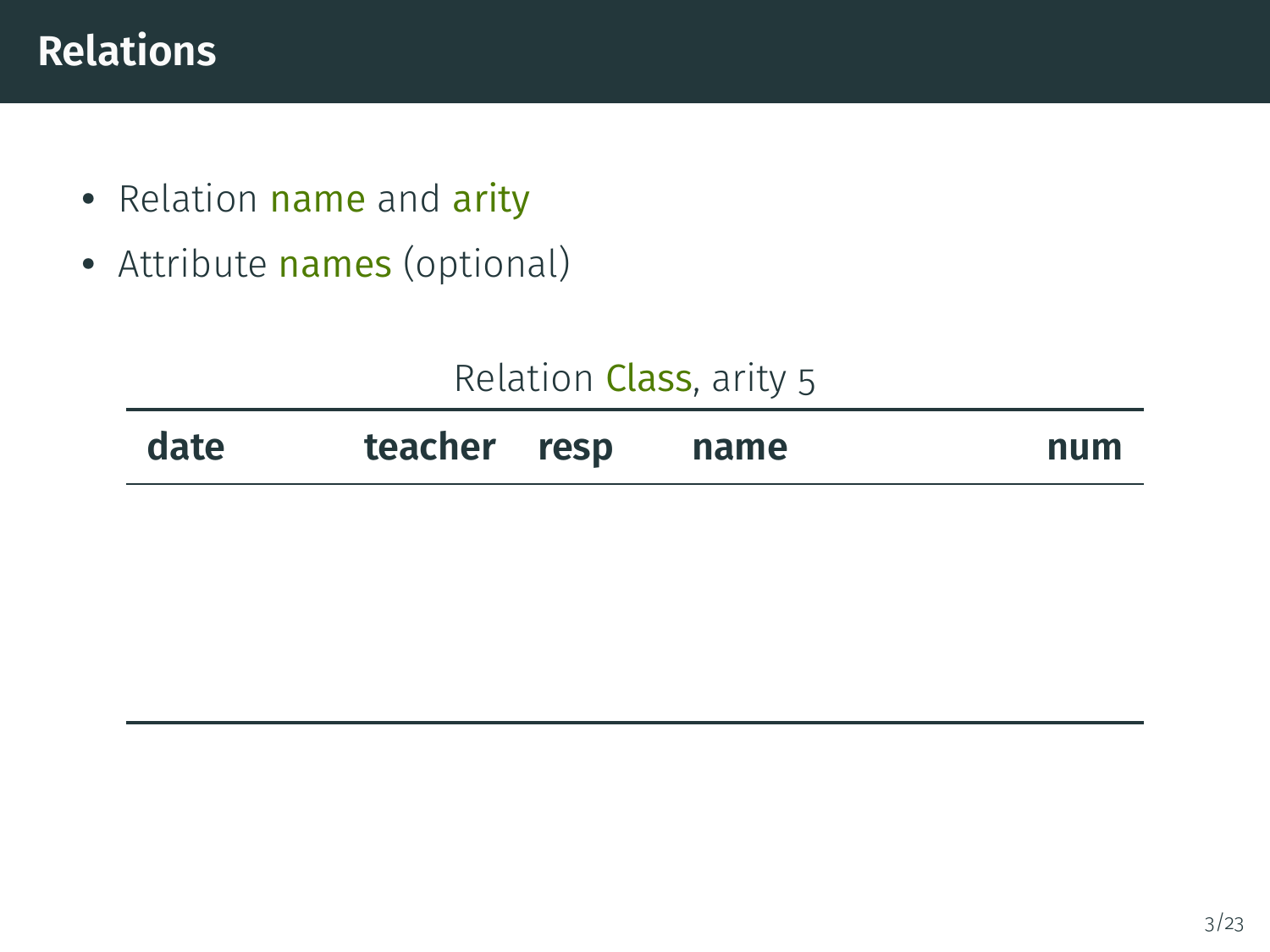## **Relations**

- Relation name and arity
- Attribute names (optional)

| Relation Class, arity 5 |  |  |  |
|-------------------------|--|--|--|
|-------------------------|--|--|--|

| date | teacher resp | name                                        | num            |
|------|--------------|---------------------------------------------|----------------|
|      |              | 2017-11-21 Antoine Fabian Uncert. Data Mgmt | $\overline{1}$ |
|      |              | 2017-11-28 Antoine Fabian Uncert. Data Mgmt | $\overline{2}$ |
|      |              | 2017-12-05 Antoine Fabian Uncert. Data Mgmt | $\mathcal{E}$  |
|      |              | 2017-12-12 Silviu Fabian Uncert. Data Mgmt  | $\frac{1}{4}$  |

• Set of rows (tuples) on a domain (no duplicates)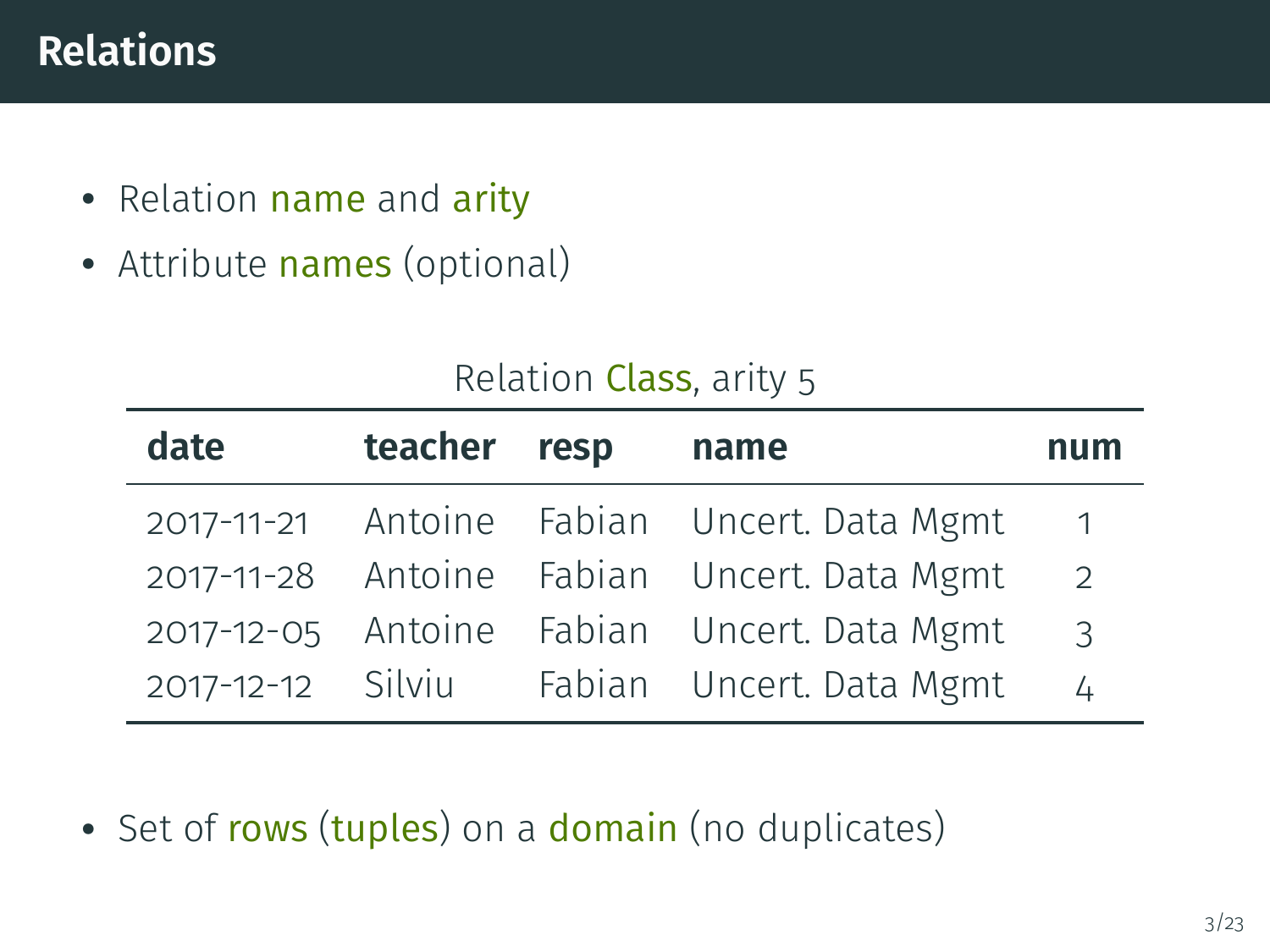- Signature  $\sigma$ : set of relation names and attributes, e.g.:
	- Class(**date**, **teacher**, **resp**, **name**, **num**)
	- Student(**id**, **name**)
	- Member(**student**, **classname**)
- Database instance: one relation for each name in  $\sigma$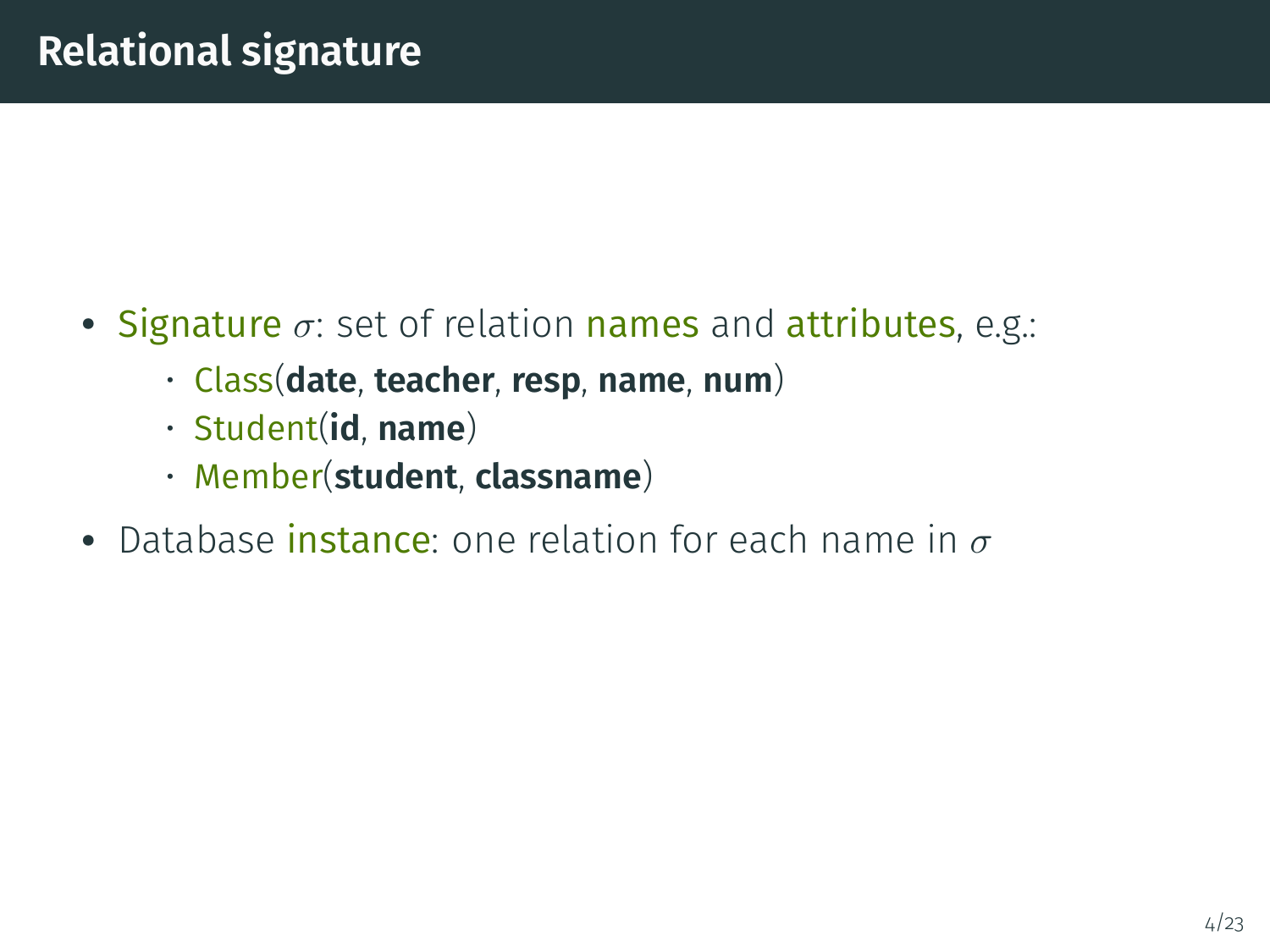- Signature  $\sigma$ : set of relation names and attributes, e.g.:
	- Class(**date**, **teacher**, **resp**, **name**, **num**)
	- Student(**id**, **name**)
	- Member(**student**, **classname**)
- Database instance: one relation for each name in  $\sigma$
- $\rightarrow$  Query:
	- Input: database
	- Output: relation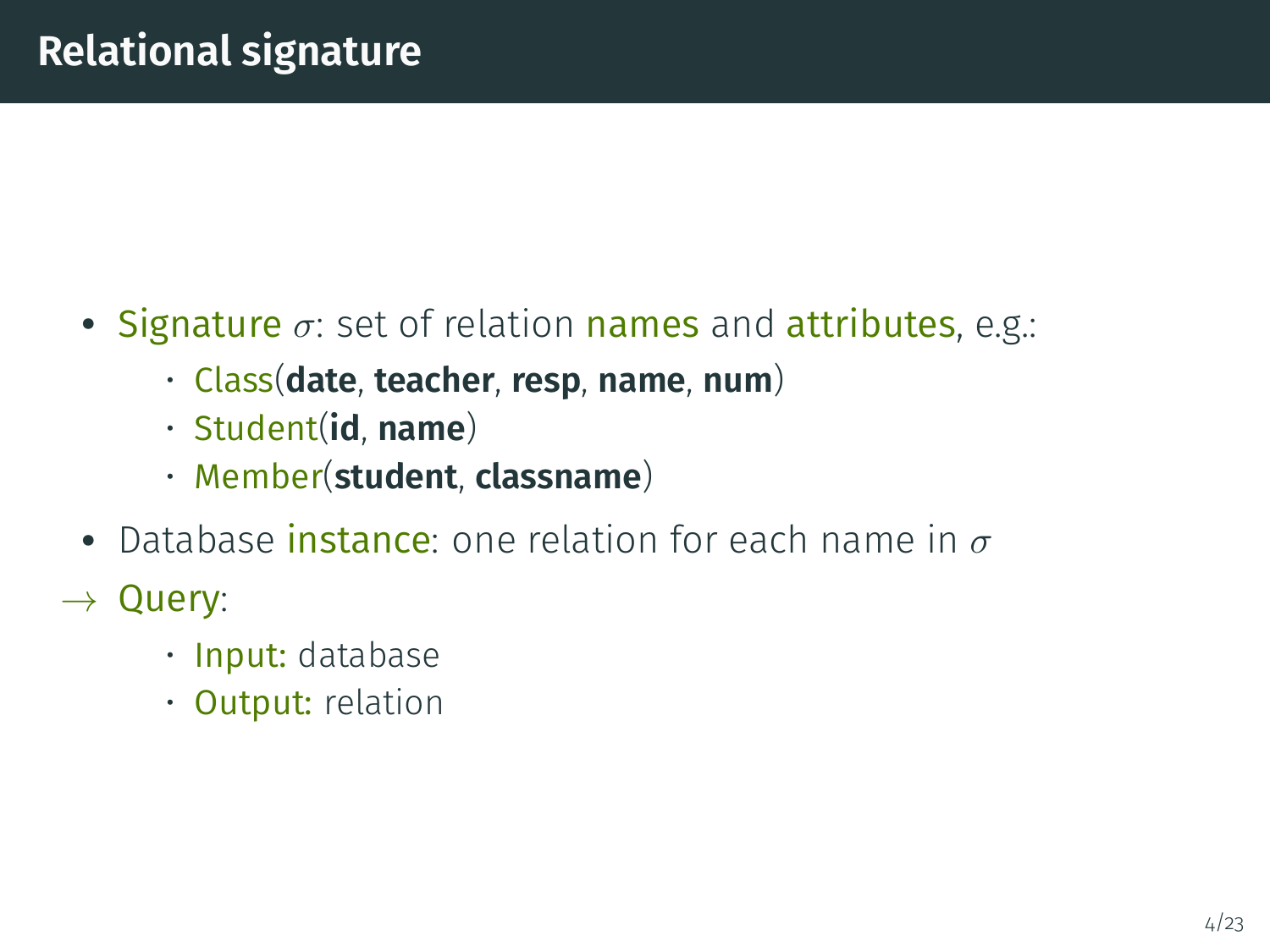Two languages to write queries:

- The relational algebra:
	- operational way to define queries
	- based on **operators** to construct new relations
- The relational calculus:
	- declarative way to define queries
	- based on first-order logic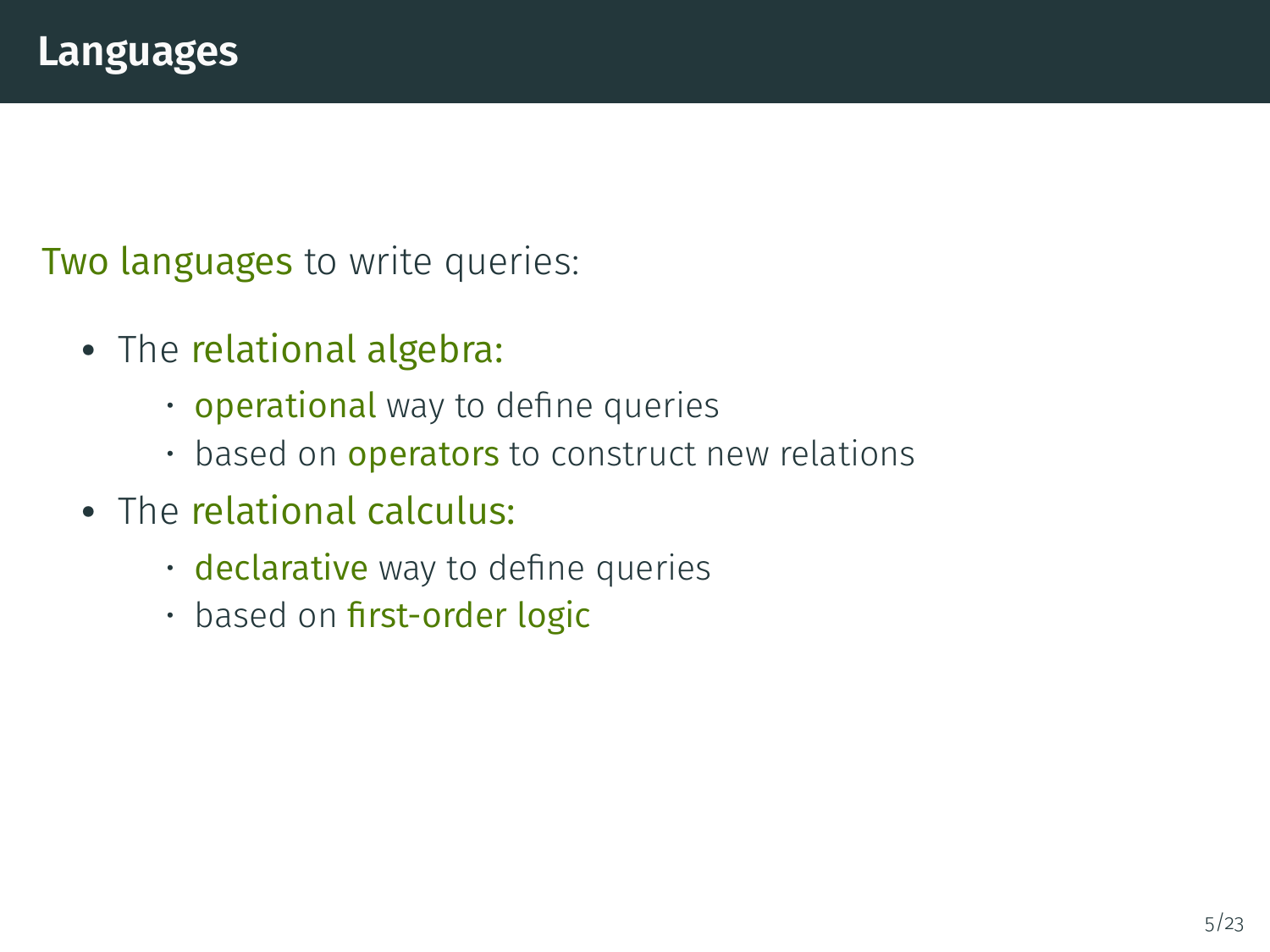Two languages to write queries:

- The relational algebra:
	- operational way to define queries
	- based on **operators** to construct new relations
- The relational calculus:
	- $\cdot$  declarative way to define queries
	- based on first-order logic
- $\rightarrow$  Codd's theorem: both have the same expressive power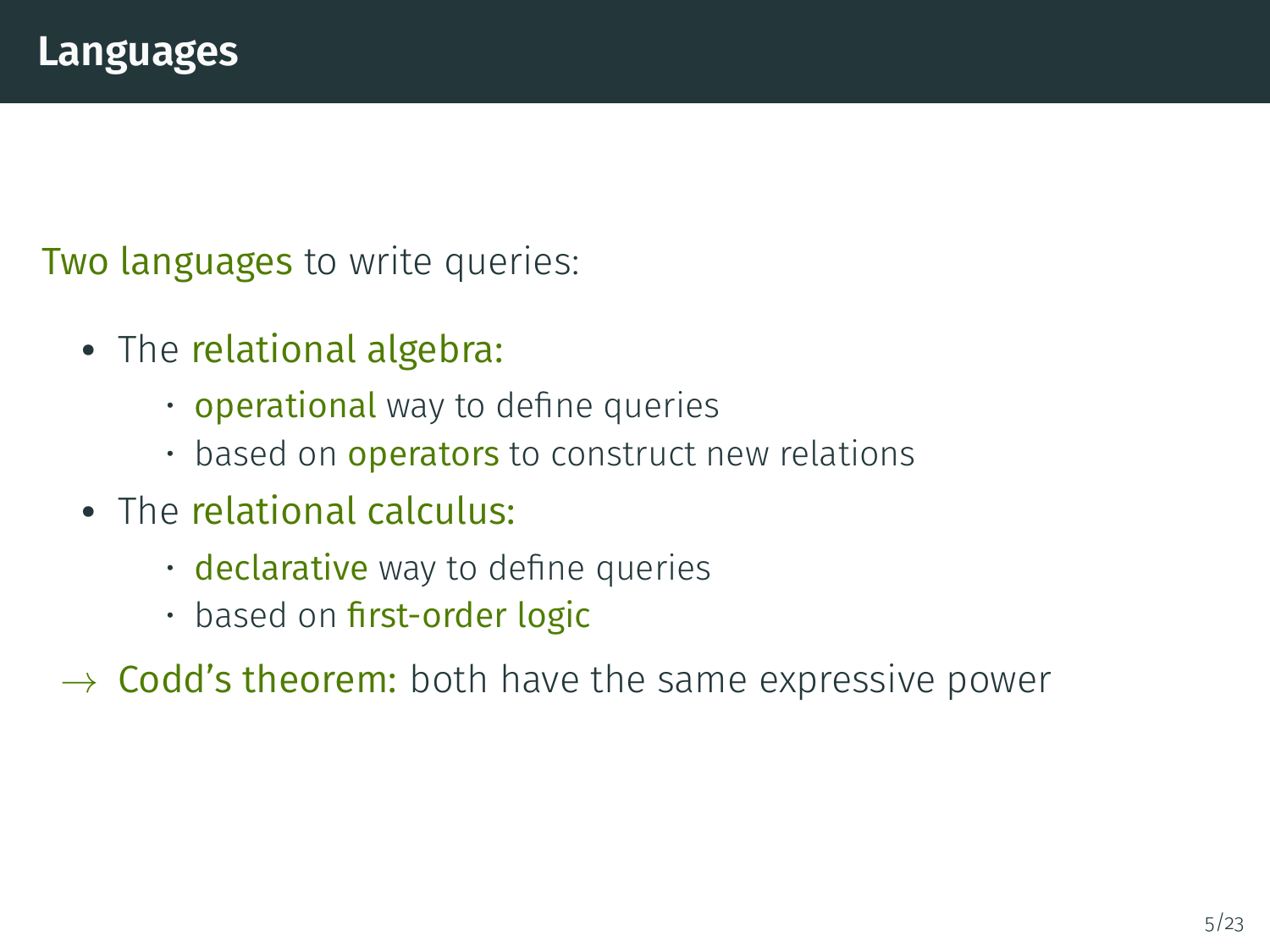**Two Three languages to write queries:** 

- The relational algebra:
	- operational way to define queries
	- based on **operators** to construct new relations
- The relational calculus:
	- $\cdot$  declarative way to define queries
	- based on first-order logic
- $\rightarrow$  Codd's theorem: both have the same expressive power
	- SQL, the practical language used by databases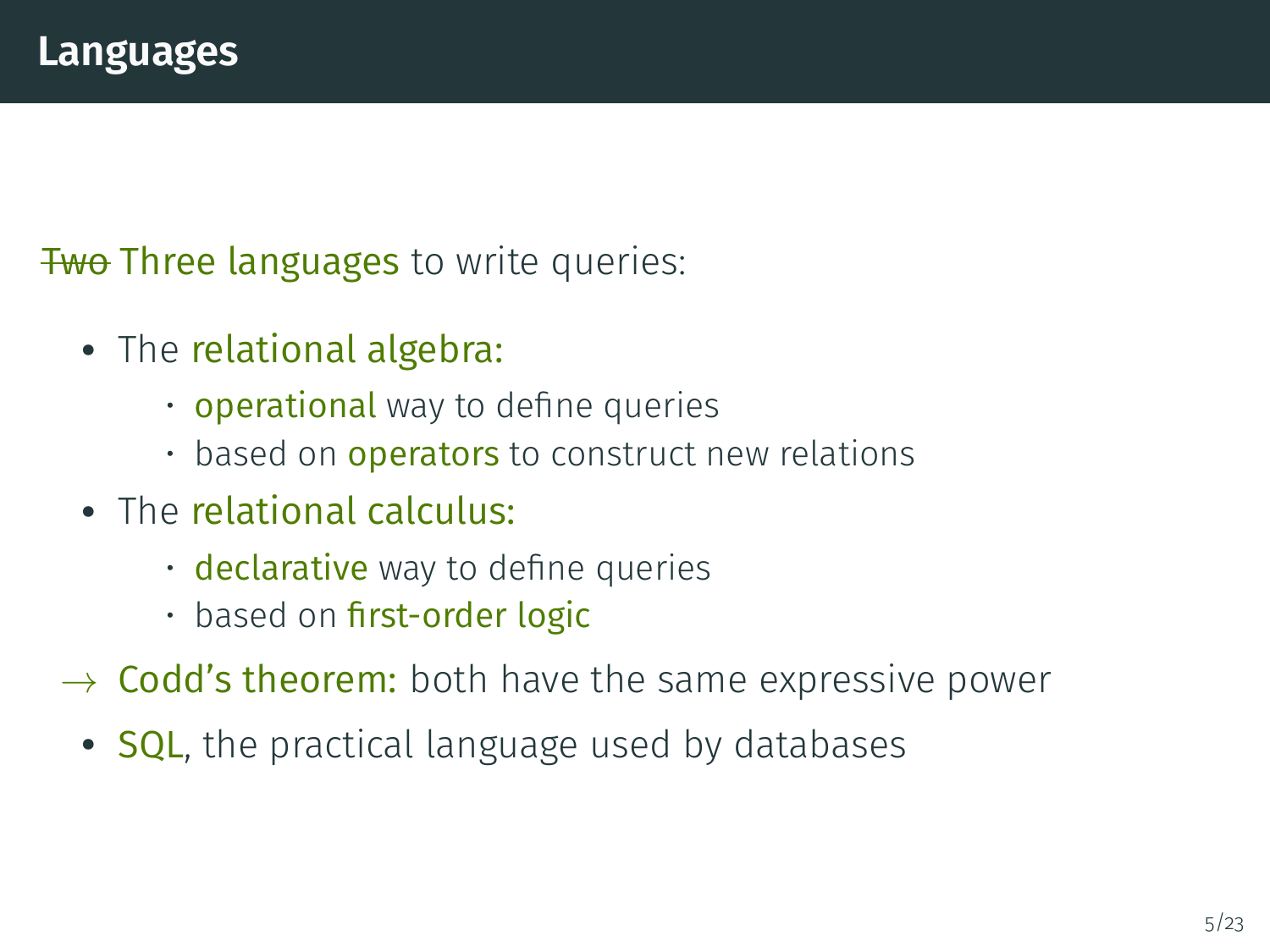### <span id="page-9-0"></span>[Basics](#page-1-0)

#### [Relational algebra](#page-9-0)

[SQL](#page-51-0)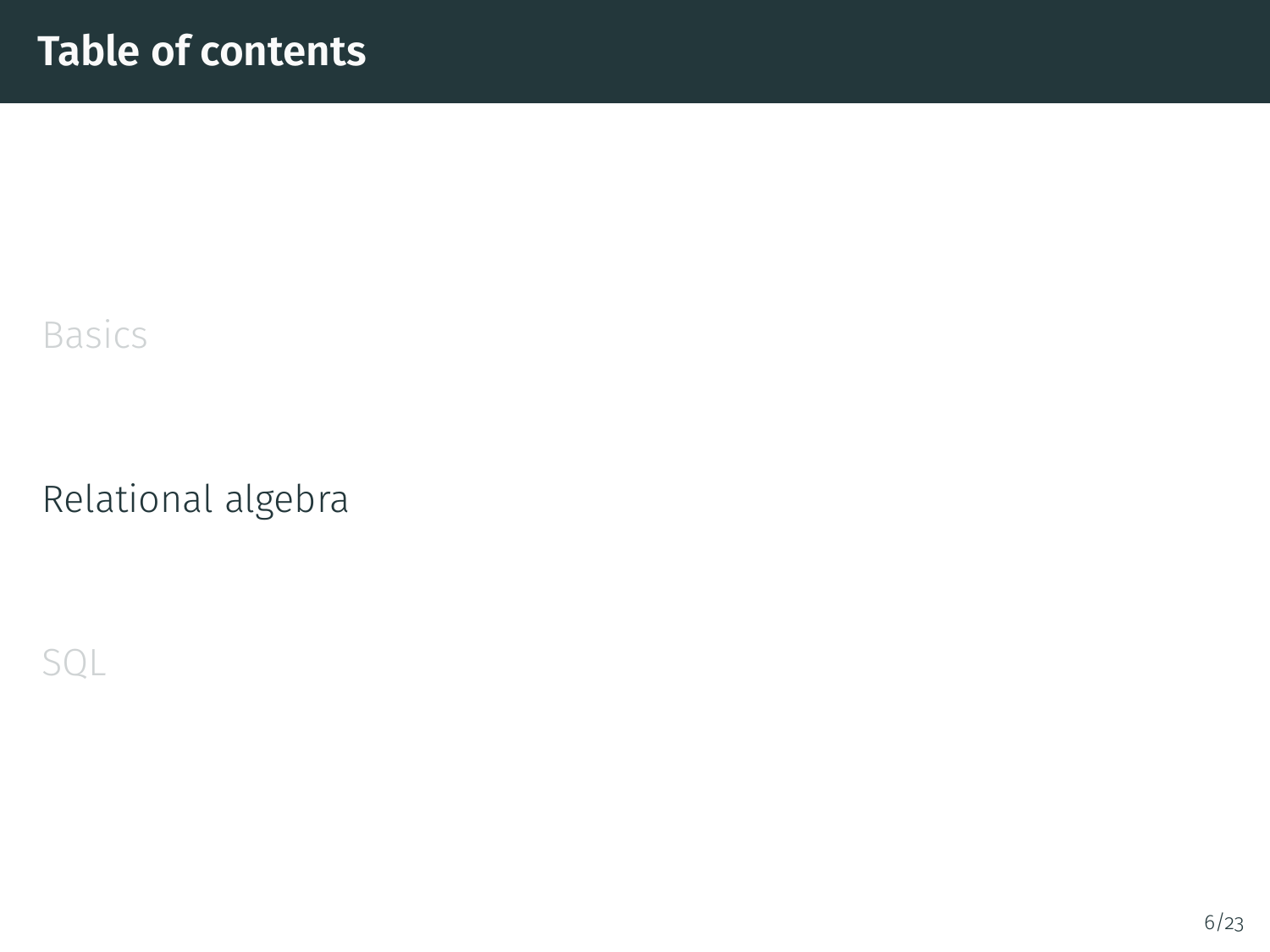# • Basic relations:

- the relation names in the signature
- constant relations, e.g., the empty relation
- Projection Π
- Selection  $\sigma$
- Renaming  $\rho$
- Union <sup>∪</sup>
- Product  $\times$  and join  $\bowtie$
- Difference  $-$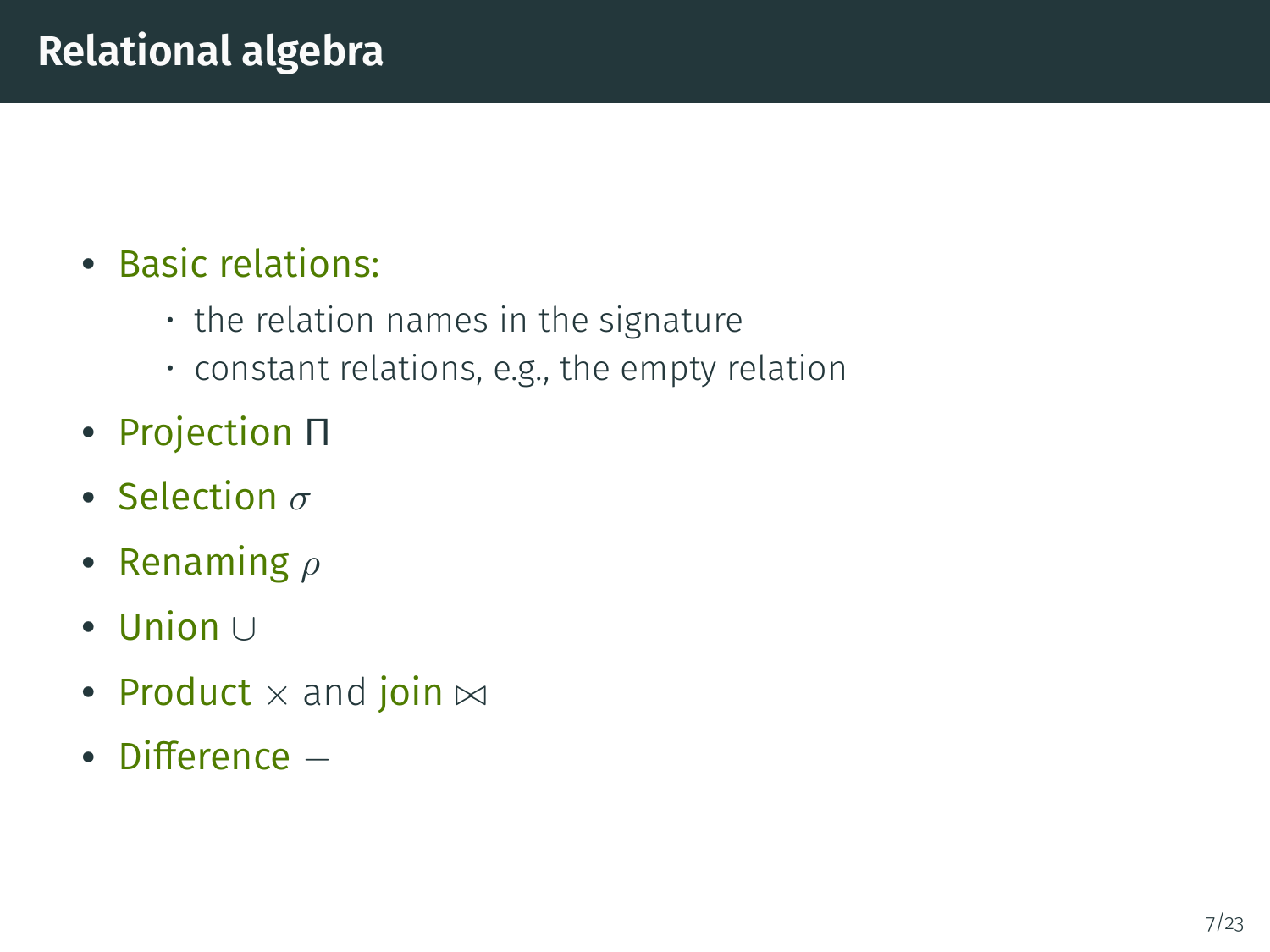|      |              | Class |                                             |            |
|------|--------------|-------|---------------------------------------------|------------|
| date | teacher resp |       | name                                        | num        |
|      |              |       | 2017-11-21 Antoine Fabian Uncert. Data Mgmt | $\sqrt{1}$ |
|      |              |       | 2017-11-28 Antoine Fabian Uncert. Data Mgmt | 2          |
|      |              |       | 2017-12-05 Antoine Fabian Uncert. Data Mgmt | 3          |
|      |              |       | 2017-12-12 Silviu Fabian Uncert. Data Mgmt  | 4          |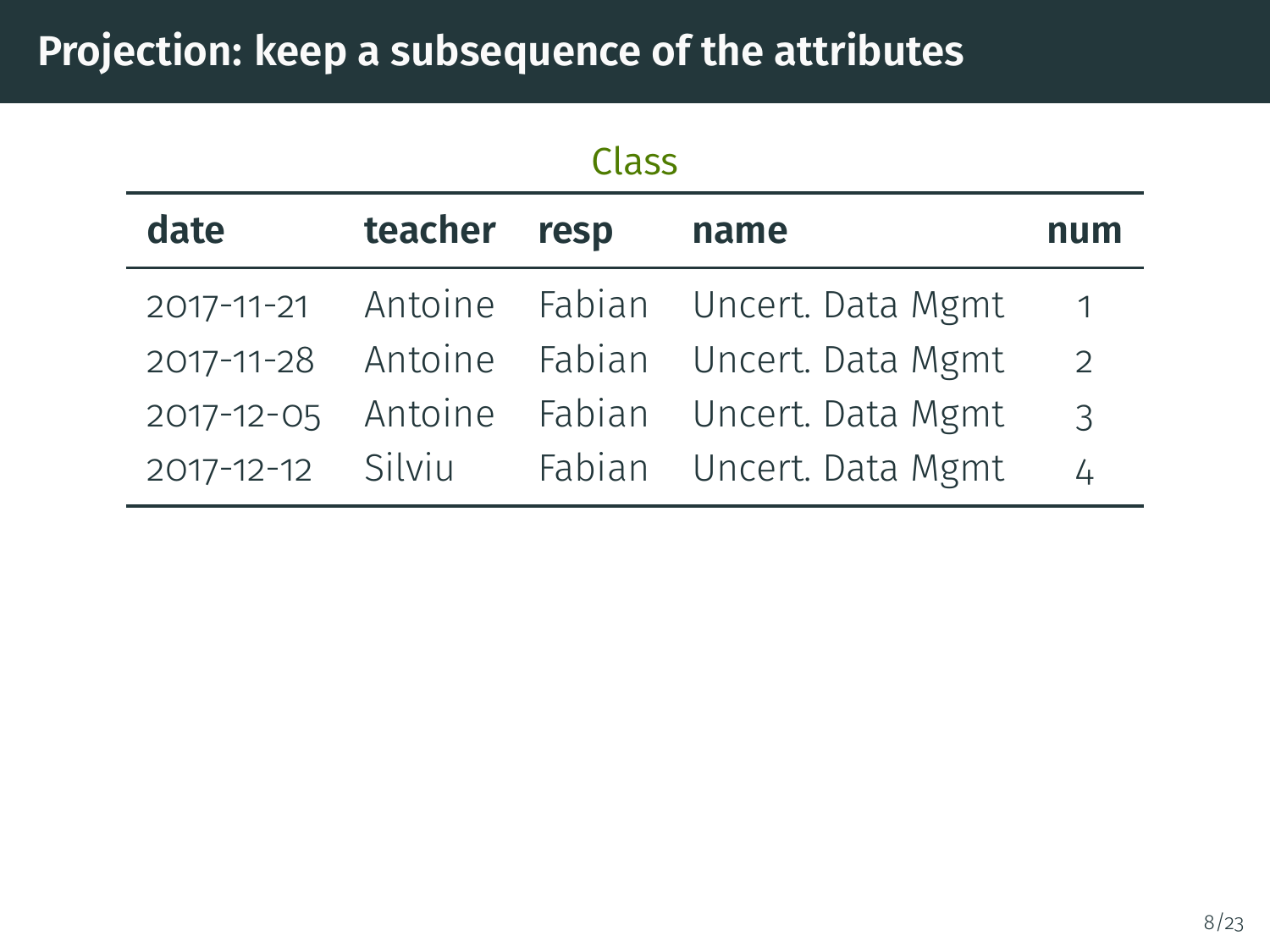| <b>Class</b> |              |  |                                             |                |
|--------------|--------------|--|---------------------------------------------|----------------|
| date         | teacher resp |  | name                                        | num            |
|              |              |  | 2017-11-21 Antoine Fabian Uncert. Data Mgmt | $\overline{1}$ |
|              |              |  | 2017-11-28 Antoine Fabian Uncert. Data Mgmt | 2              |
|              |              |  | 2017-12-05 Antoine Fabian Uncert. Data Mgmt | 3              |
|              |              |  | 2017-12-12 Silviu Fabian Uncert. Data Mgmt  | 4              |

Π**teacher**,**resp**(Class) **teacher resp**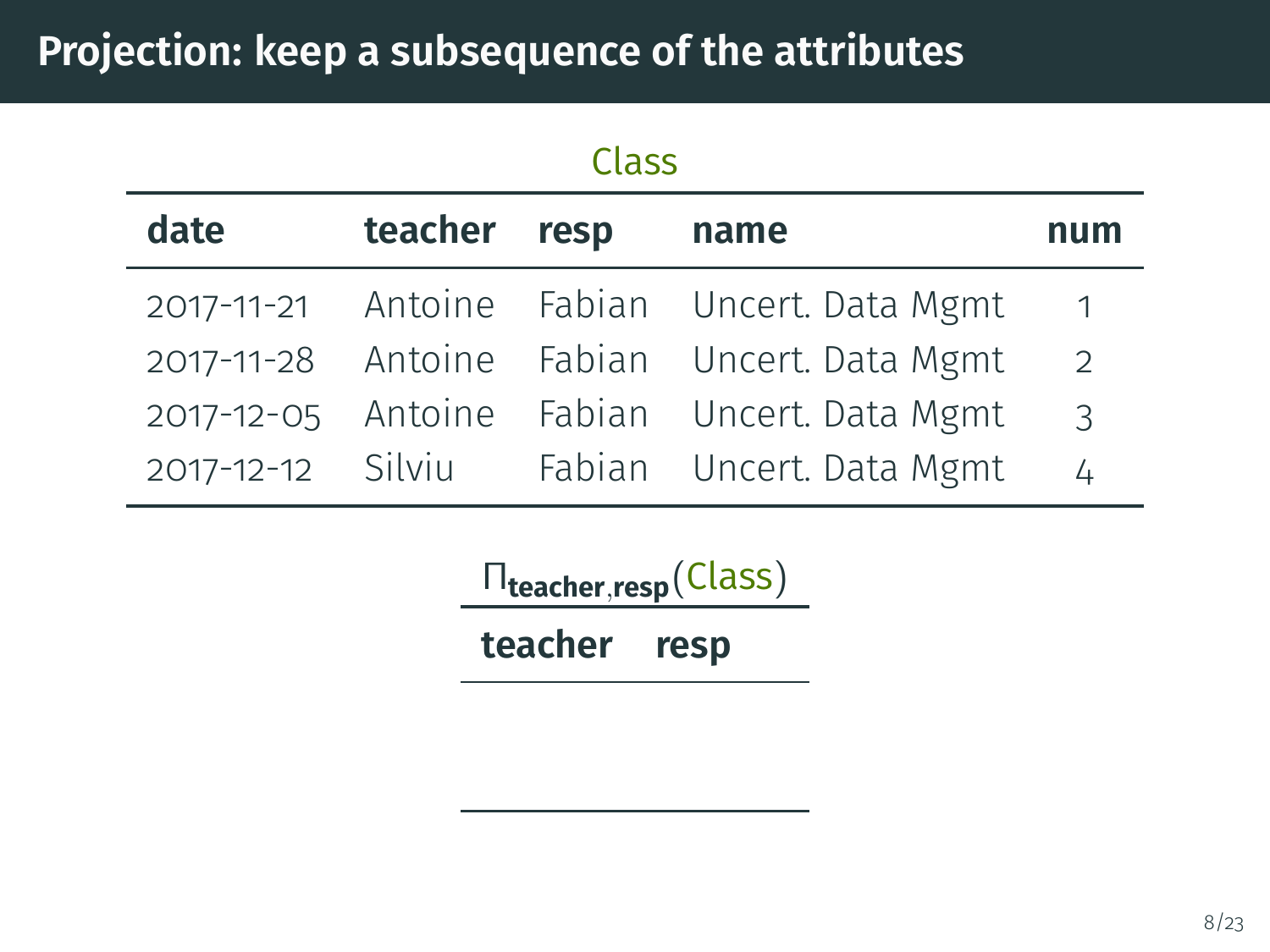|                   |              | Class |                                             |                |
|-------------------|--------------|-------|---------------------------------------------|----------------|
| date              | teacher resp |       | name                                        | num            |
|                   |              |       | 2017-11-21 Antoine Fabian Uncert. Data Mgmt | $\overline{1}$ |
|                   |              |       | 2017-11-28 Antoine Fabian Uncert. Data Mgmt | 2              |
|                   |              |       | 2017-12-05 Antoine Fabian Uncert. Data Mgmt | 3              |
| 2017-12-12 Silviu |              |       | Fabian Uncert. Data Mgmt                    | 4              |

|              | $\Pi_{\text{teacher},\text{resp}}(\text{Class})$ |
|--------------|--------------------------------------------------|
| teacher resp |                                                  |
| Antoine      | Fabian                                           |
| Silviu       | Fabian                                           |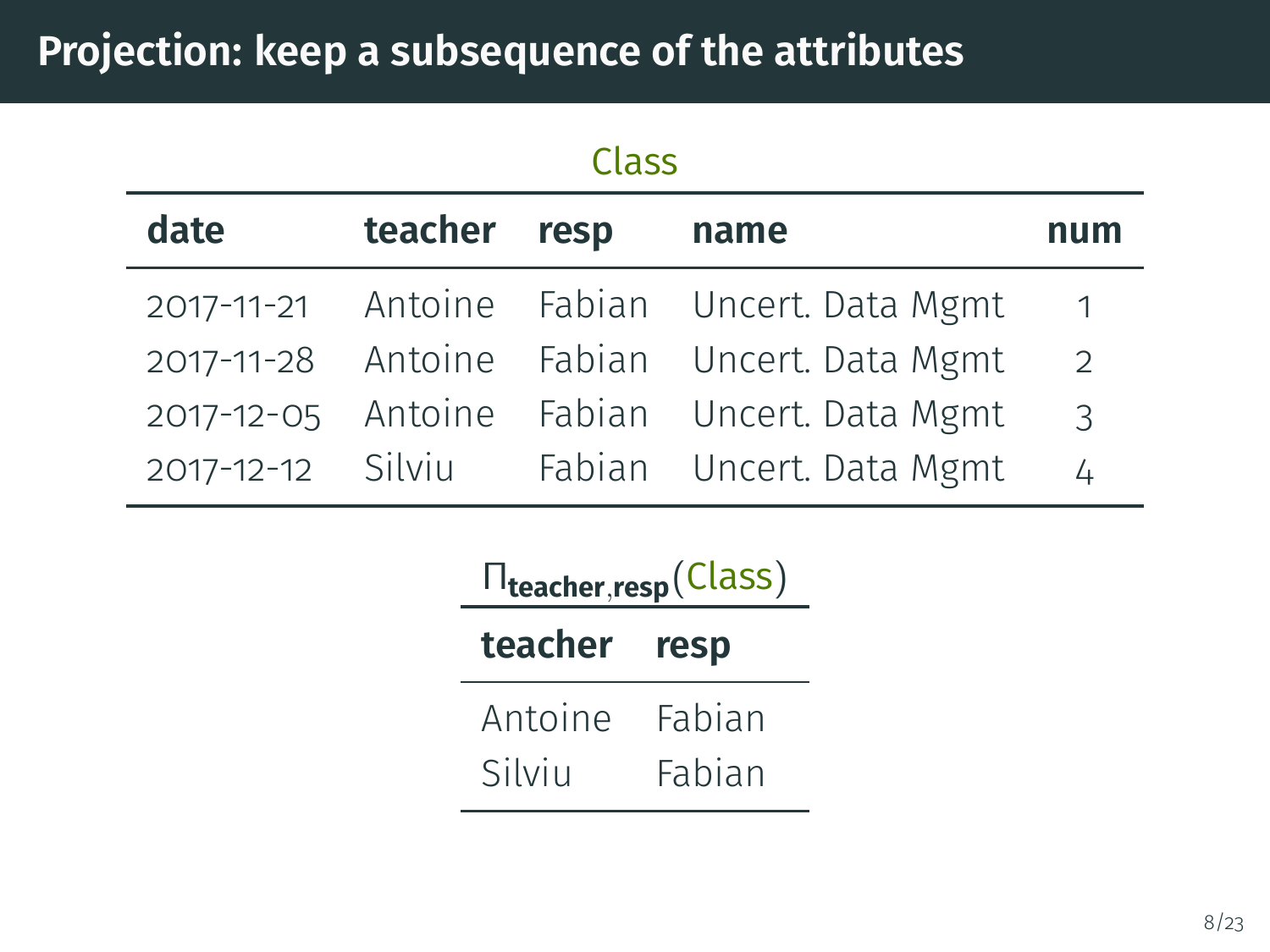| Class |              |  |                                             |                |
|-------|--------------|--|---------------------------------------------|----------------|
| date  | teacher resp |  | name                                        | num            |
|       |              |  | 2017-11-21 Antoine Fabian Uncert. Data Mgmt | $\overline{1}$ |
|       |              |  | 2017-11-28 Antoine Fabian Uncert. Data Mgmt | 2              |
|       |              |  | 2017-12-05 Antoine Fabian Uncert. Data Mgmt | 3              |
|       |              |  | 2017-12-12 Silviu Fabian Uncert. Data Mgmt  | 4              |

|              | $\Pi_{\text{teacher},\text{resp}}(\text{Class})$ |
|--------------|--------------------------------------------------|
| teacher resp |                                                  |
| Antoine      | Fabian                                           |
| Silviu       | Fabian                                           |

 $\rightarrow$  Duplicates are removed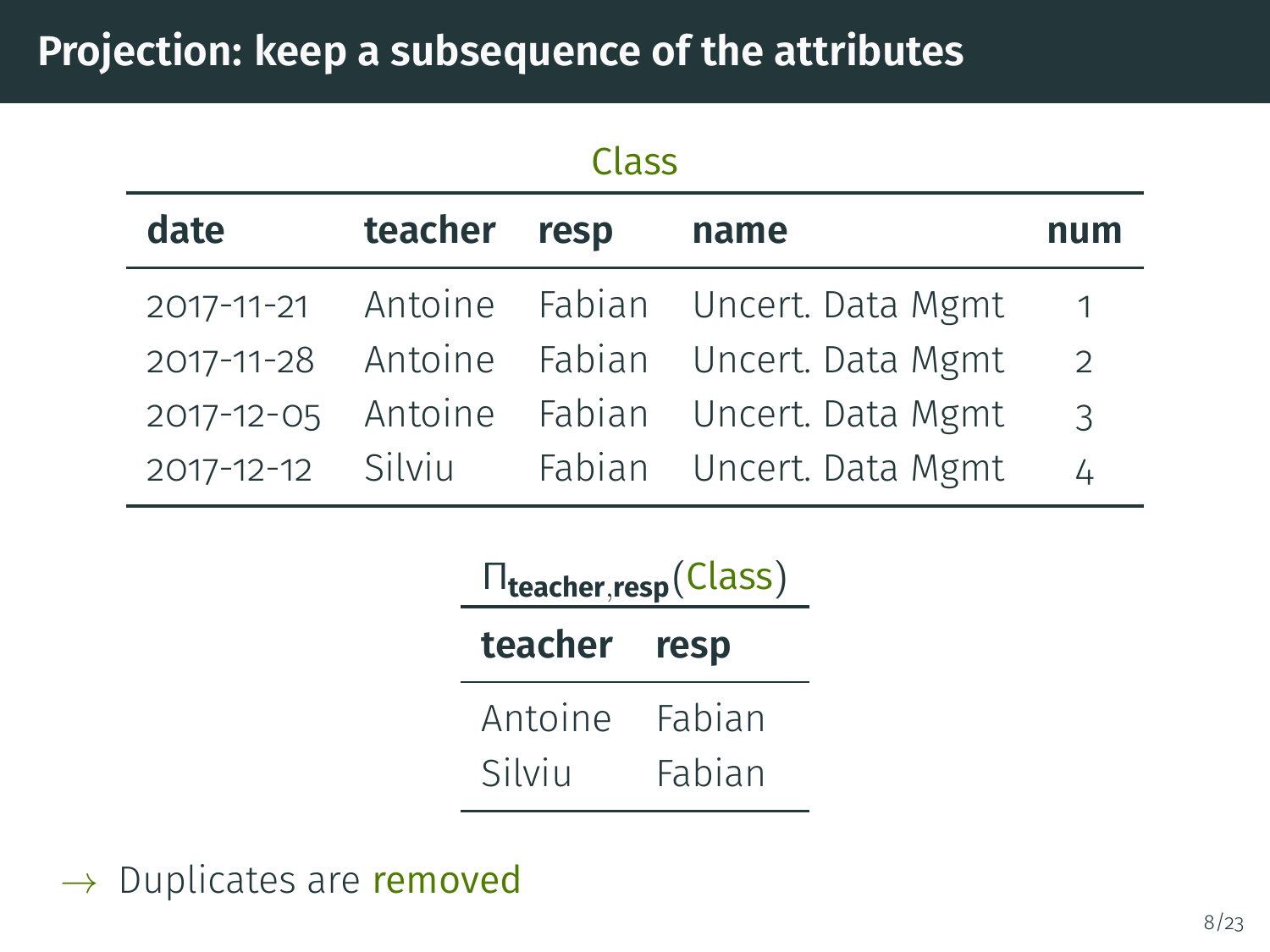| Class |              |  |                                             |                |
|-------|--------------|--|---------------------------------------------|----------------|
| date  | teacher resp |  | name                                        | num            |
|       |              |  | 2017-11-21 Antoine Fabian Uncert. Data Mgmt | $\overline{1}$ |
|       |              |  | 2017-11-28 Antoine Fabian Uncert. Data Mgmt | 2              |
|       |              |  | 2017-12-05 Antoine Fabian Uncert. Data Mgmt | 3              |
|       |              |  | 2017-12-12 Silviu Fabian Uncert. Data Mgmt  | 4              |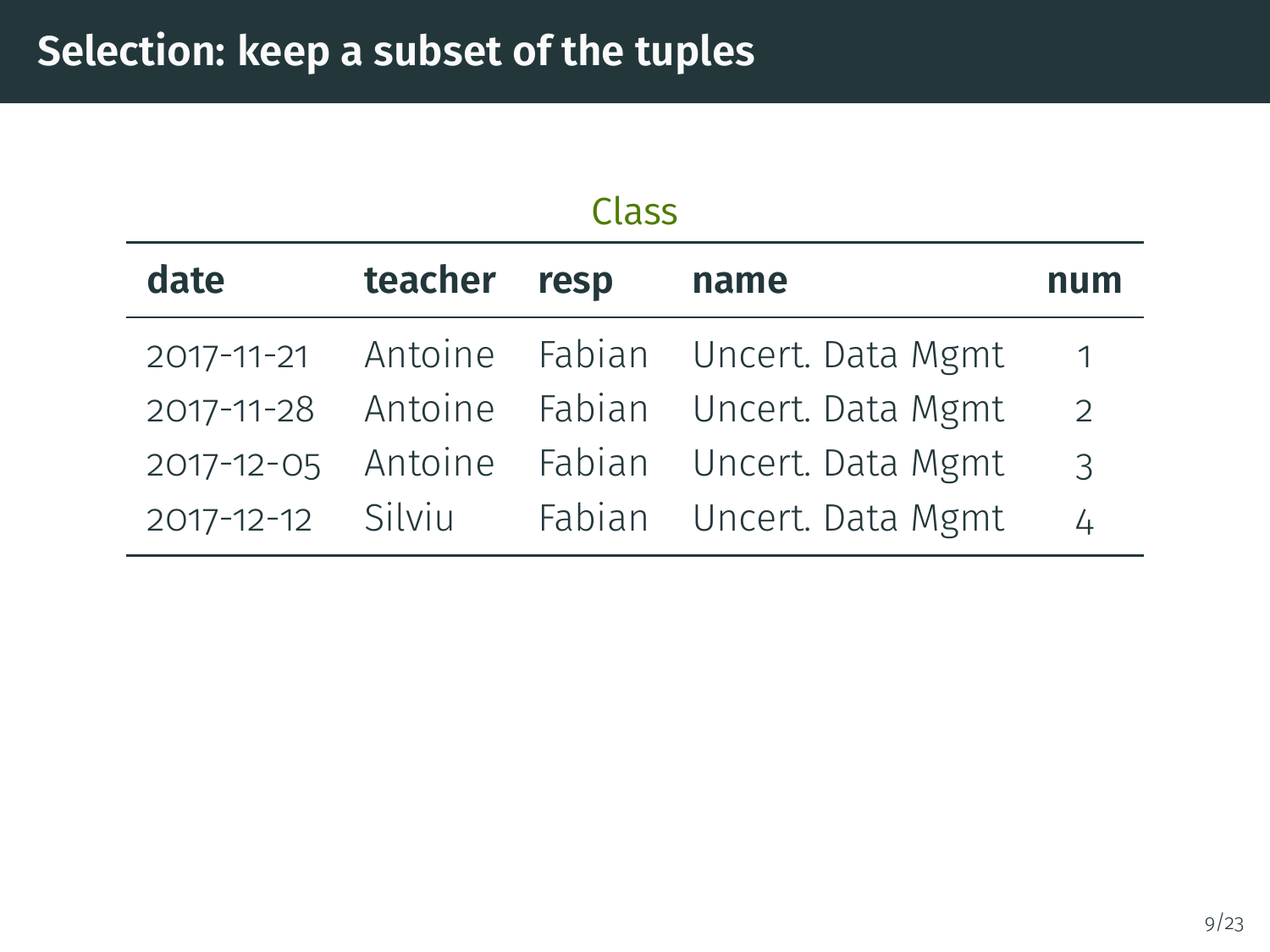| Class |              |  |                                             |                |
|-------|--------------|--|---------------------------------------------|----------------|
| date  | teacher resp |  | name                                        | num            |
|       |              |  | 2017-11-21 Antoine Fabian Uncert. Data Mgmt | $\overline{1}$ |
|       |              |  | 2017-11-28 Antoine Fabian Uncert. Data Mgmt | 2              |
|       |              |  | 2017-12-05 Antoine Fabian Uncert. Data Mgmt | 3              |
|       |              |  | 2017-12-12 Silviu Fabian Uncert. Data Mgmt  | 4              |

| $\sigma$ teacher="Silviu"(Class) |  |  |  |
|----------------------------------|--|--|--|
|----------------------------------|--|--|--|

| date | teacher resp | name | num |
|------|--------------|------|-----|
|      |              |      |     |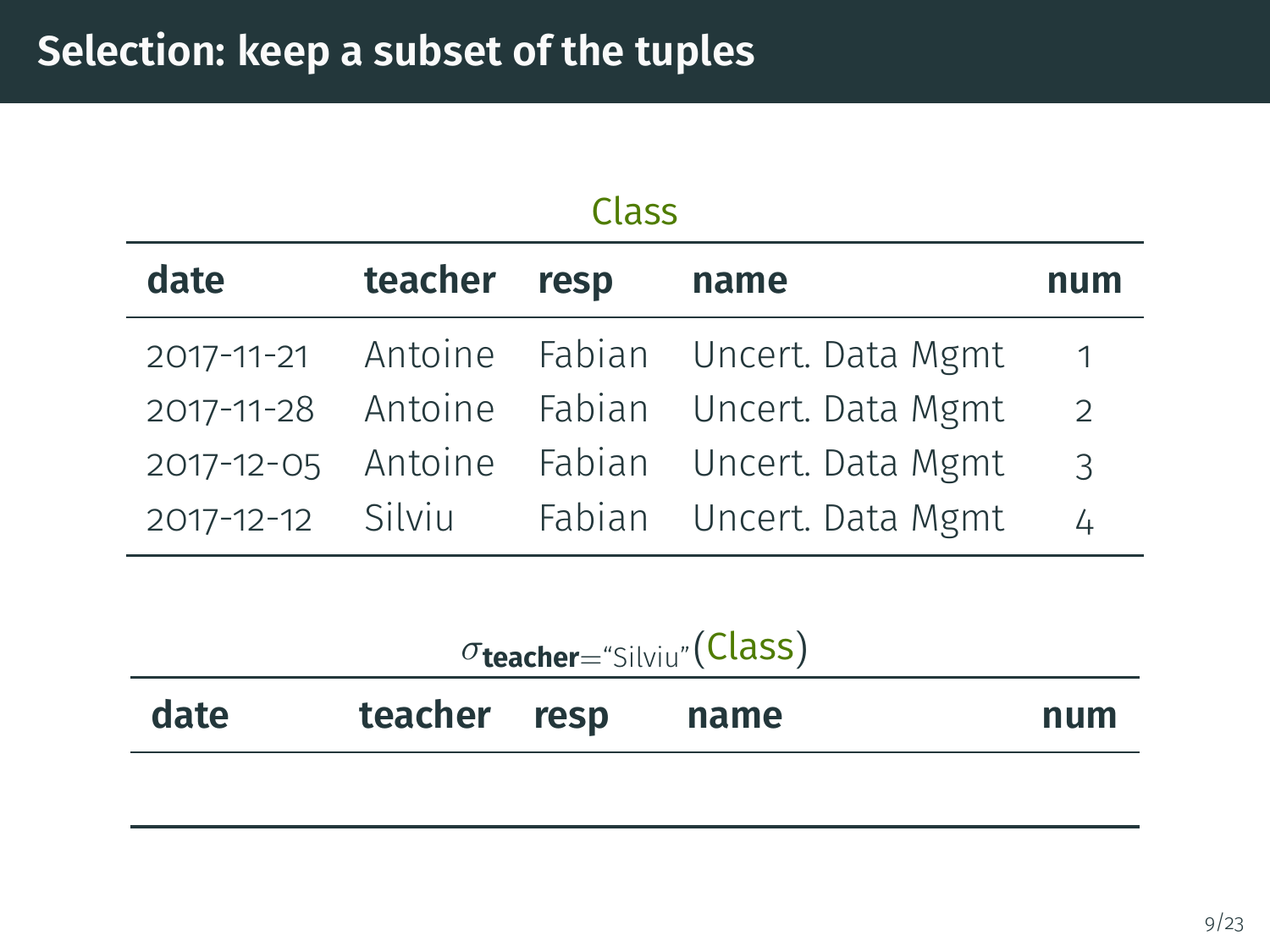| Class |              |  |                                             |                |  |  |
|-------|--------------|--|---------------------------------------------|----------------|--|--|
| date  | teacher resp |  | name                                        | num            |  |  |
|       |              |  | 2017-11-21 Antoine Fabian Uncert. Data Mgmt | $\overline{1}$ |  |  |
|       |              |  | 2017-11-28 Antoine Fabian Uncert. Data Mgmt | 2              |  |  |
|       |              |  | 2017-12-05 Antoine Fabian Uncert. Data Mgmt | 3              |  |  |
|       |              |  | 2017-12-12 Silviu Fabian Uncert. Data Mgmt  | 4              |  |  |

σ**teacher**="Silviu"(Class)

| date              | teacher resp | name                     | num |
|-------------------|--------------|--------------------------|-----|
| 2017-12-12 Silviu |              | Fabian Uncert. Data Mgmt |     |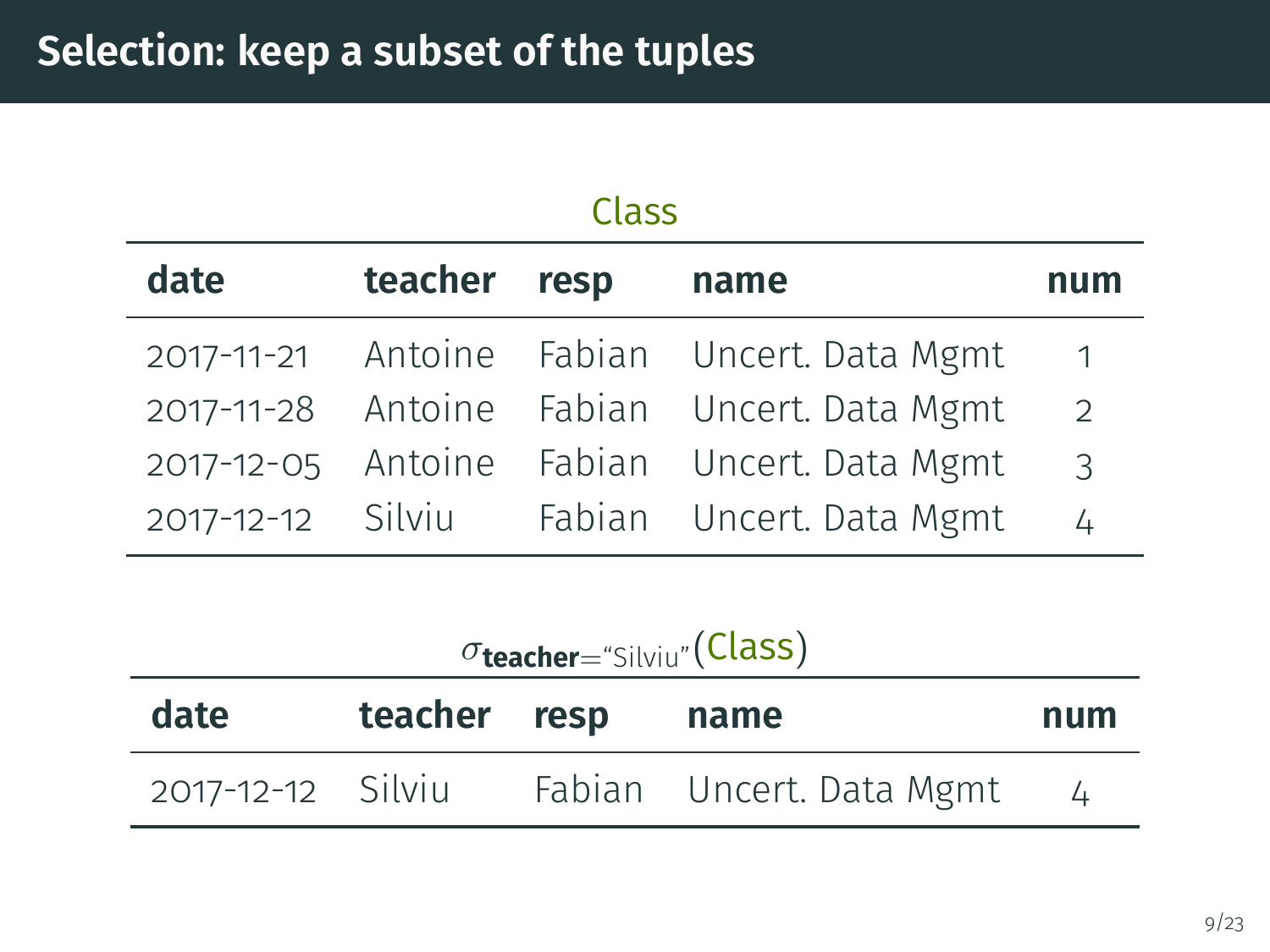| Class |              |  |                                             |                |  |  |
|-------|--------------|--|---------------------------------------------|----------------|--|--|
| date  | teacher resp |  | name                                        | num            |  |  |
|       |              |  | 2017-11-21 Antoine Fabian Uncert. Data Mgmt | $\sqrt{1}$     |  |  |
|       |              |  | 2017-11-28 Antoine Fabian Uncert. Data Mgmt | $\overline{2}$ |  |  |
|       |              |  | 2017-12-05 Antoine Fabian Uncert. Data Mgmt | 3              |  |  |
|       |              |  | 2017-12-12 Silviu Fabian Uncert. Data Mgmt  | 4              |  |  |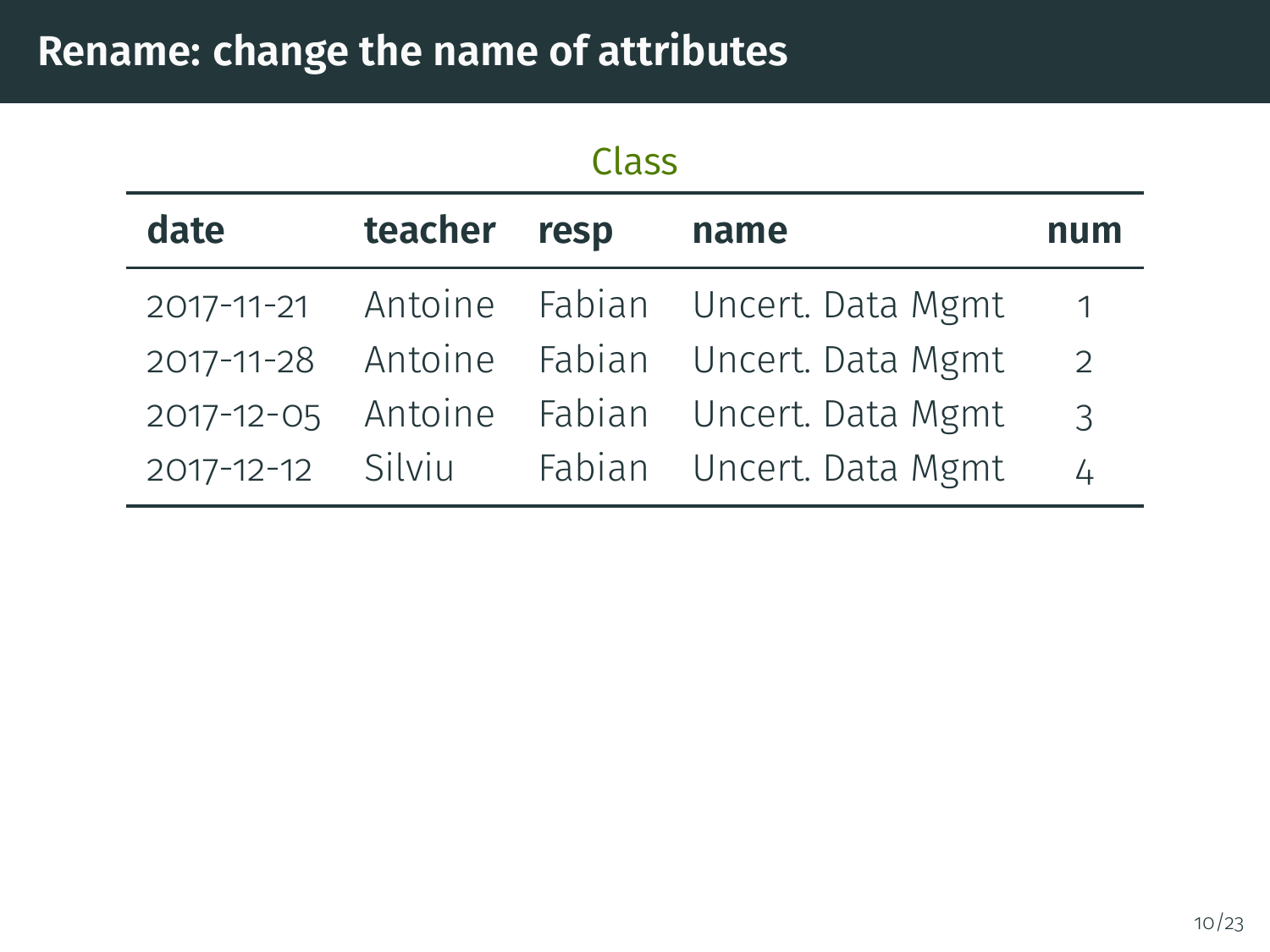| Class |              |  |                                             |                |  |
|-------|--------------|--|---------------------------------------------|----------------|--|
| date  | teacher resp |  | name                                        | num            |  |
|       |              |  | 2017-11-21 Antoine Fabian Uncert. Data Mgmt | $\overline{1}$ |  |
|       |              |  | 2017-11-28 Antoine Fabian Uncert. Data Mgmt | 2              |  |
|       |              |  | 2017-12-05 Antoine Fabian Uncert. Data Mgmt | $\overline{3}$ |  |
|       |              |  | 2017-12-12 Silviu Fabian Uncert. Data Mgmt  | $\overline{4}$ |  |

ρ**resp**→**boss**(Class)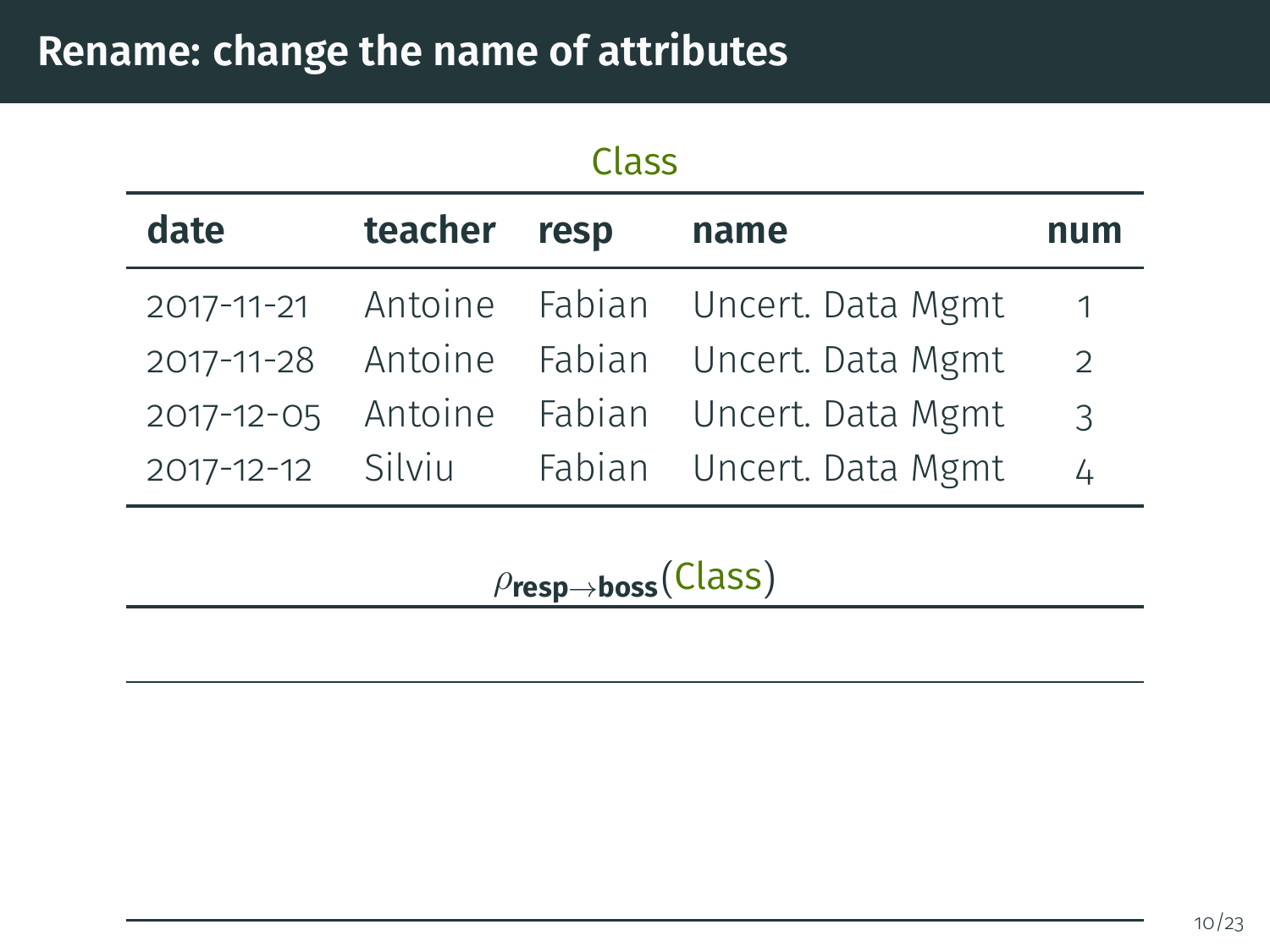| Class |              |  |                                             |                |  |  |
|-------|--------------|--|---------------------------------------------|----------------|--|--|
| date  | teacher resp |  | name                                        | num            |  |  |
|       |              |  | 2017-11-21 Antoine Fabian Uncert. Data Mgmt | $\overline{1}$ |  |  |
|       |              |  | 2017-11-28 Antoine Fabian Uncert. Data Mgmt | $\overline{2}$ |  |  |
|       |              |  | 2017-12-05 Antoine Fabian Uncert. Data Mgmt | $\mathcal{E}$  |  |  |
|       |              |  | 2017-12-12 Silviu Fabian Uncert. Data Mgmt  | $\overline{4}$ |  |  |

| date | teacher boss | name                                          | num |
|------|--------------|-----------------------------------------------|-----|
|      |              | 2017-11-21 Antoine Fabian Uncert. Data Mgmt 1 |     |
|      |              | 2017-11-28 Antoine Fabian Uncert. Data Mgmt 2 |     |
|      |              | 2017-12-05 Antoine Fabian Uncert. Data Mgmt 3 |     |
|      |              | 2017-12-12 Silviu Fabian Uncert. Data Mgmt 4  |     |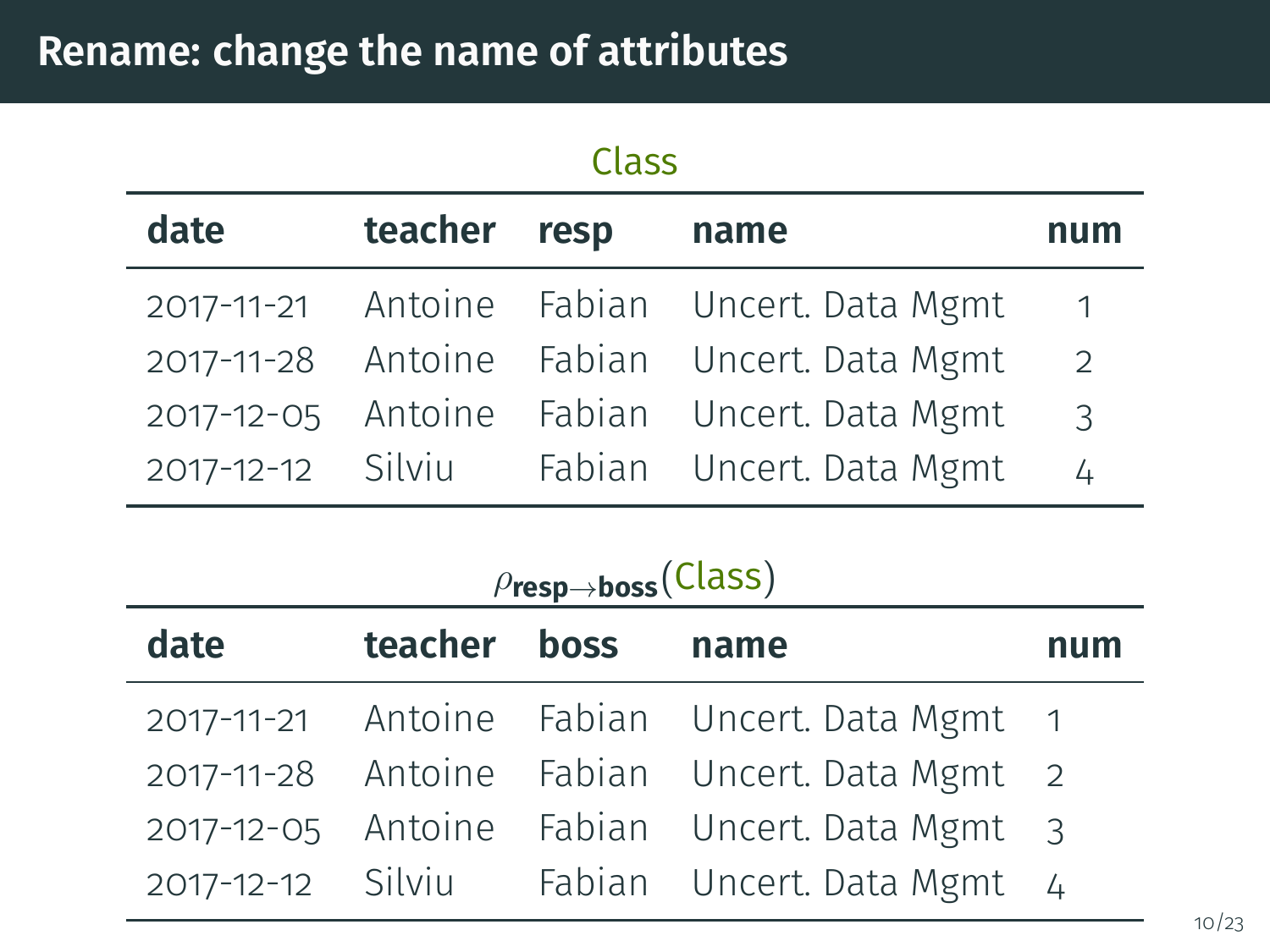

- Take tuples occurring in one of the input tables
- Applies to two tables with the same attributes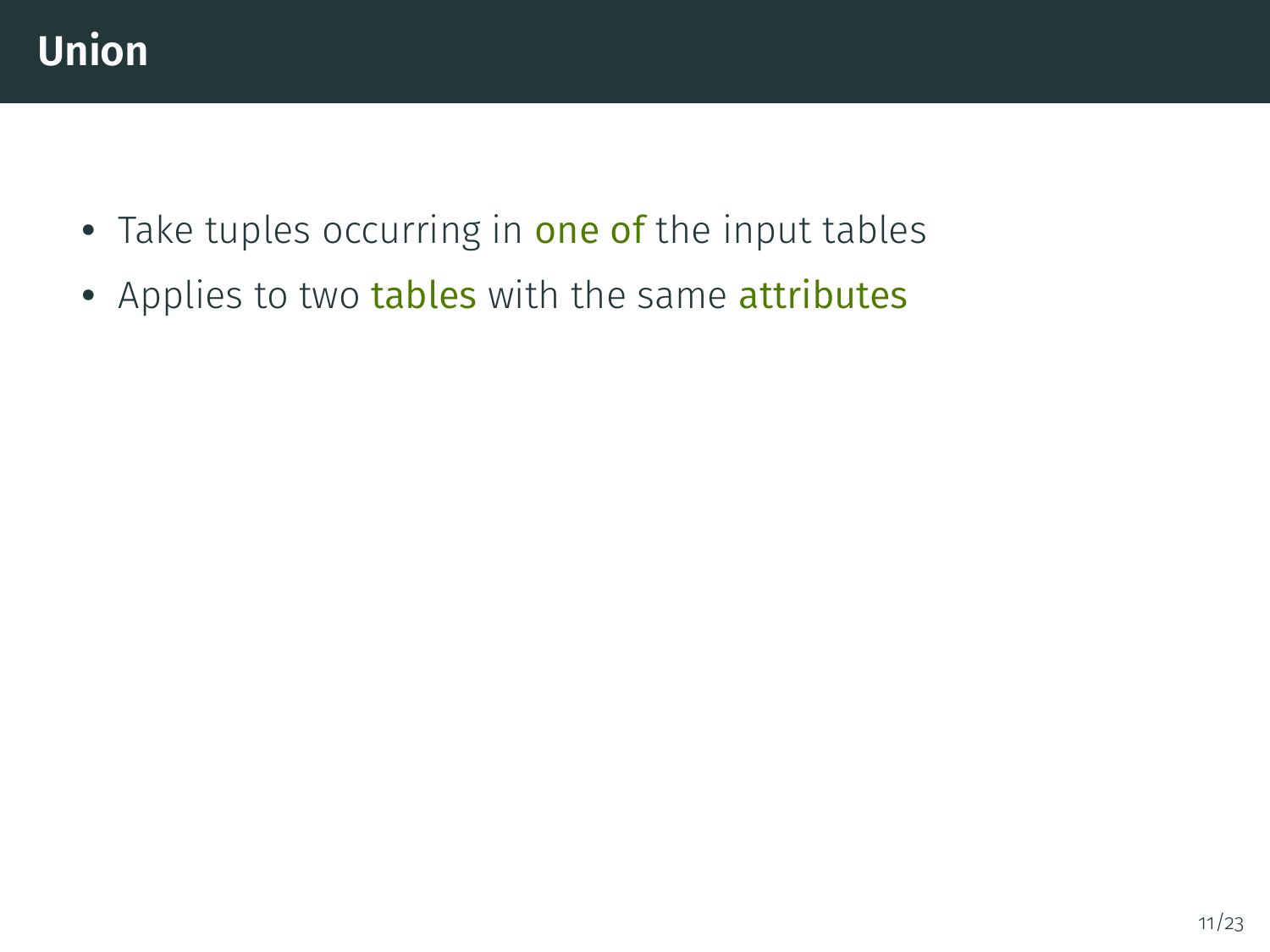

- Take tuples occurring in one of the input tables
- Applies to two tables with the same attributes

#### Students1

## **id name**

- 1 Arthur Dent
- 2 Ford Prefect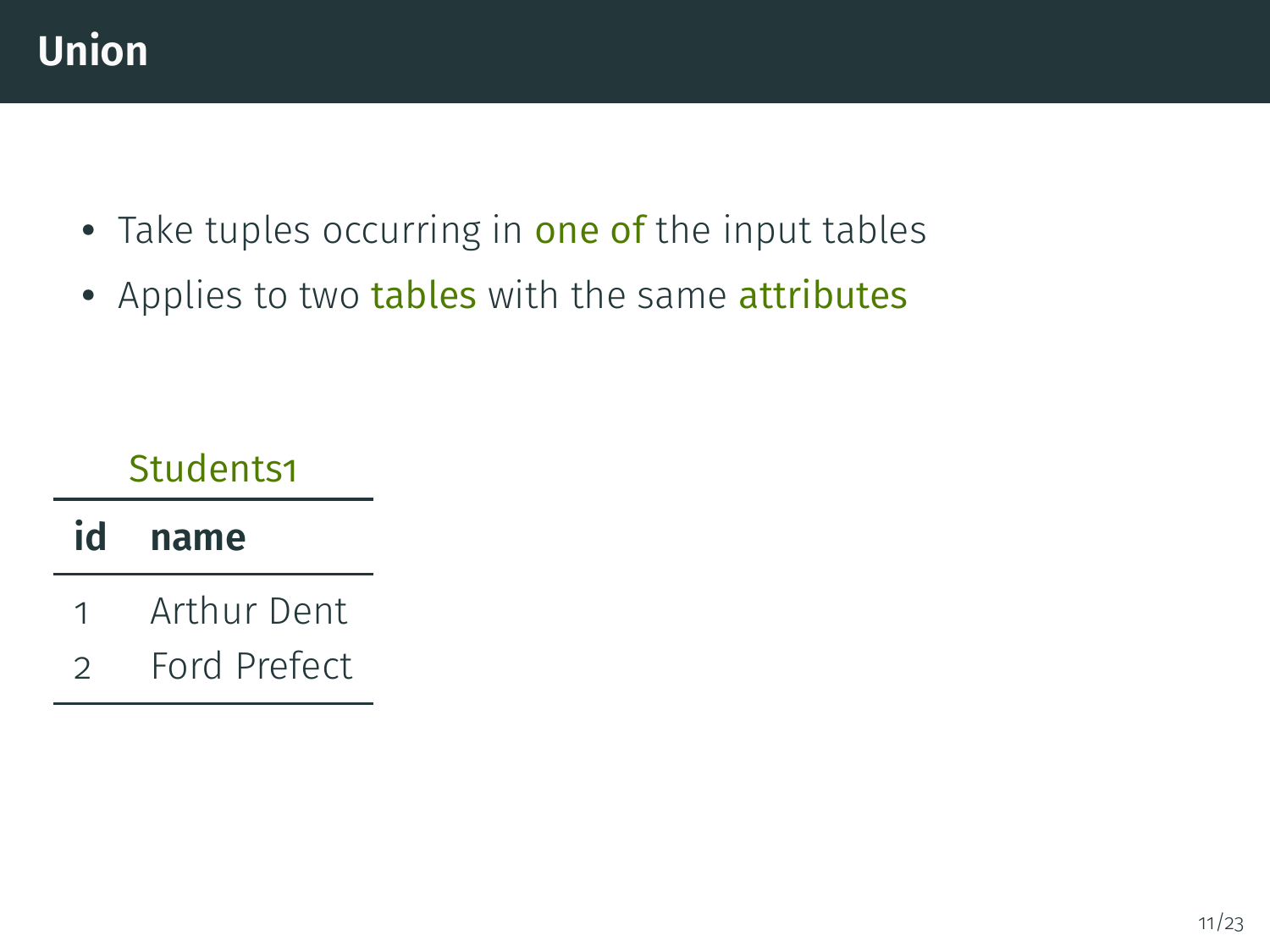

- Take tuples occurring in one of the input tables
- Applies to two tables with the same attributes

#### Students1

- **id name** 1 Arthur Dent ∪
- 2 Ford Prefect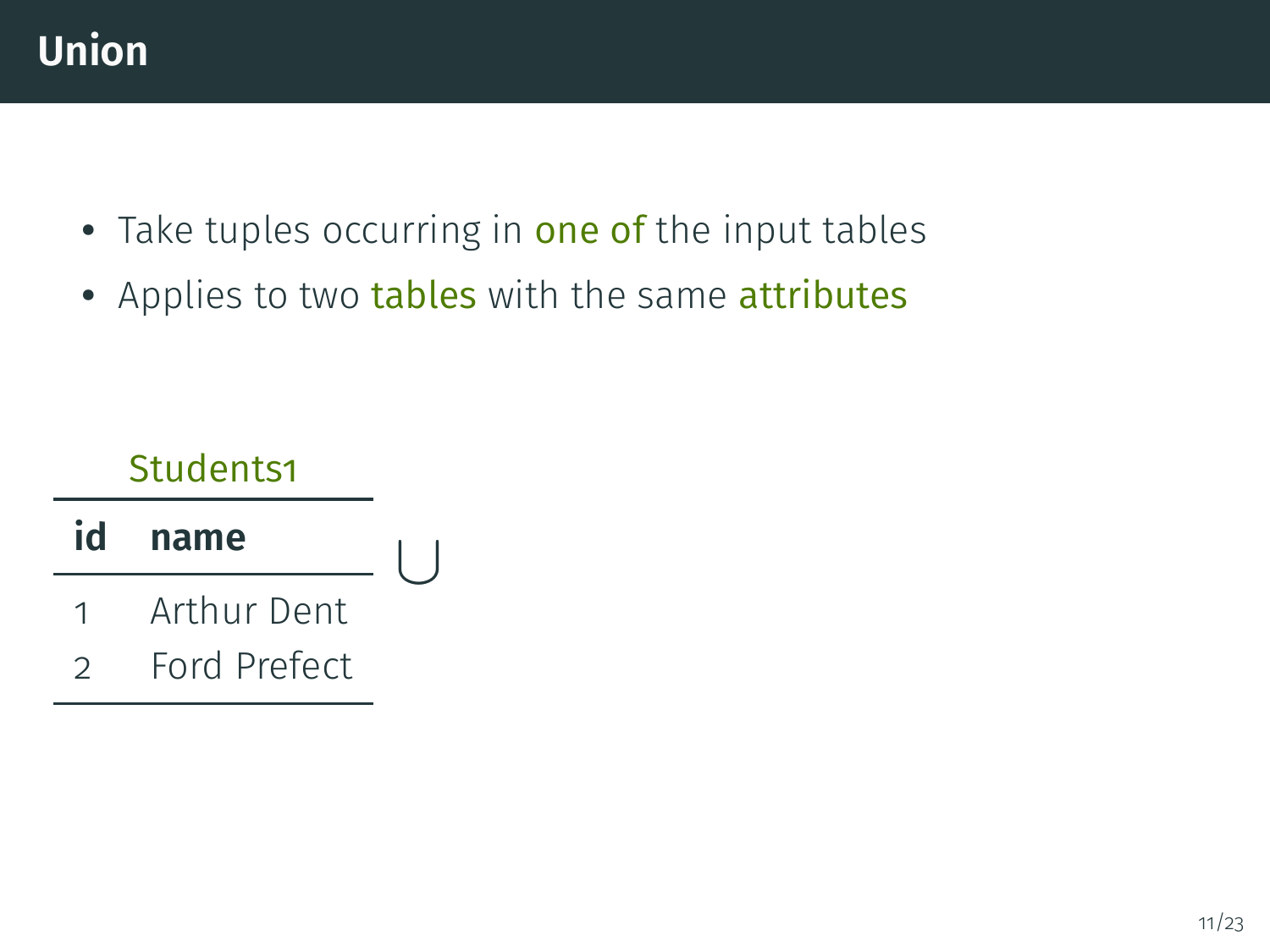

- Take tuples occurring in one of the input tables
- Applies to two tables with the same attributes

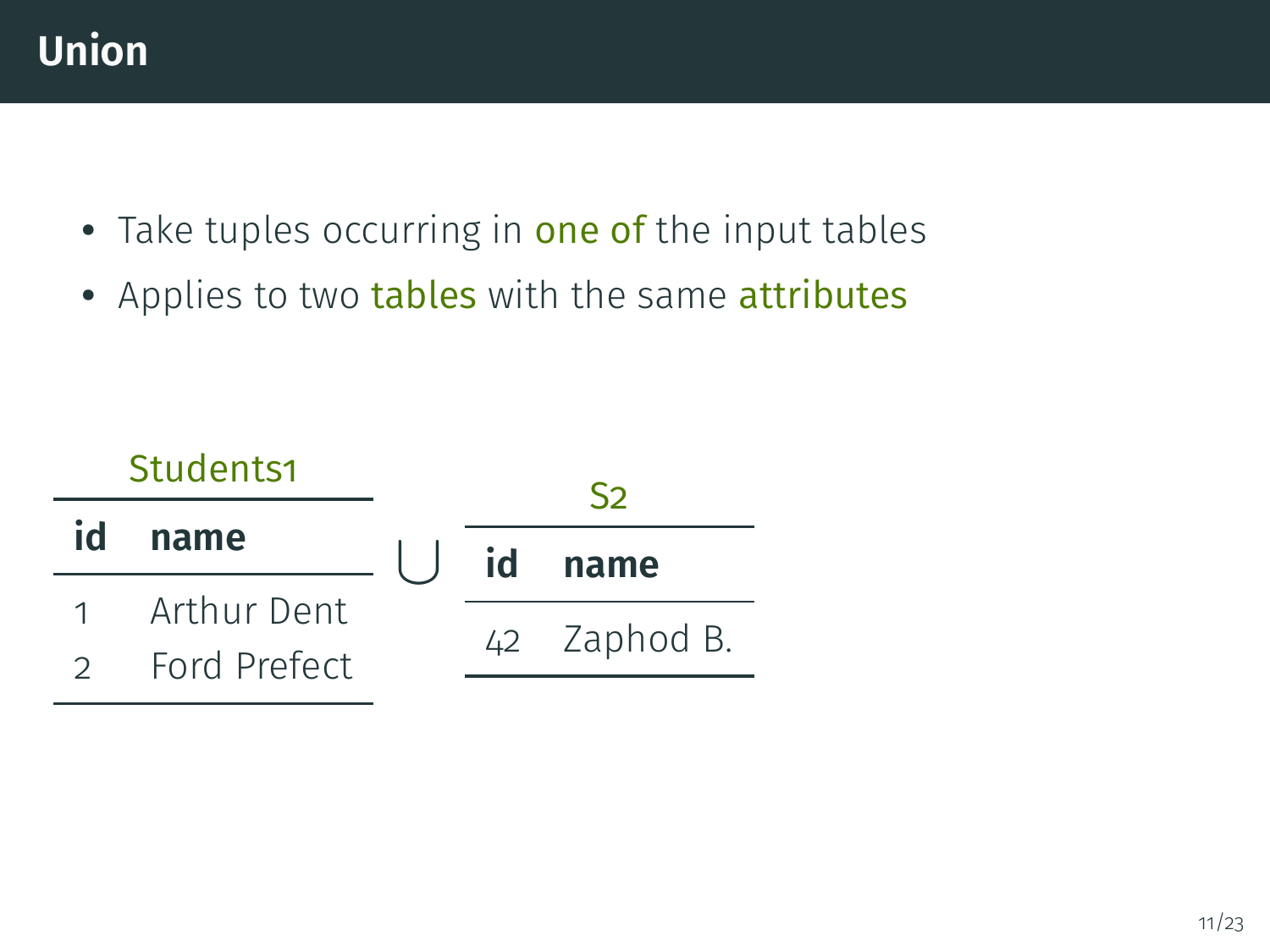

- Take tuples occurring in one of the input tables
- Applies to two tables with the same attributes

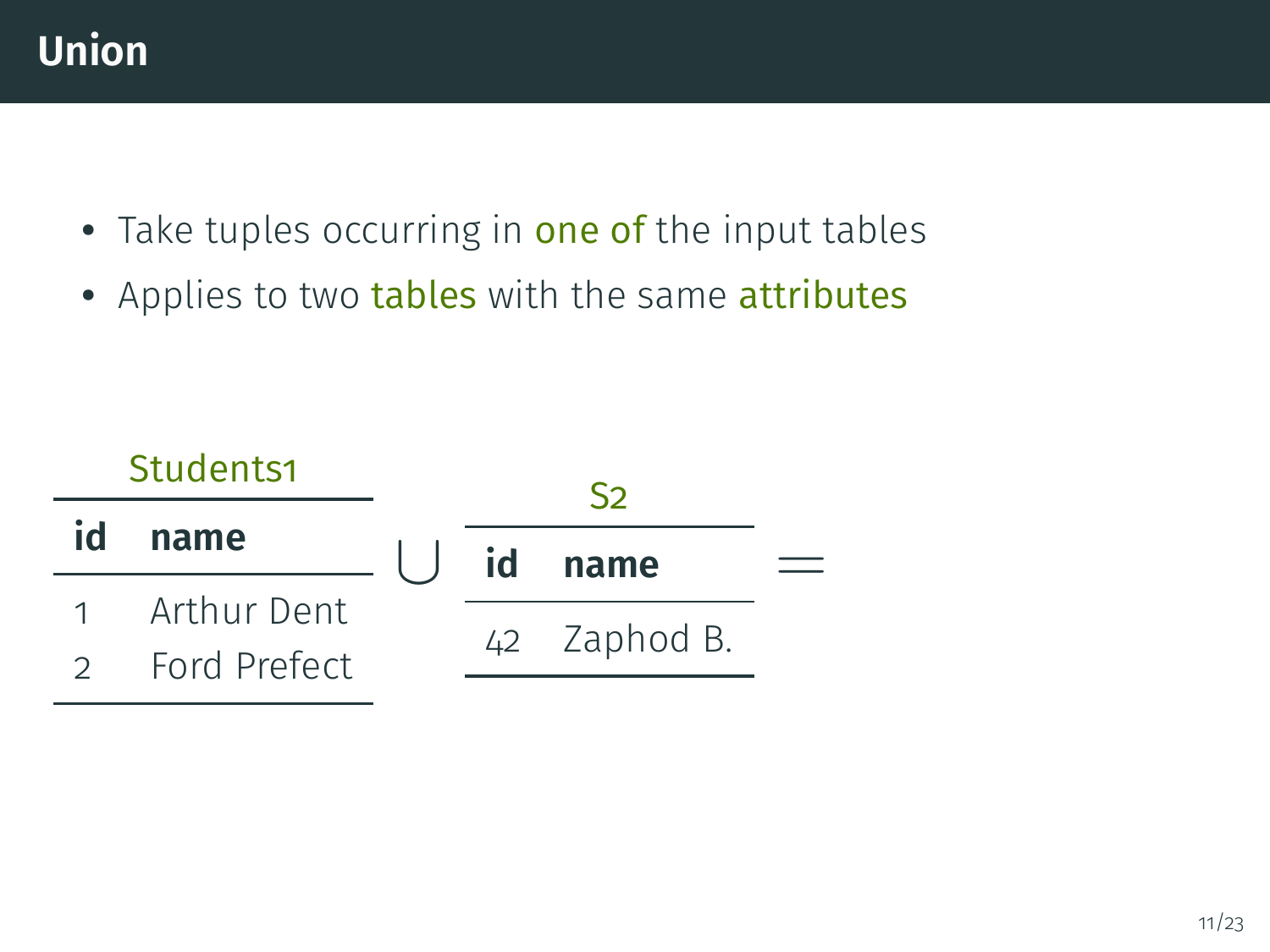

- Take tuples occurring in one of the input tables
- Applies to two tables with the same attributes

|               | Students1     |    |              | Students1 $\cup$ S2 |                |
|---------------|---------------|----|--------------|---------------------|----------------|
|               |               |    | S2           | id                  | name           |
| id            | name          | id | name         |                     |                |
|               | 1 Arthur Dent |    |              |                     | 1 Arthur Dent  |
|               |               |    | 42 Zaphod B. |                     | 2 Ford Prefect |
| $\mathcal{D}$ | Ford Prefect  |    |              |                     | 42 Zaphod B.   |
|               |               |    |              |                     |                |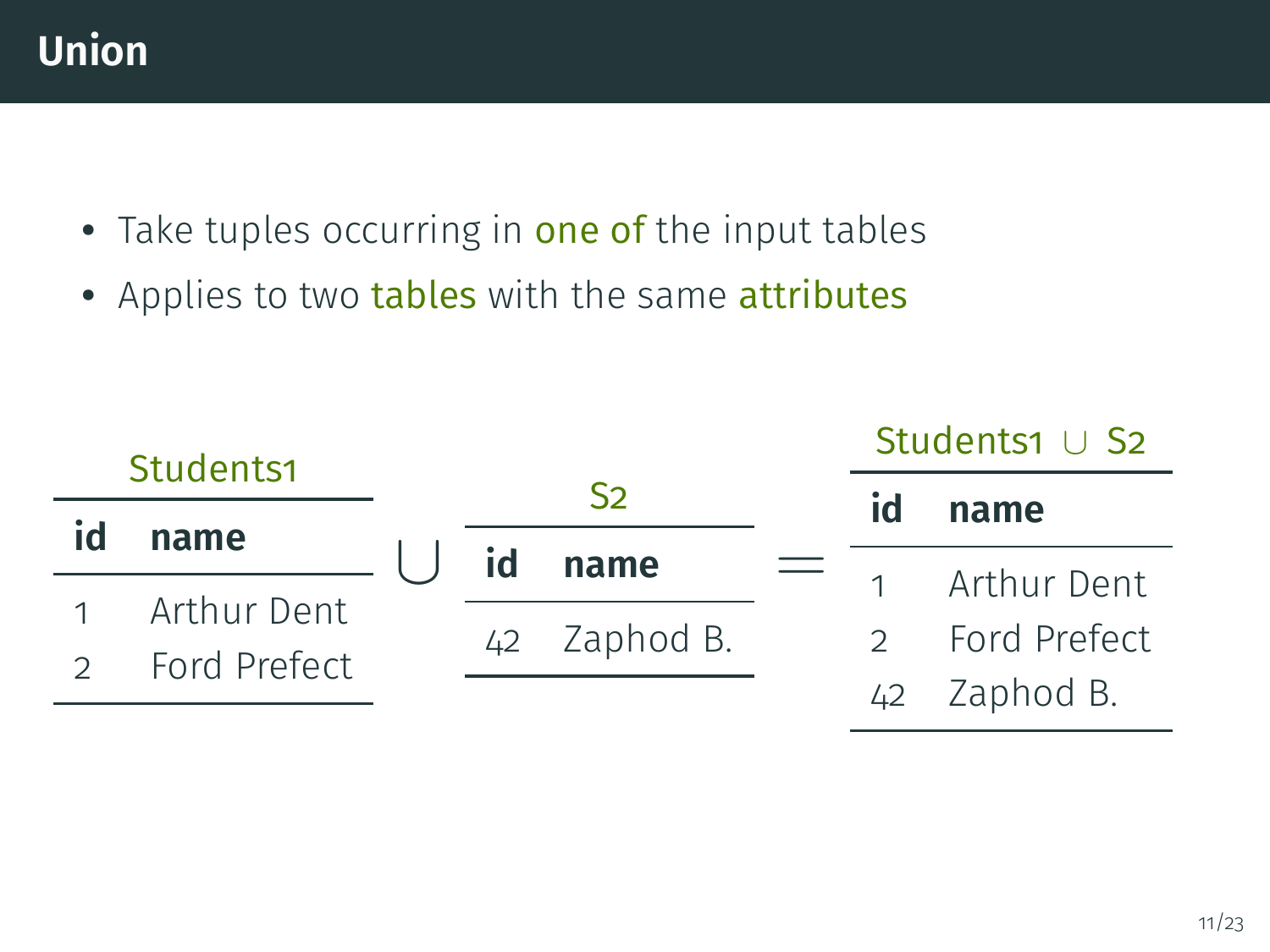

- Take tuples occurring in one of the input tables
- Applies to two tables with the same attributes

|               | Students1     |    |                | Students1 ∪ S2 |                |  |
|---------------|---------------|----|----------------|----------------|----------------|--|
|               |               |    | S <sub>2</sub> | id             | name           |  |
| id            | name          | id | name           |                |                |  |
|               | 1 Arthur Dent |    |                |                | 1 Arthur Dent  |  |
|               |               |    | 42 Zaphod B.   |                | 2 Ford Prefect |  |
| $\mathcal{D}$ | Ford Prefect  |    |                |                | 42 Zaphod B.   |  |
|               |               |    |                |                |                |  |

 $\rightarrow$  Duplicates are removed here as well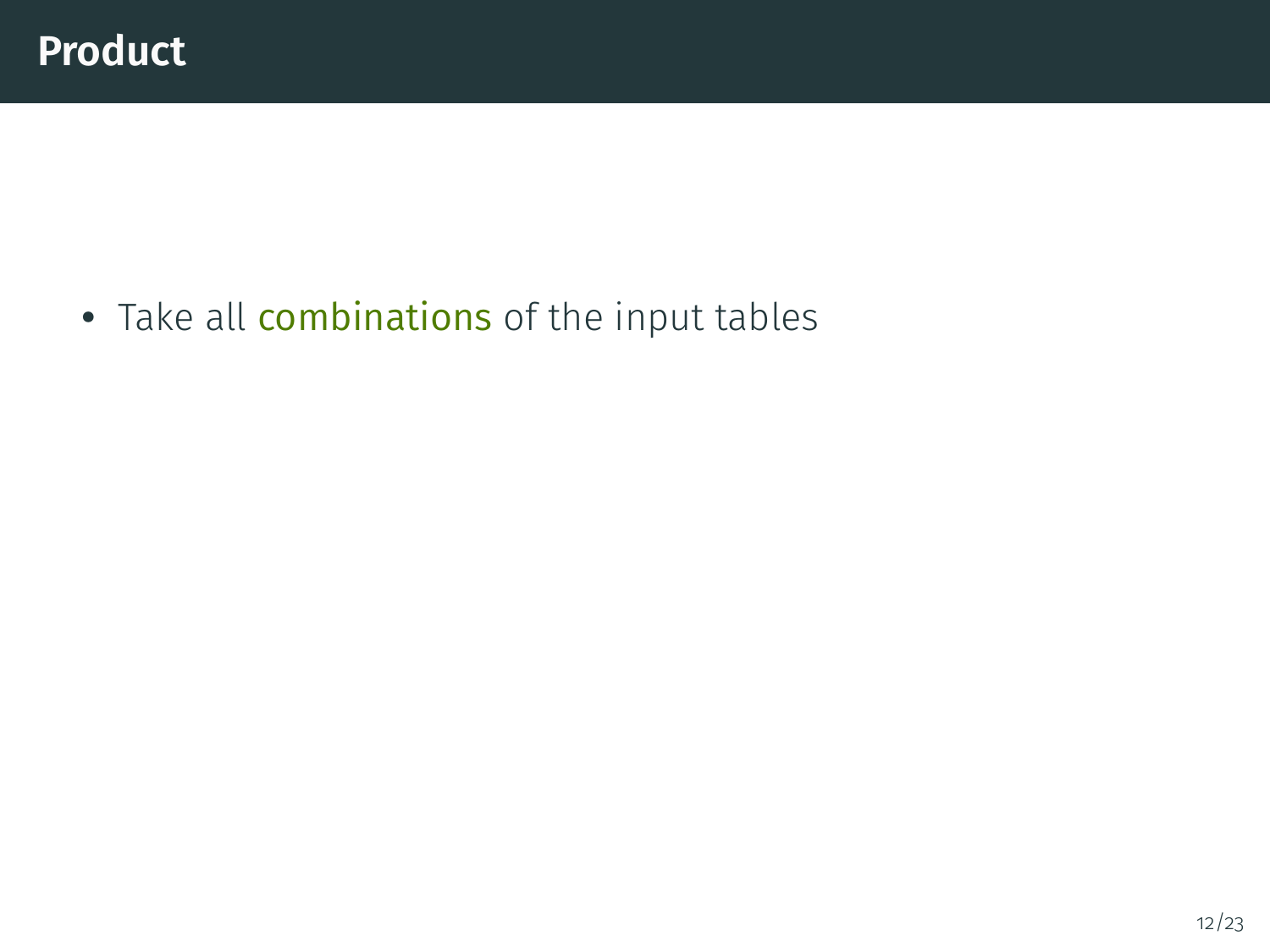**Students** 

### **id name**

- 1 Arthur Dent
- 2 Ford Prefect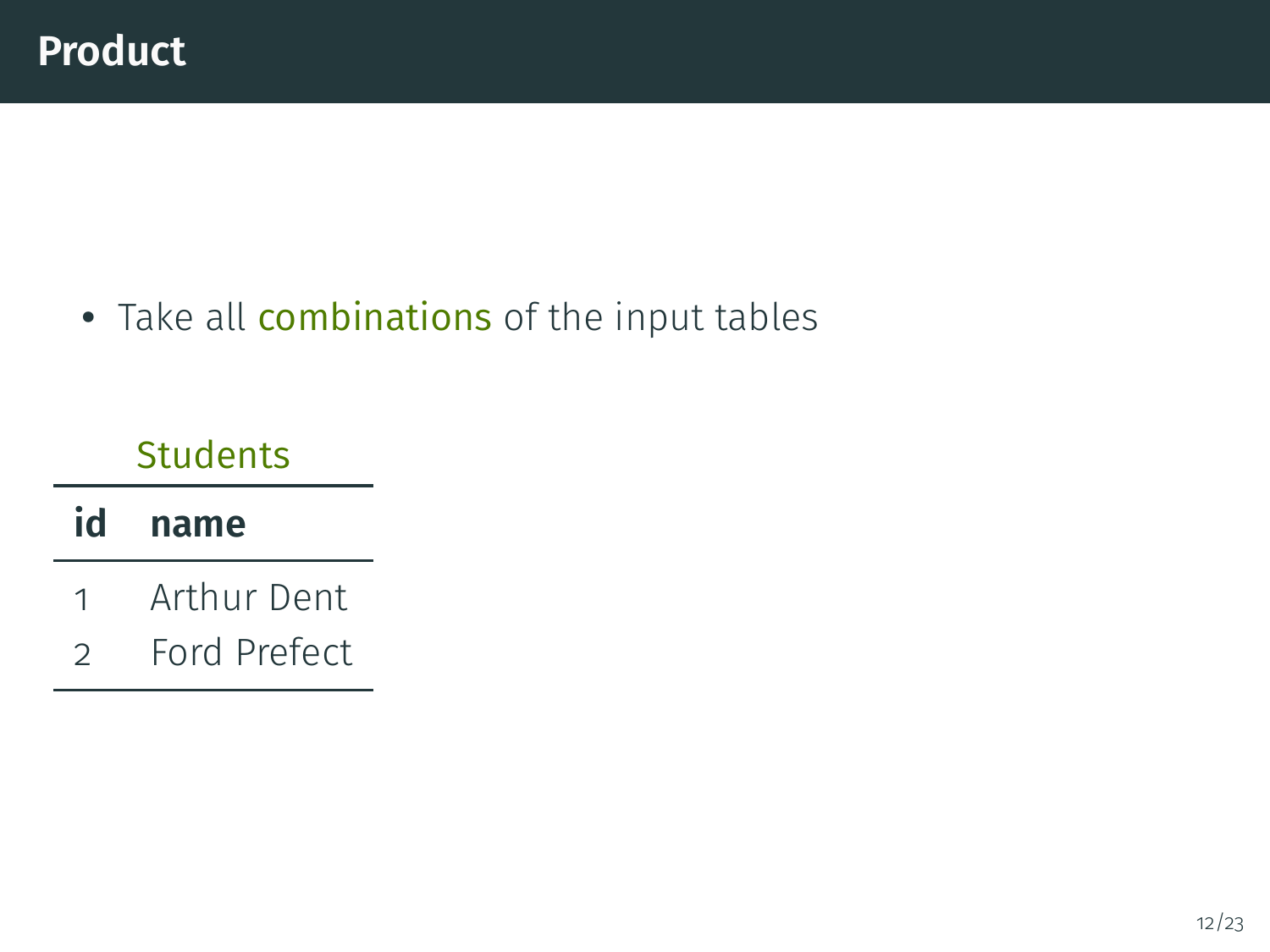### **Students**

#### **id name** 1 Arthur Dent 2 Ford Prefect ×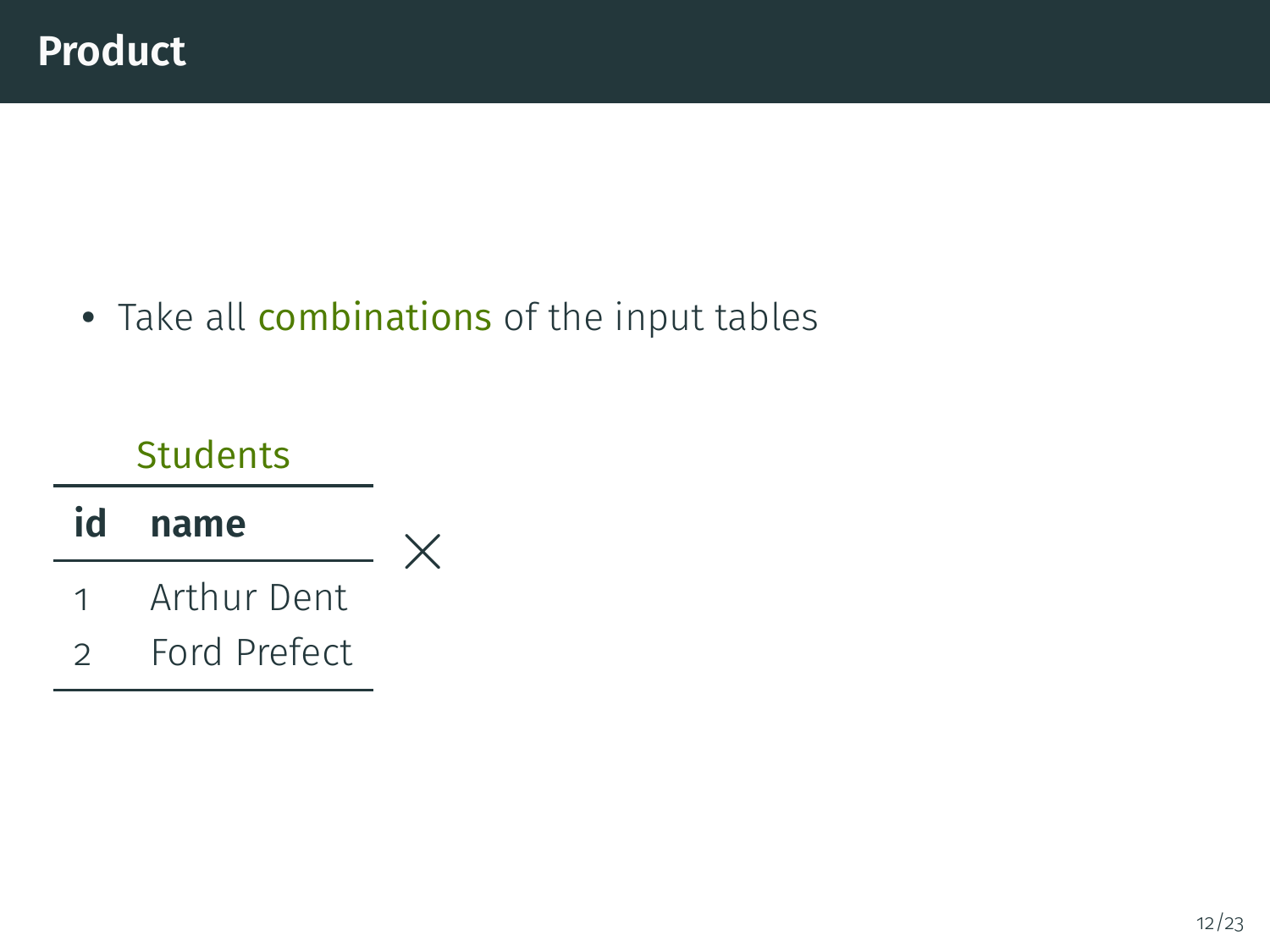• Take all combinations of the input tables

|               | <b>Students</b> | Rooms            |
|---------------|-----------------|------------------|
| id            | name            | room             |
| $1 \quad$     | Arthur Dent     | F200             |
| $\mathcal{D}$ | Ford Prefect    | E <sub>242</sub> |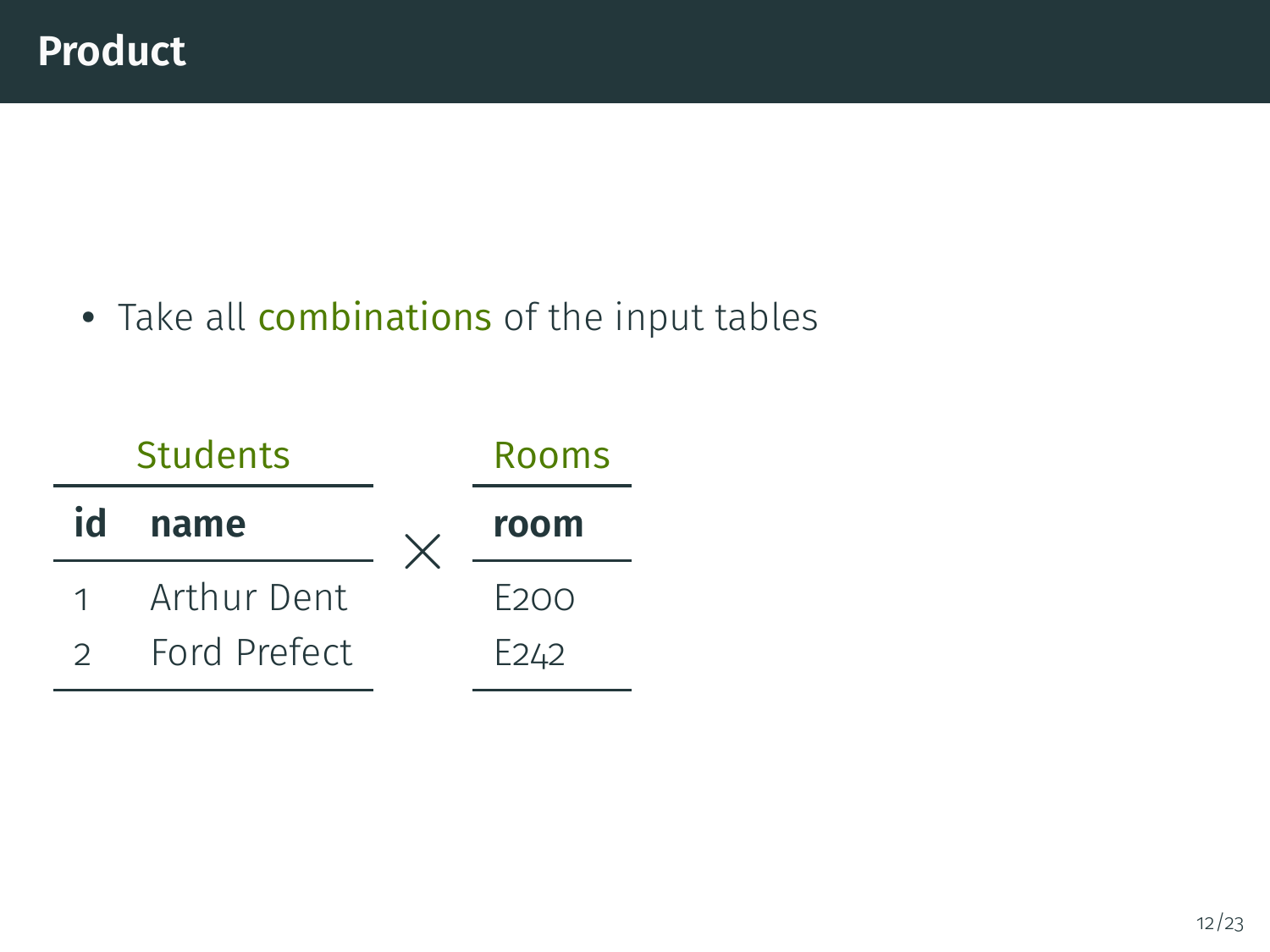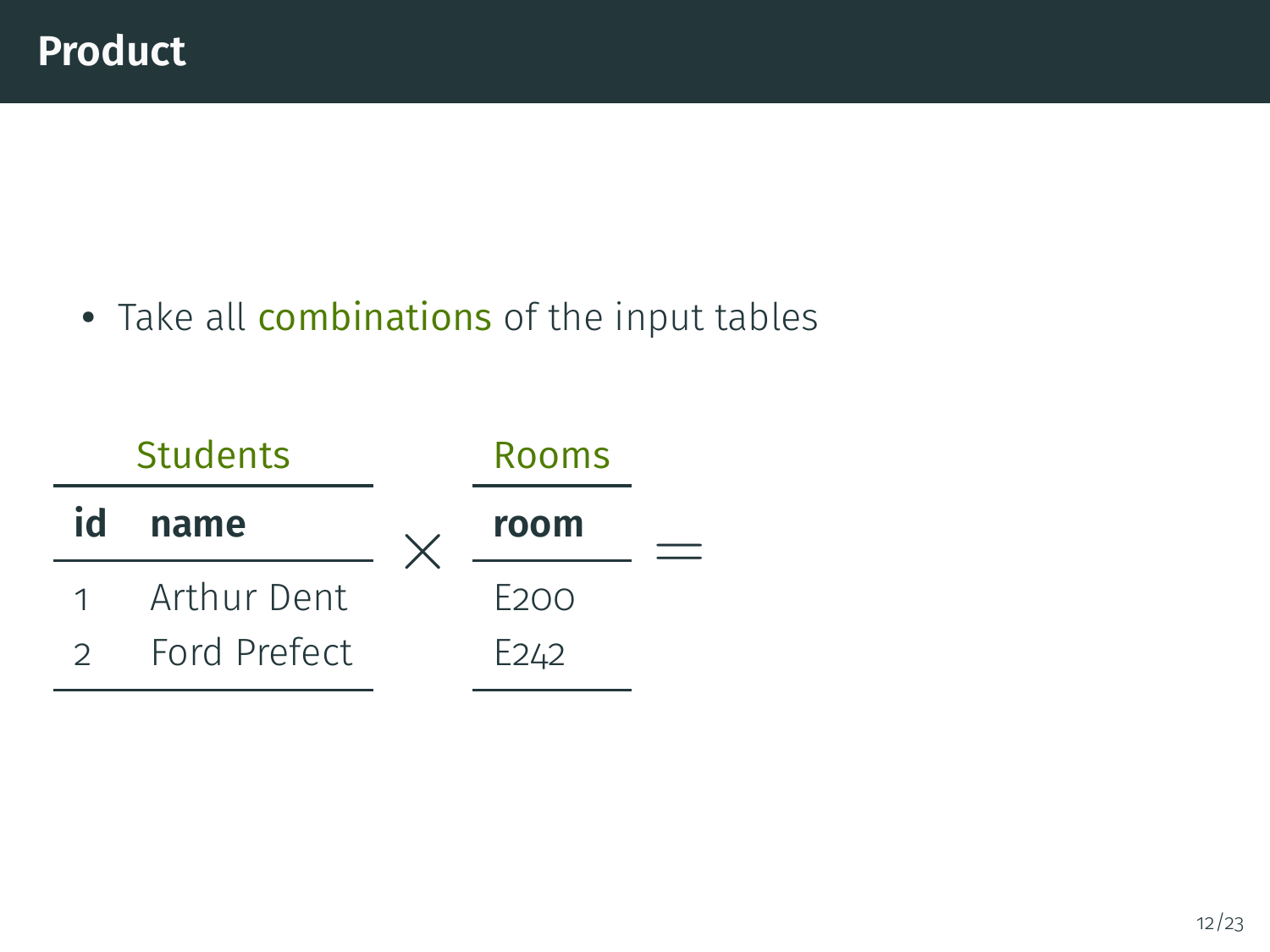|                 |              |                  | <b>JUUTILS X RUUIIIS</b> |                     |      |
|-----------------|--------------|------------------|--------------------------|---------------------|------|
| <b>Students</b> |              | <b>Rooms</b>     | id                       | name                | room |
| id              | name         | room             |                          | 1 Arthur Dent E200  |      |
|                 | Arthur Dent  | E <sub>200</sub> |                          | 1 Arthur Dent E242  |      |
| $\mathcal{D}$   | Ford Prefect | E <sub>242</sub> |                          | 2 Ford Prefect E200 |      |
|                 |              |                  |                          | 2 Ford Prefect E242 |      |

 $C+ud$ onte  $\vee$  Roome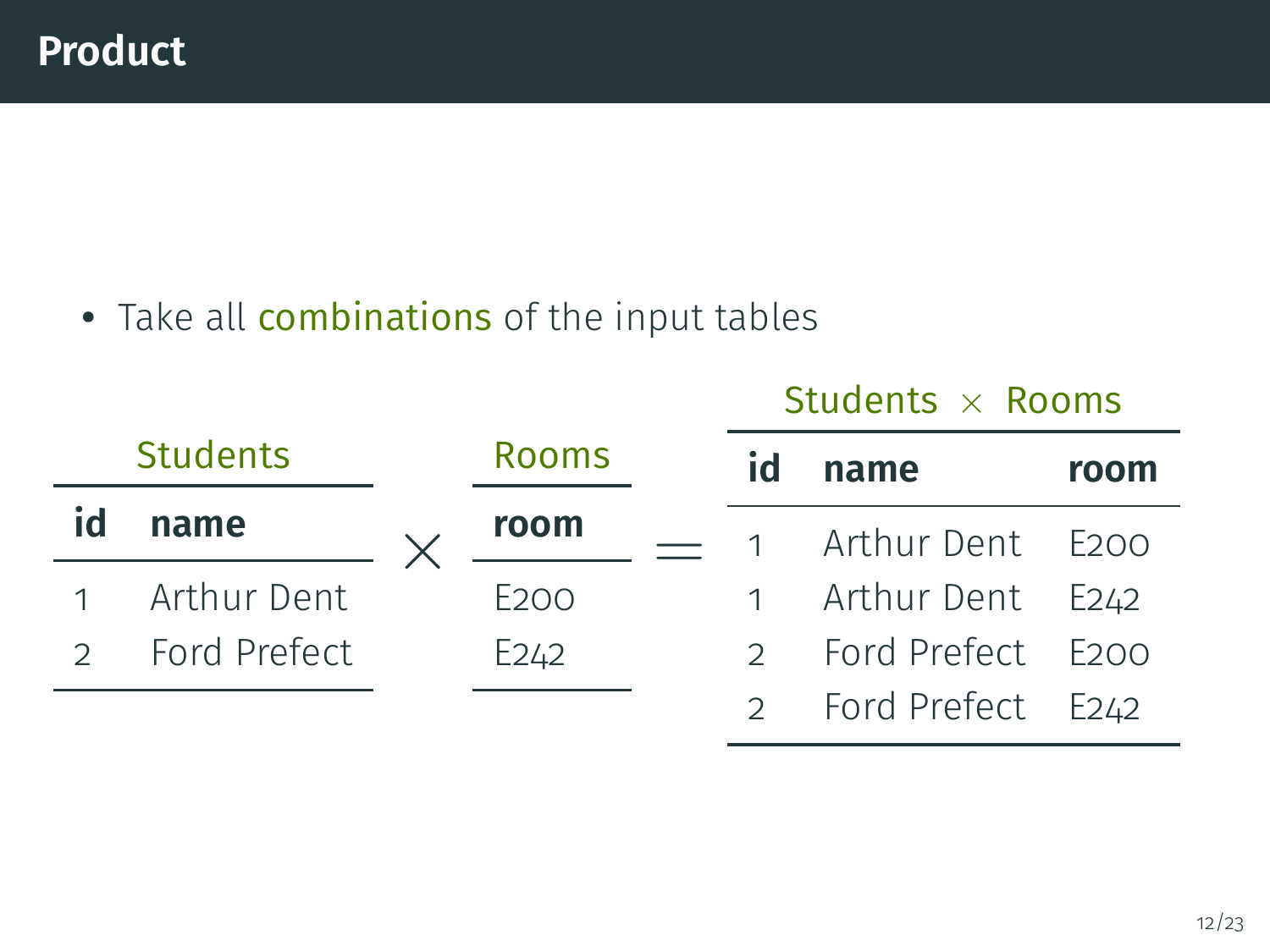$\rightarrow$  Product is useful to express joins: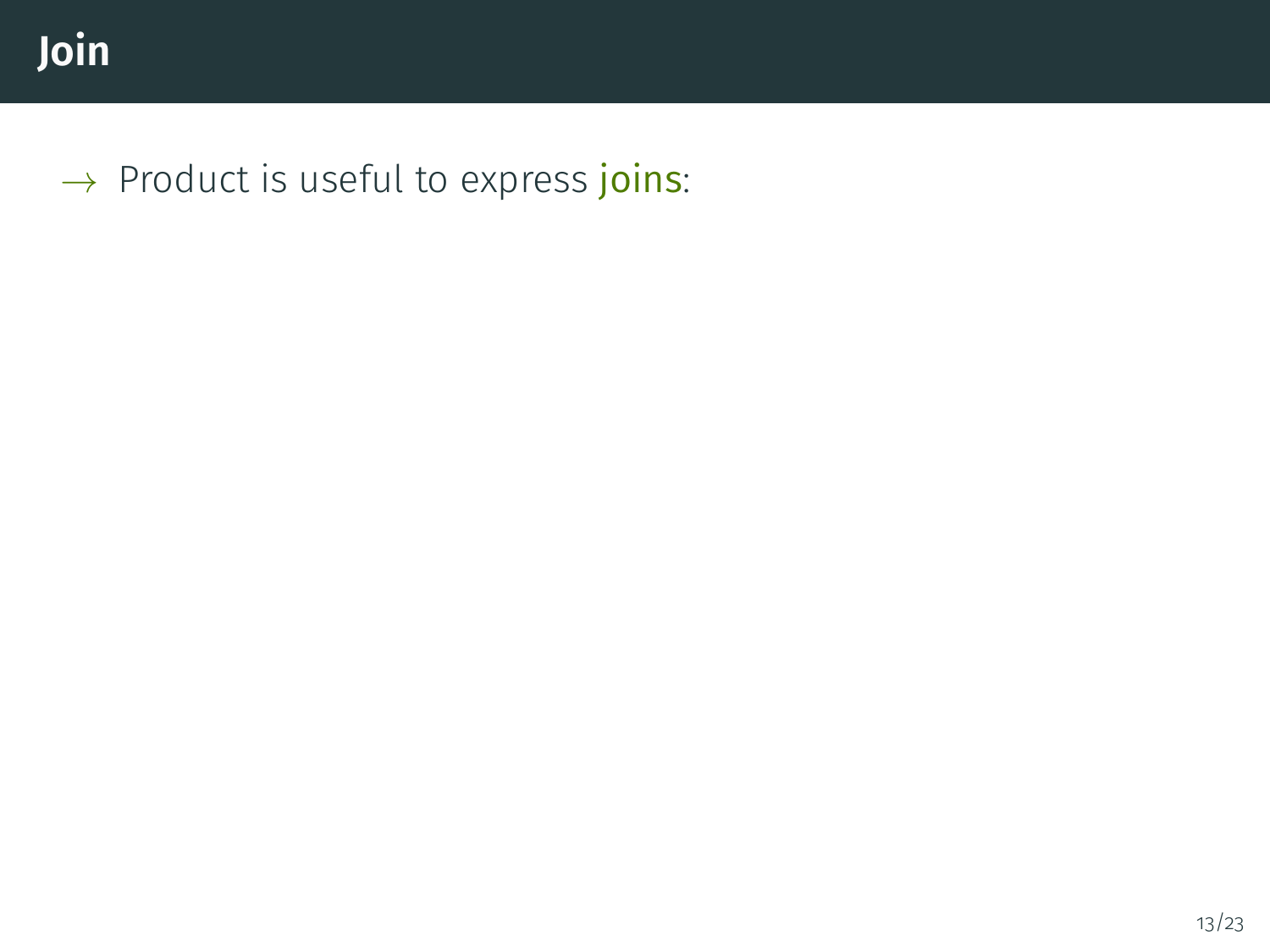## $\rightarrow$  Product is useful to express joins:

| Member |       |  |  |  |  |
|--------|-------|--|--|--|--|
| id     | class |  |  |  |  |
| 1      | udm   |  |  |  |  |
| つ      | udm   |  |  |  |  |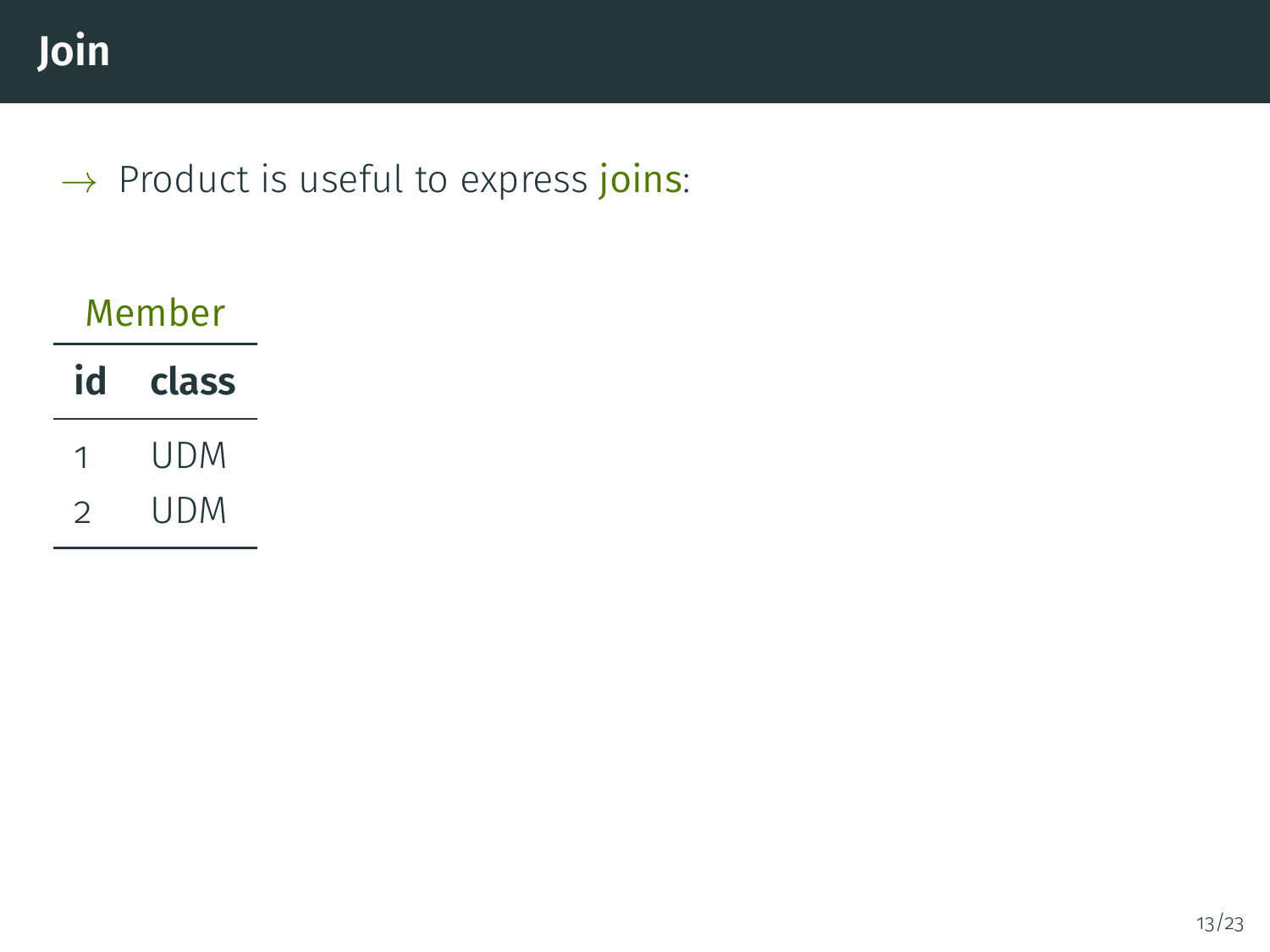| Member |       |  |
|--------|-------|--|
| id     | class |  |
| 1      | udm   |  |
| ン      | udm   |  |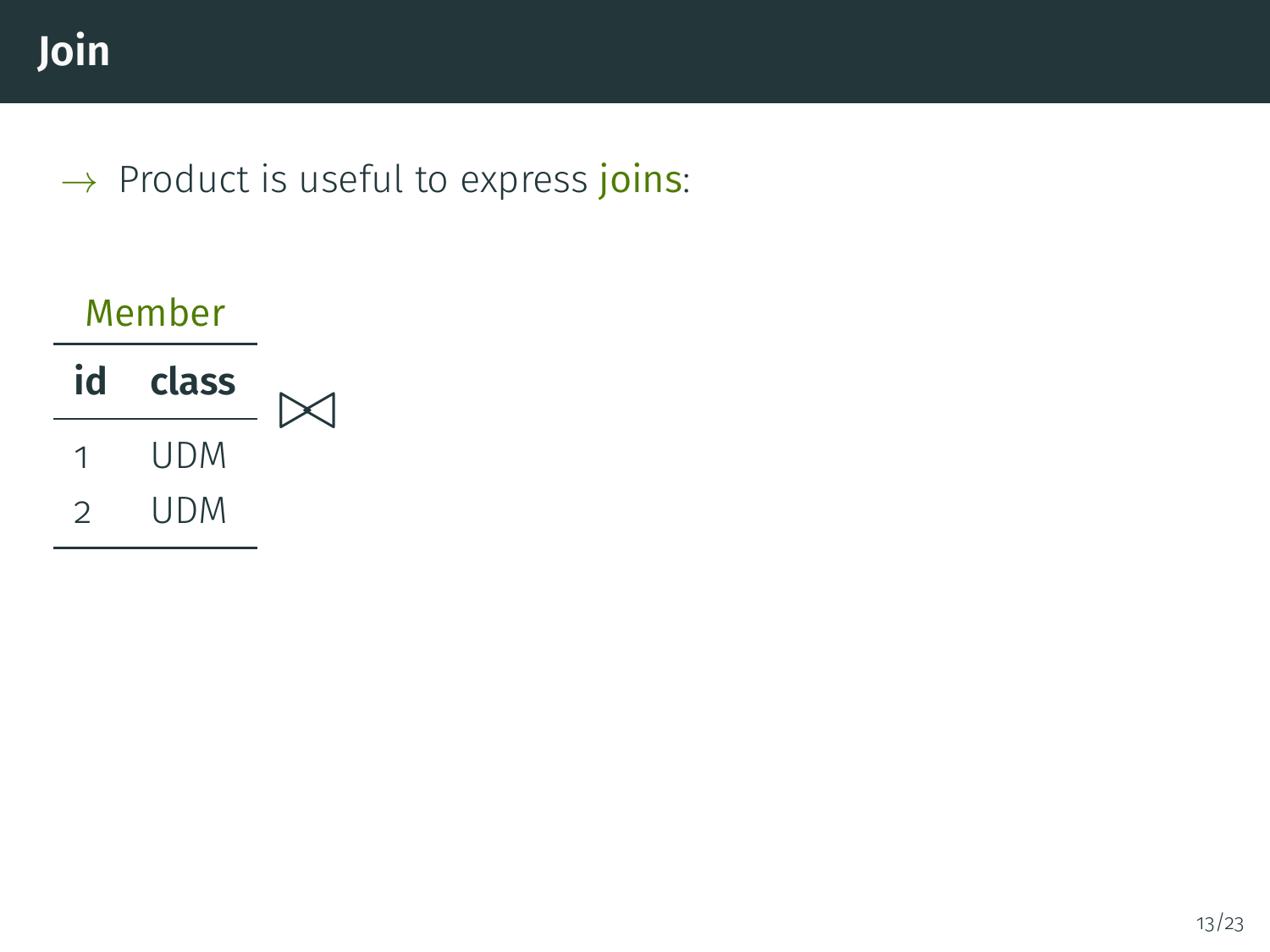| Member |             |  | Class      |               |  |  |  |
|--------|-------------|--|------------|---------------|--|--|--|
|        | class<br>id |  | class date |               |  |  |  |
|        |             |  | <b>UDM</b> | <b>Nov 21</b> |  |  |  |
|        | UDM<br>UDM  |  | ABC        | Nov 24        |  |  |  |
|        |             |  | UDM        | Nov 28        |  |  |  |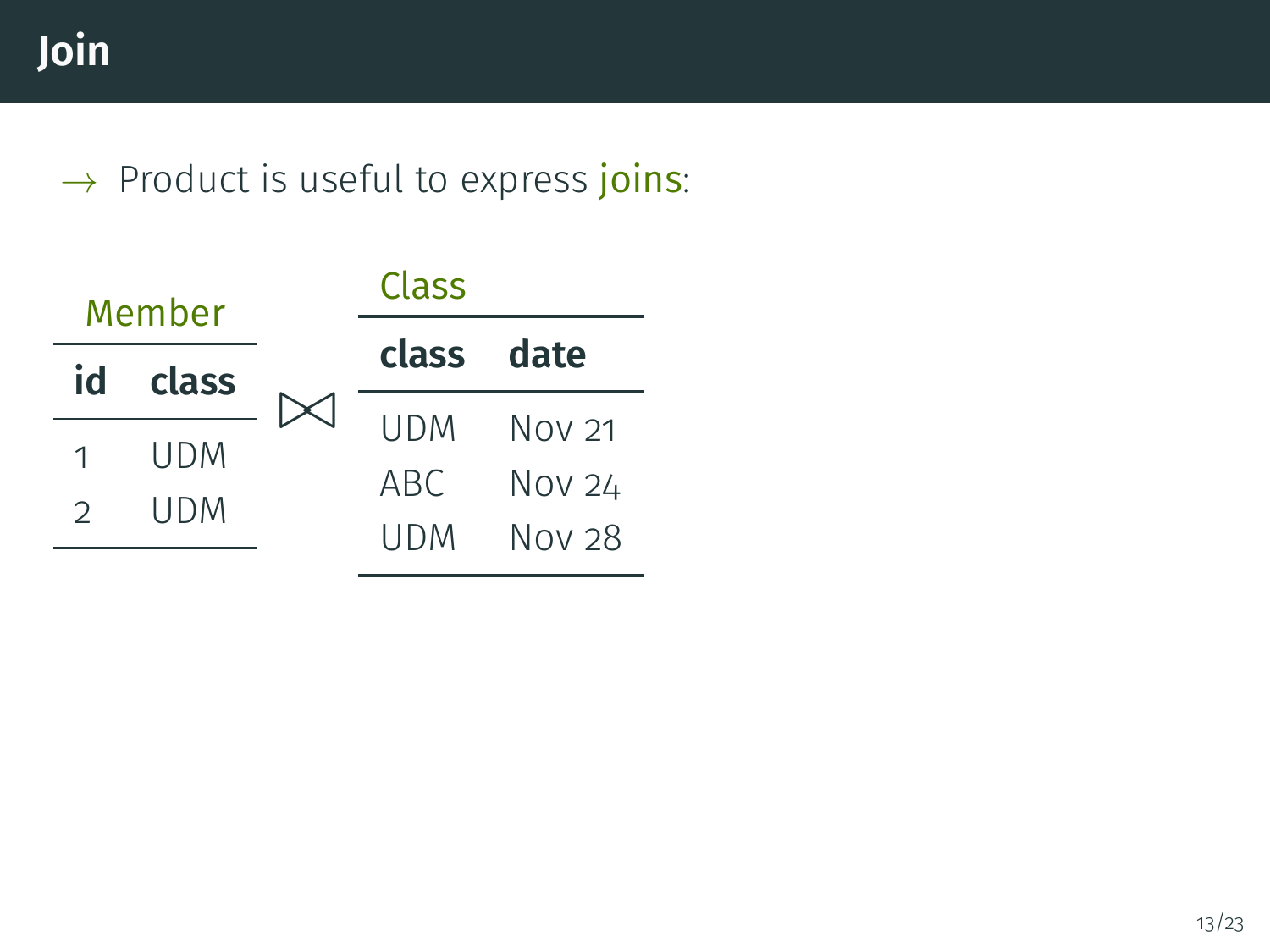| Member |            | Class      |            |
|--------|------------|------------|------------|
| id     | class      | class date |            |
|        |            |            | UDM Nov 21 |
|        | UDM<br>UDM | ABC.       | Nov 24     |
|        |            | UDM        | Nov 28     |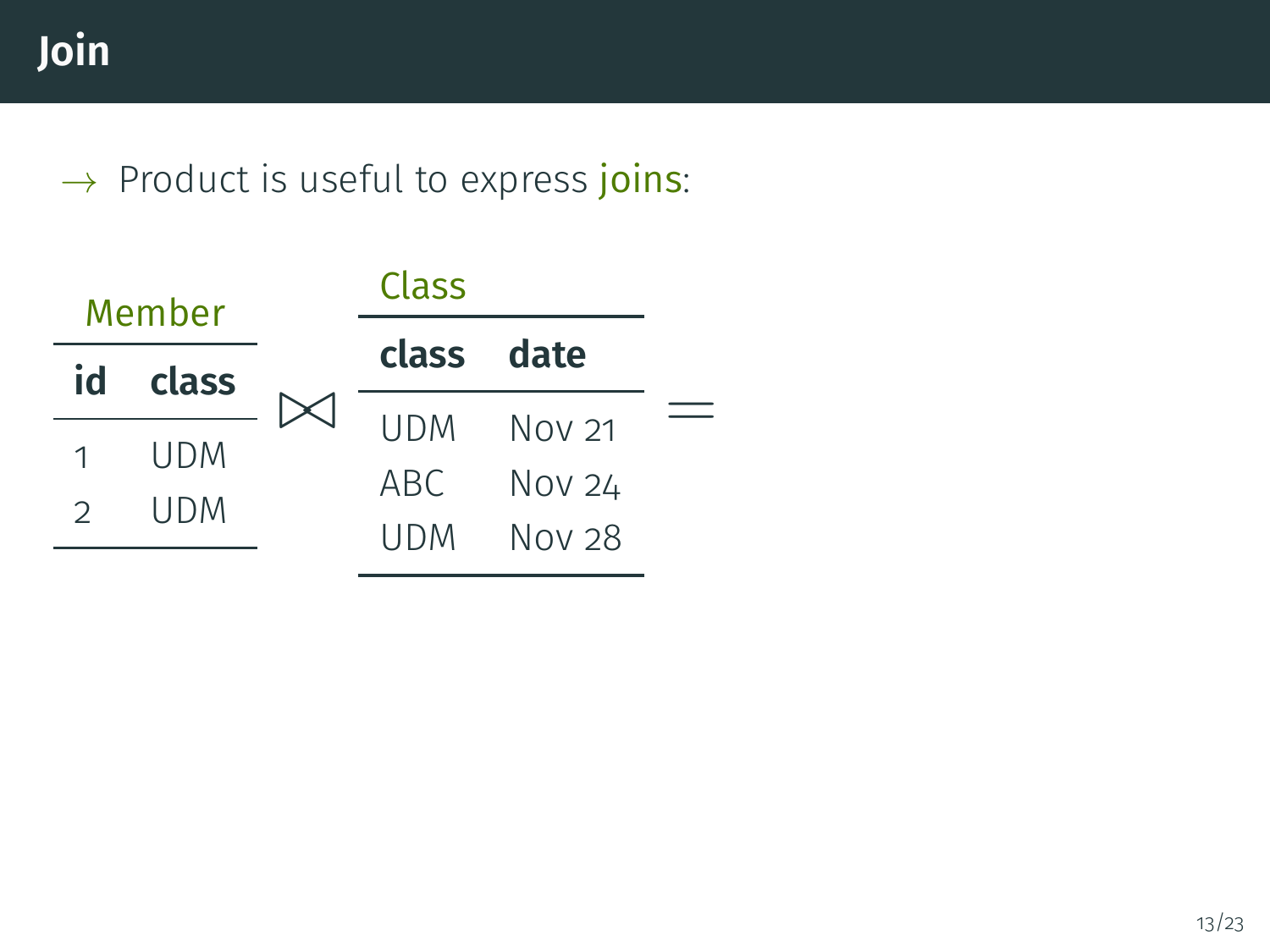|               |            |  | <b>Class</b> |               |  | Member $\bowtie$ Class |            |        |  |
|---------------|------------|--|--------------|---------------|--|------------------------|------------|--------|--|
|               | Member     |  | class        | date          |  | id                     | class date |        |  |
| id            | class      |  |              |               |  |                        | UDM        | Nov 21 |  |
| 1             | <b>UDM</b> |  | <b>IJDM</b>  | <b>Nov 21</b> |  |                        | <b>UDM</b> | Nov 28 |  |
| $\mathcal{D}$ | <b>UDM</b> |  | ABC .        | <b>Nov 24</b> |  |                        | <b>UDM</b> | Nov 21 |  |
|               |            |  | <b>UDM</b>   | Nov 28        |  |                        | UDM        | Nov 28 |  |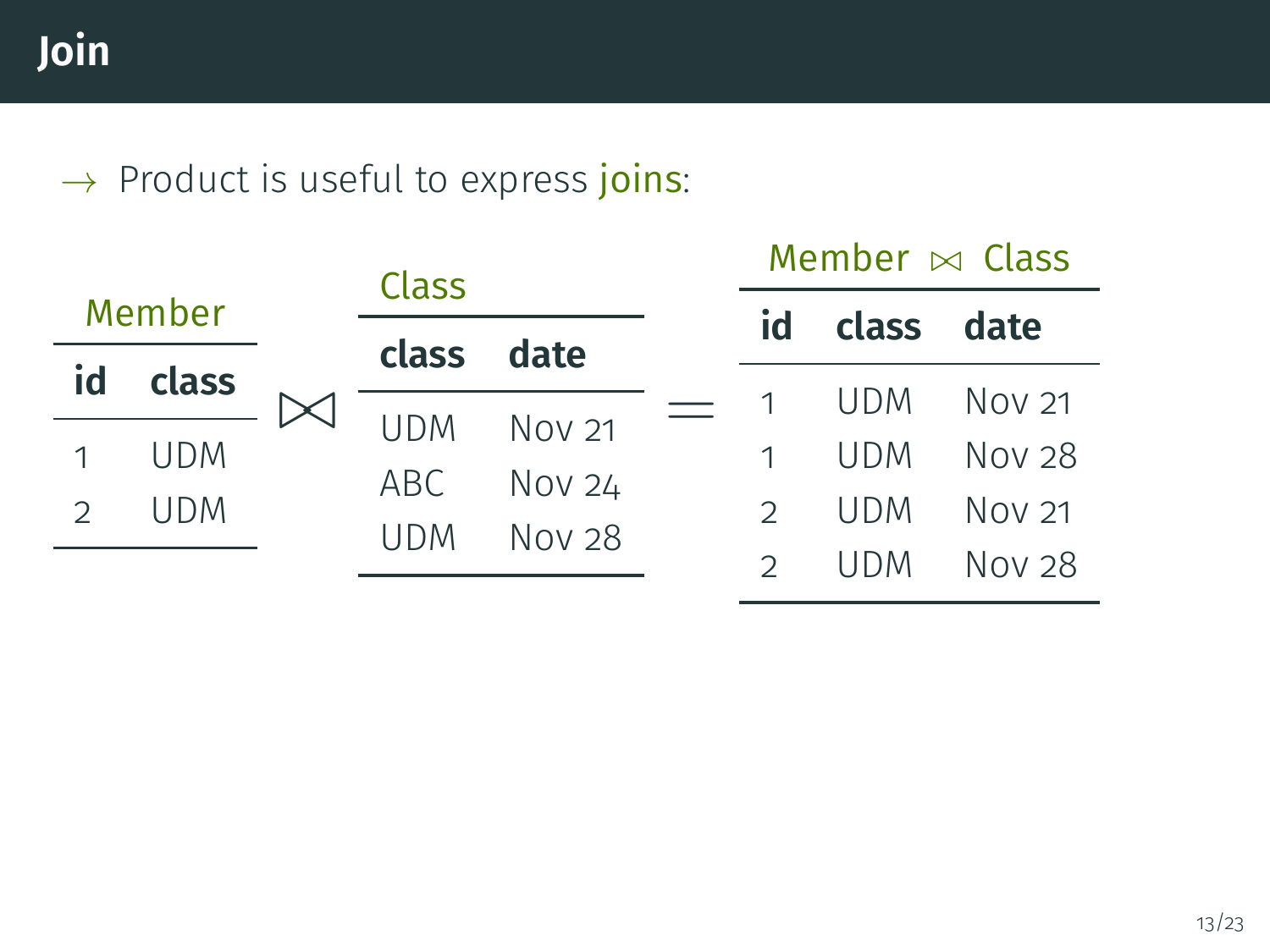|               |            |                                      | Class      |               |            | Member $\bowtie$ Class |            |        |  |
|---------------|------------|--------------------------------------|------------|---------------|------------|------------------------|------------|--------|--|
| Member        |            |                                      |            |               |            | id                     | class date |        |  |
| id            | class      |                                      | class      | date          |            |                        | <b>UDM</b> | Nov 21 |  |
| 1             | <b>UDM</b> |                                      | <b>UDM</b> | <b>Nov 21</b> |            | 1                      | <b>UDM</b> | Nov 28 |  |
| $\mathcal{D}$ | <b>UDM</b> | <b>Nov 24</b><br>ABC .<br><b>UDM</b> |            | $\mathcal{D}$ | <b>UDM</b> | Nov 21                 |            |        |  |
|               |            |                                      |            | <b>Nov 28</b> |            |                        | <b>UDM</b> | Nov 28 |  |

Express Member  $\bowtie$  Class with the previous operators: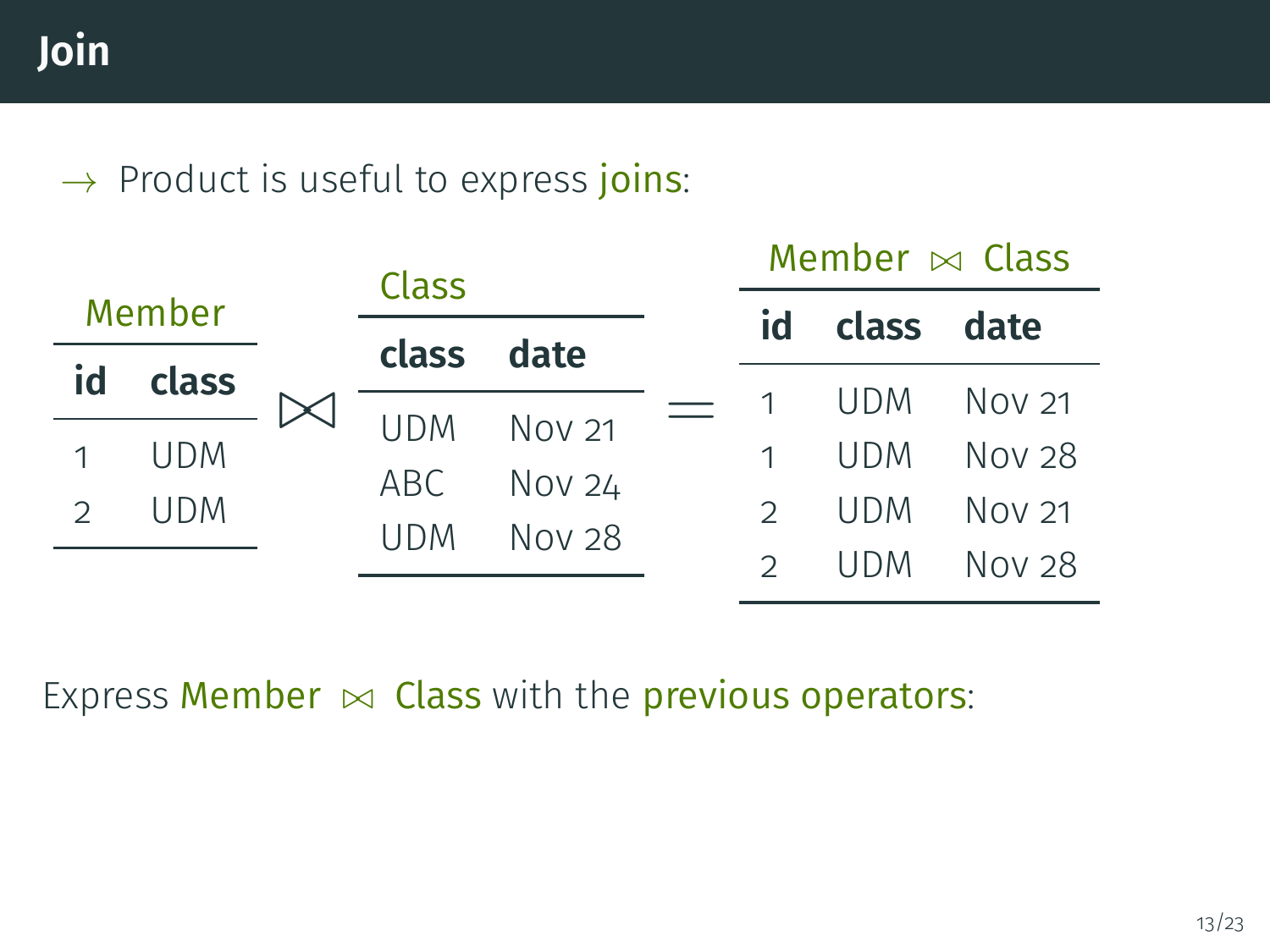|               |            |  | <b>Class</b>          |               |               | Member $\bowtie$ Class |            |        |  |
|---------------|------------|--|-----------------------|---------------|---------------|------------------------|------------|--------|--|
| Member        |            |  | class date            |               |               | id                     | class date |        |  |
| id            | class      |  |                       |               |               |                        | <b>UDM</b> | Nov 21 |  |
| 1             | <b>UDM</b> |  | <b>UDM</b>            | <b>Nov 21</b> |               | 1                      | <b>UDM</b> | Nov 28 |  |
| $\mathcal{D}$ | <b>UDM</b> |  | <b>Nov 24</b><br>ABC. |               | $\mathcal{D}$ | <b>UDM</b>             | Nov 21     |        |  |
|               |            |  | <b>UDM</b>            | <b>Nov 28</b> |               |                        | UDM.       | Nov 28 |  |

Express Member  $\bowtie$  Class with the previous operators:

Member  $\times$  Class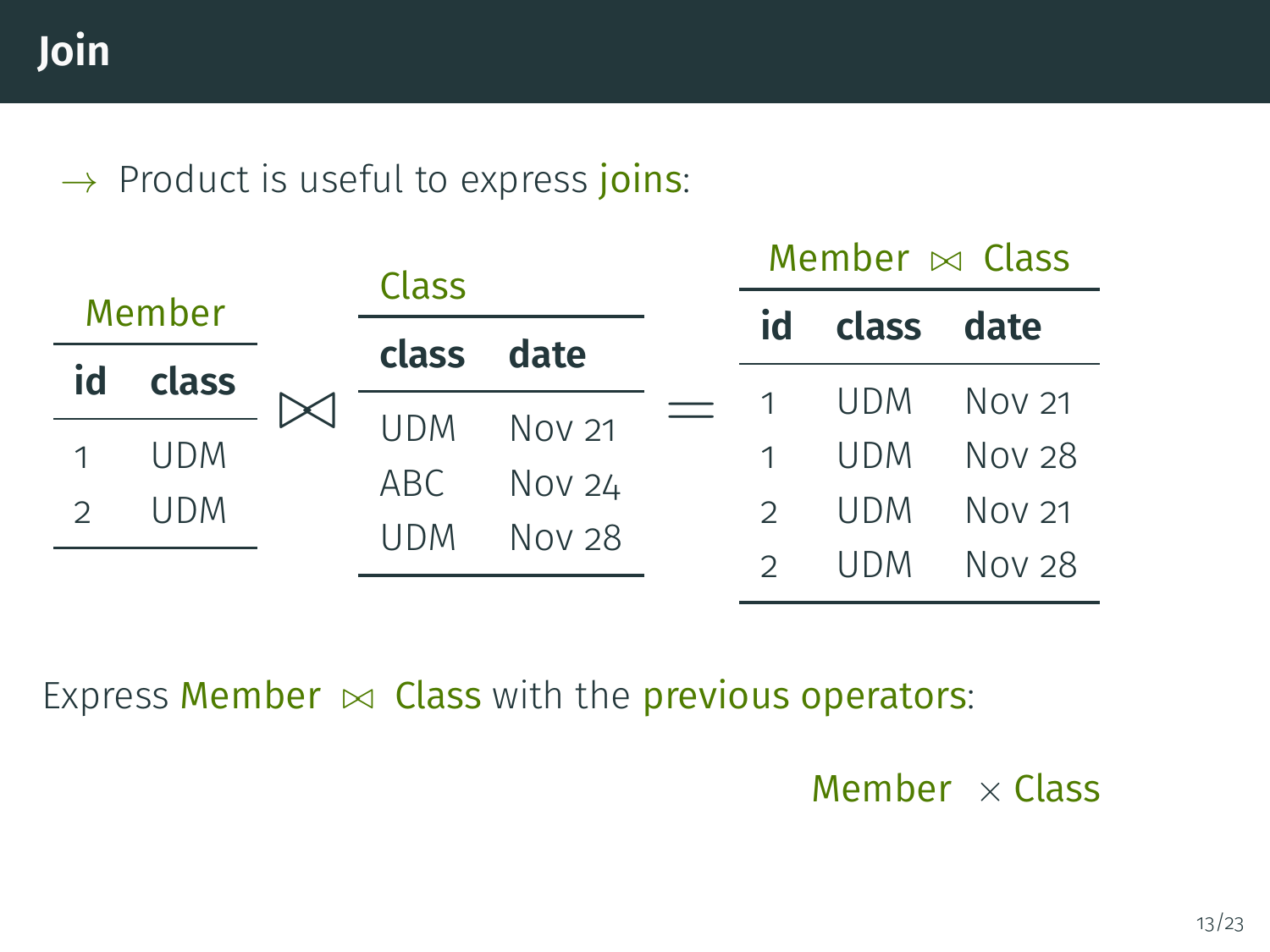|               |            |  | Class                                         |               |               | Member $\bowtie$ Class |            |        |  |
|---------------|------------|--|-----------------------------------------------|---------------|---------------|------------------------|------------|--------|--|
| Member        |            |  |                                               |               |               | id                     | class date |        |  |
| id            | class      |  | class                                         | date          |               |                        | UDM.       | Nov 21 |  |
| 1             | <b>UDM</b> |  | <b>UDM</b>                                    | <b>Nov 21</b> |               | 1                      | <b>UDM</b> | Nov 28 |  |
| $\mathcal{D}$ | <b>UDM</b> |  | <b>Nov 24</b><br>ABC.<br>Nov 28<br><b>UDM</b> |               | $\mathcal{D}$ | <b>UDM</b>             | Nov 21     |        |  |
|               |            |  |                                               |               |               |                        | UDM.       | Nov 28 |  |

Express Member  $\bowtie$  Class with the previous operators:

ρ**class**→**class2**(Member) × Class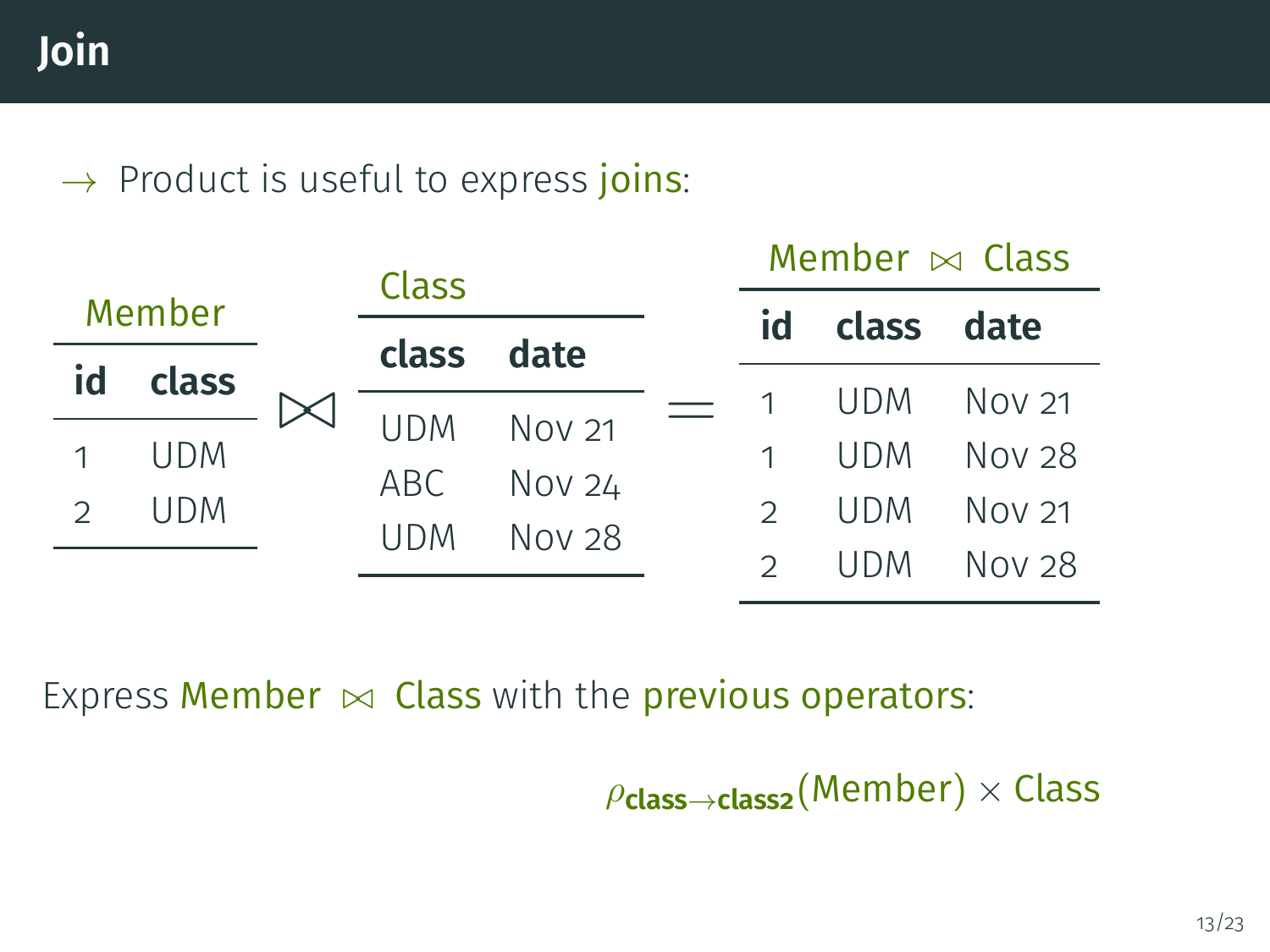|               |            |                                     | Class         |               |               | Member $\bowtie$ Class |            |        |  |
|---------------|------------|-------------------------------------|---------------|---------------|---------------|------------------------|------------|--------|--|
| Member        |            |                                     |               |               |               | id                     | class date |        |  |
| id            | class      |                                     | class         | date          |               |                        | UDM.       | Nov 21 |  |
| 1             | <b>UDM</b> |                                     | <b>UDM</b>    | <b>Nov 21</b> |               | 1                      | <b>UDM</b> | Nov 28 |  |
| $\mathcal{D}$ | <b>UDM</b> | <b>Nov 24</b><br>ABC.<br><b>UDM</b> | <b>Nov 28</b> |               | $\mathcal{D}$ | <b>UDM</b>             | Nov 21     |        |  |
|               |            |                                     |               |               |               |                        | UDM.       | Nov 28 |  |

Express Member  $\bowtie$  Class with the previous operators:

 $σ$ **class=class2** (  $ρ$ **class→class2**(Member) × Class)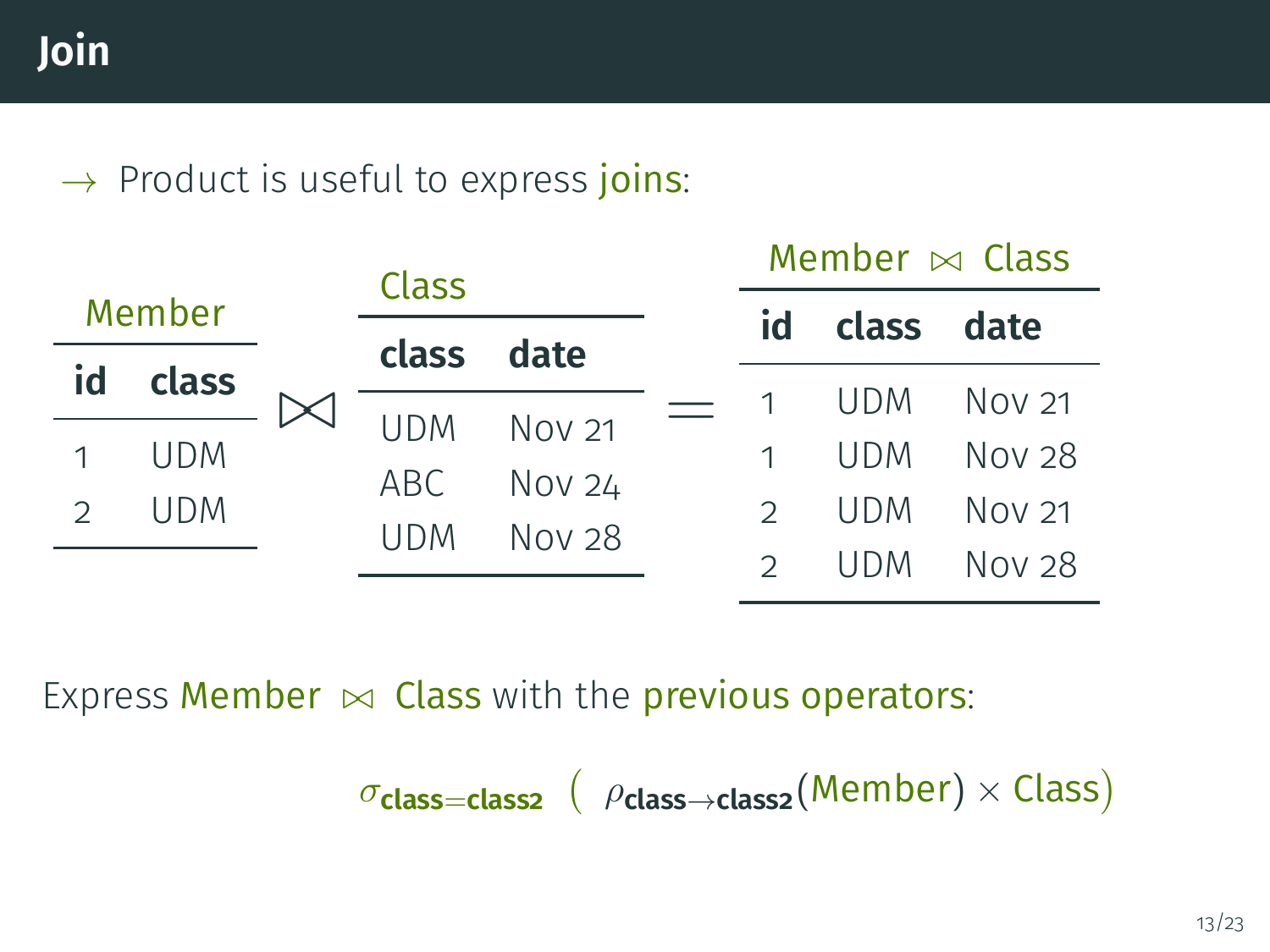|               |            |  | <b>Class</b> |               |  | Member $\bowtie$ Class |            |        |  |
|---------------|------------|--|--------------|---------------|--|------------------------|------------|--------|--|
| Member        |            |  |              |               |  | id                     | class date |        |  |
| id            | class      |  | class        | date          |  |                        | <b>UDM</b> | Nov 21 |  |
| 1             | <b>UDM</b> |  | <b>UDM</b>   | <b>Nov 21</b> |  |                        | <b>UDM</b> | Nov 28 |  |
| $\mathcal{D}$ | <b>UDM</b> |  | ABC          | <b>Nov 24</b> |  | $\mathcal{D}$          | <b>UDM</b> | Nov 21 |  |
|               |            |  | <b>UDM</b>   | Nov 28        |  |                        | UDM.       | Nov 28 |  |

Express Member  $\bowtie$  Class with the previous operators:

$$
\Pi_{\mathsf{id}, \mathsf{class}, \mathsf{date}} \Big( \text{ } \sigma_{\mathsf{class} = \mathsf{class}} \text{ } \big( \text{ } \rho_{\mathsf{class} \rightarrow \mathsf{class2}} (\mathsf{Member}) \times \mathsf{Class} \big) \Big)
$$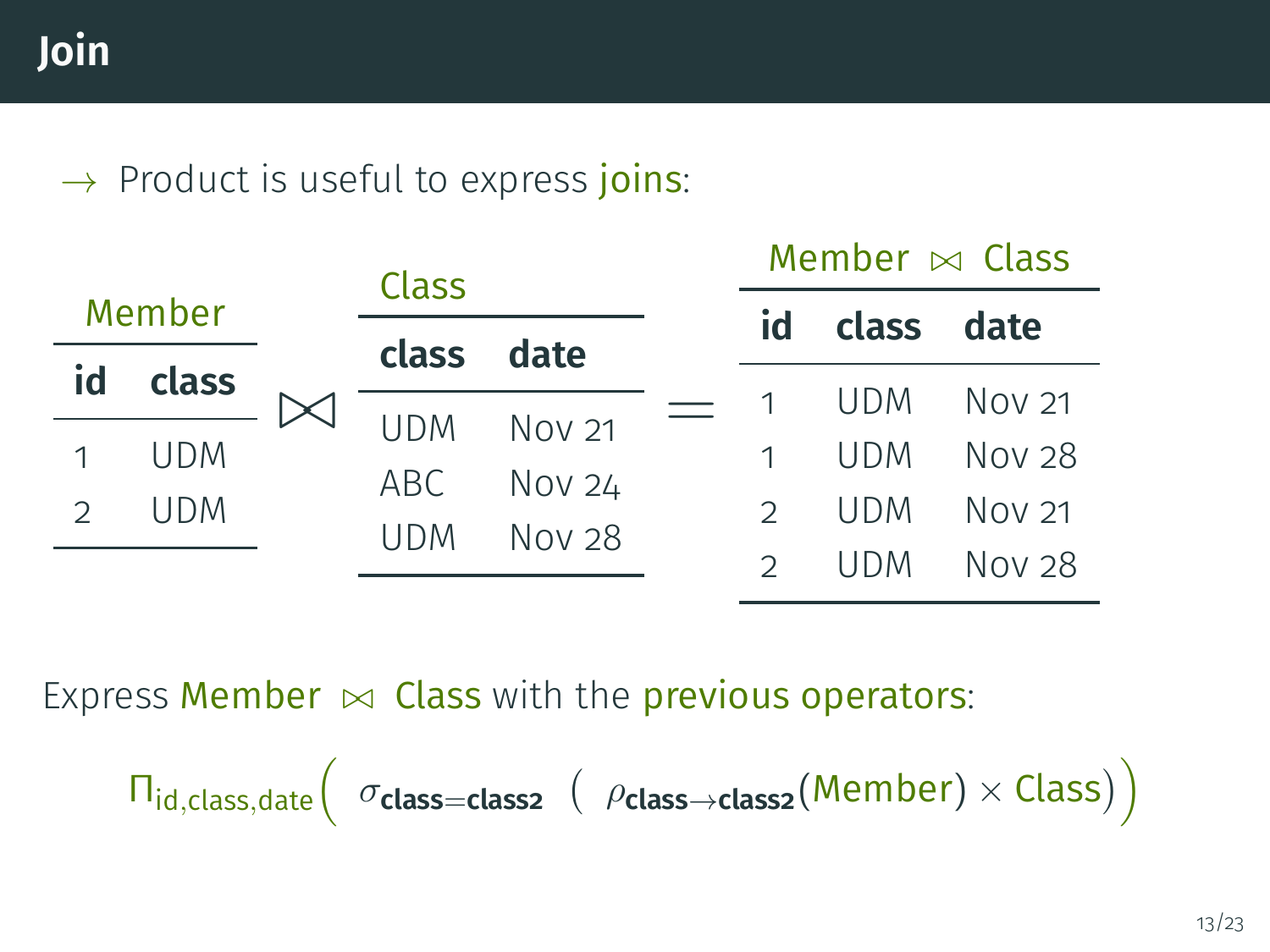- Take tuples that are in one table but not in the other
- Applies to two tables with same attributes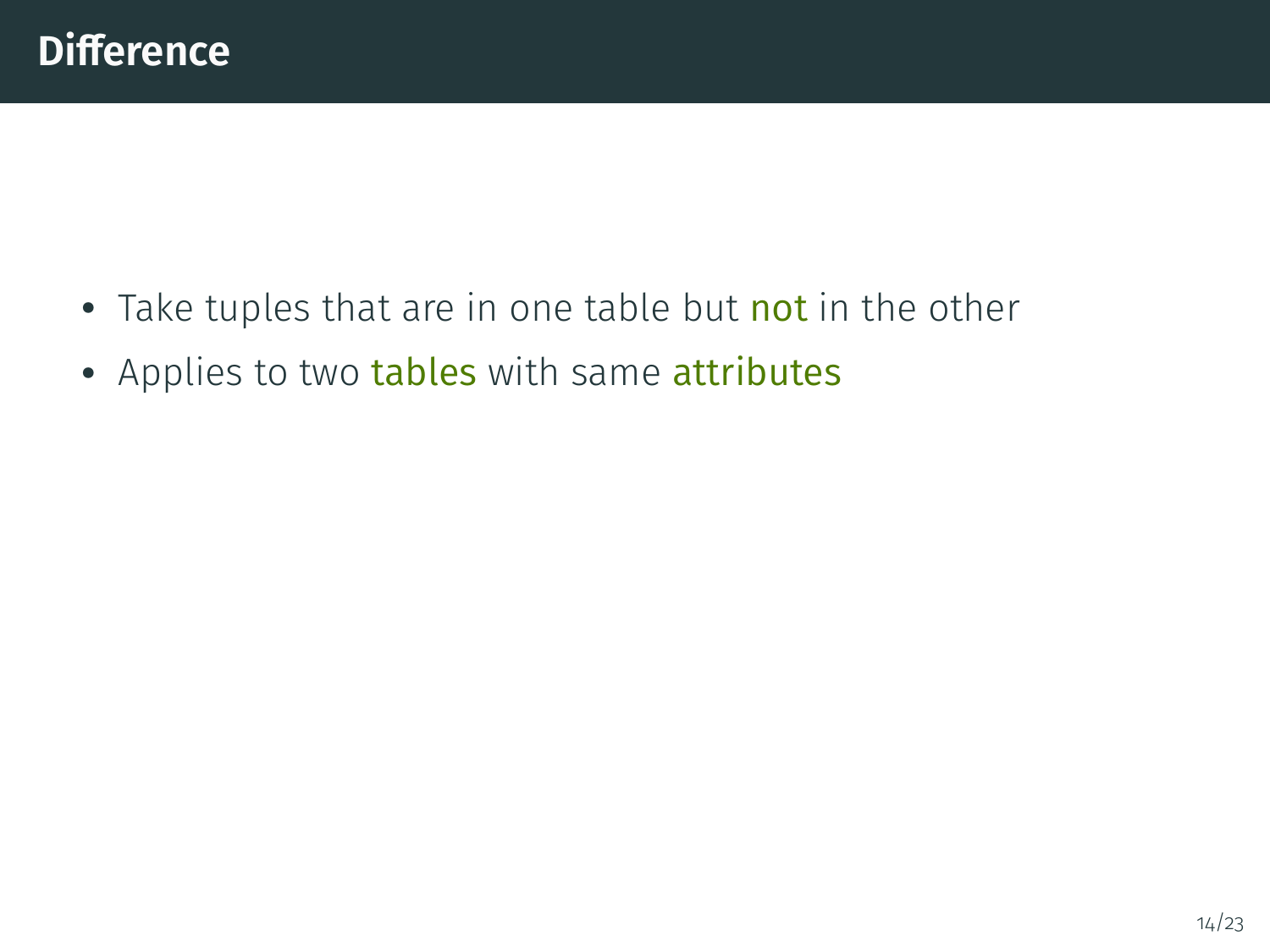- Take tuples that are in one table but not in the other
- Applies to two tables with same attributes

### Students1

### **id name**

- 1 Arthur Dent
- 2 Ford Prefect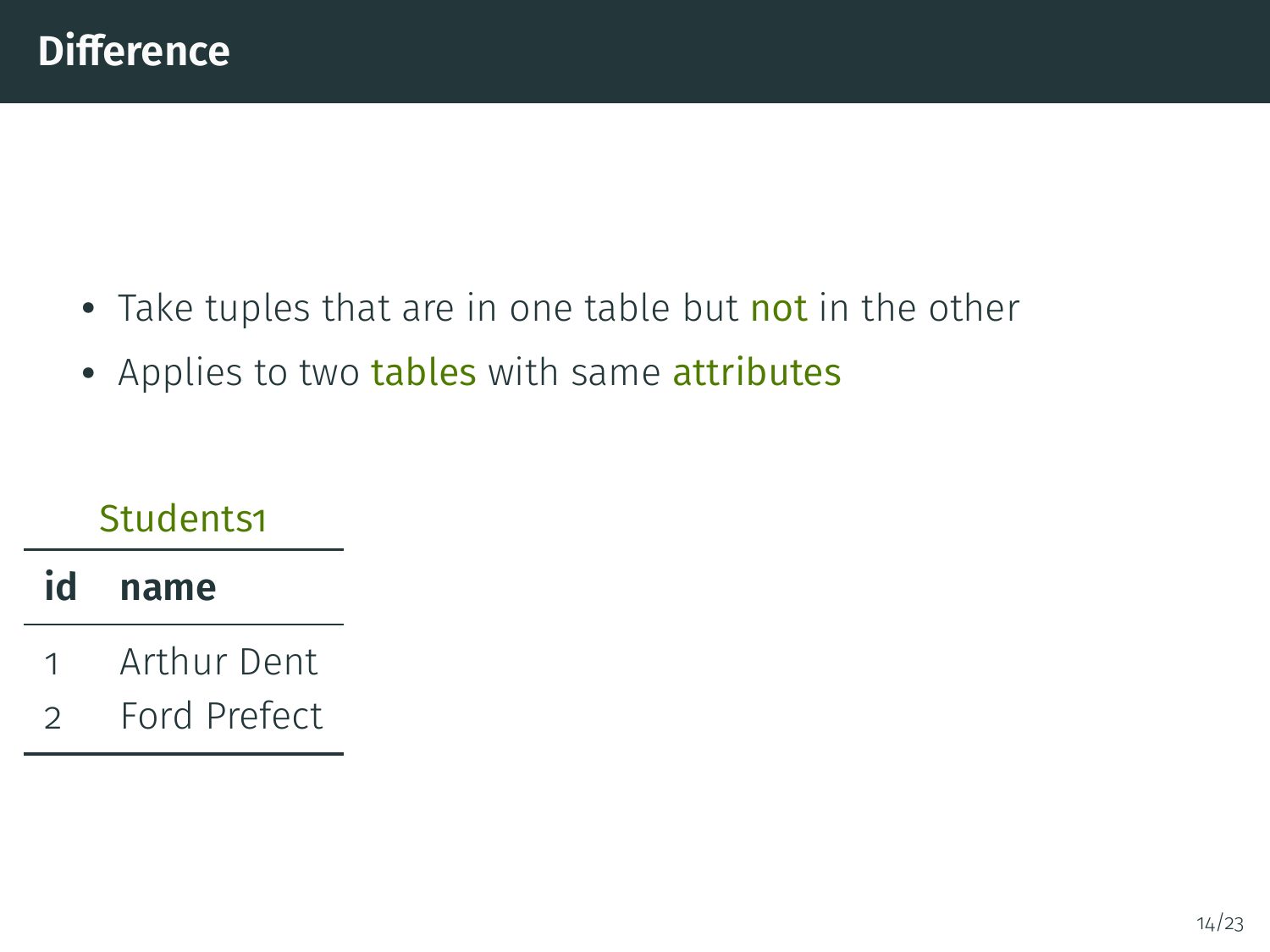- Take tuples that are in one table but not in the other
- Applies to two tables with same attributes

−

### Students1

### **id name**

- 1 Arthur Dent
- 2 Ford Prefect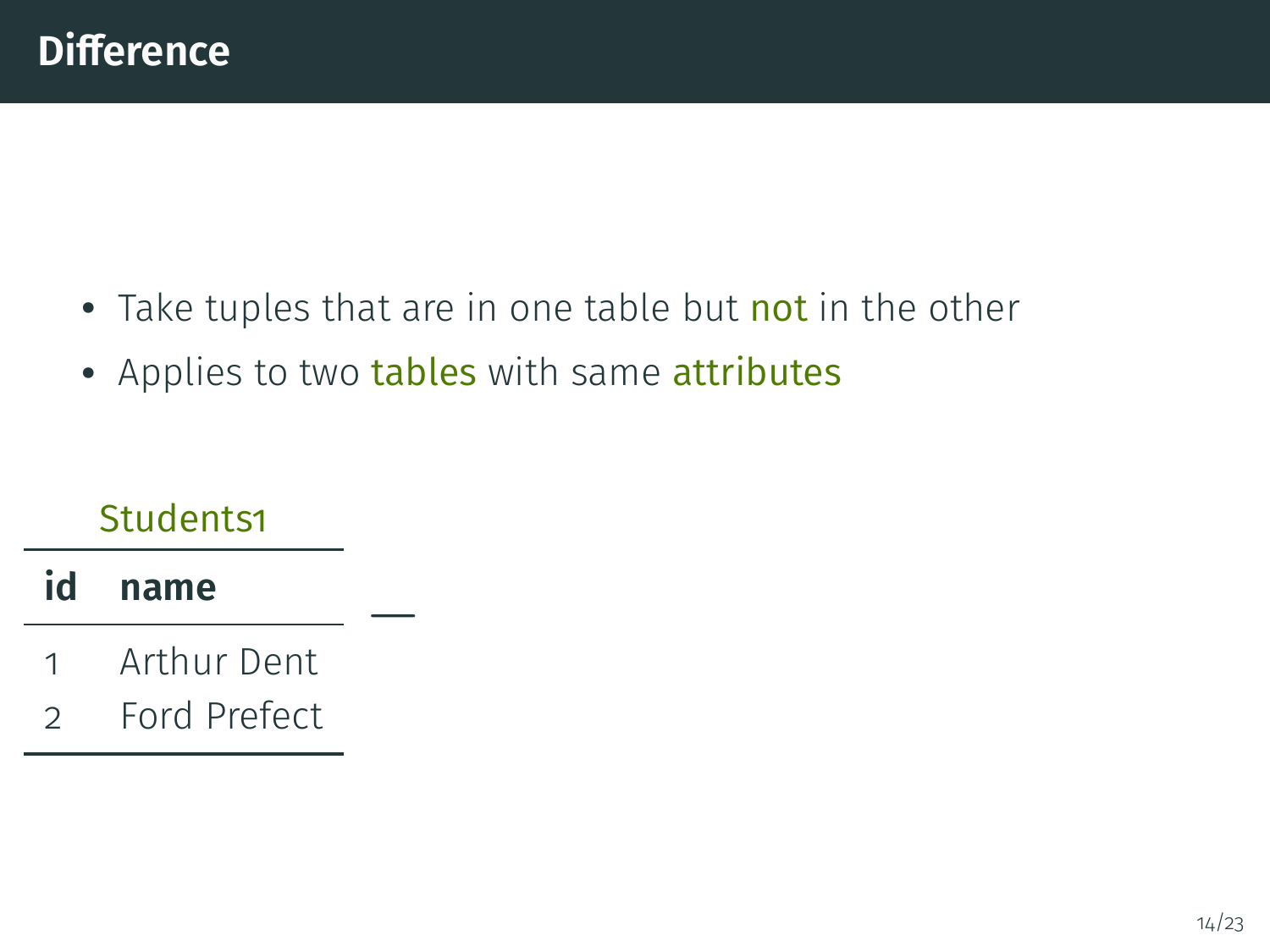- Take tuples that are in one table but not in the other
- Applies to two tables with same attributes

|               | Students1    |           | S٦           |
|---------------|--------------|-----------|--------------|
| id            | name         | id        | name         |
| $1 \quad$     | Arthur Dent  | $1 \quad$ | Arthur Dent  |
| $\mathcal{D}$ | Ford Prefect |           | 42 Zaphod B. |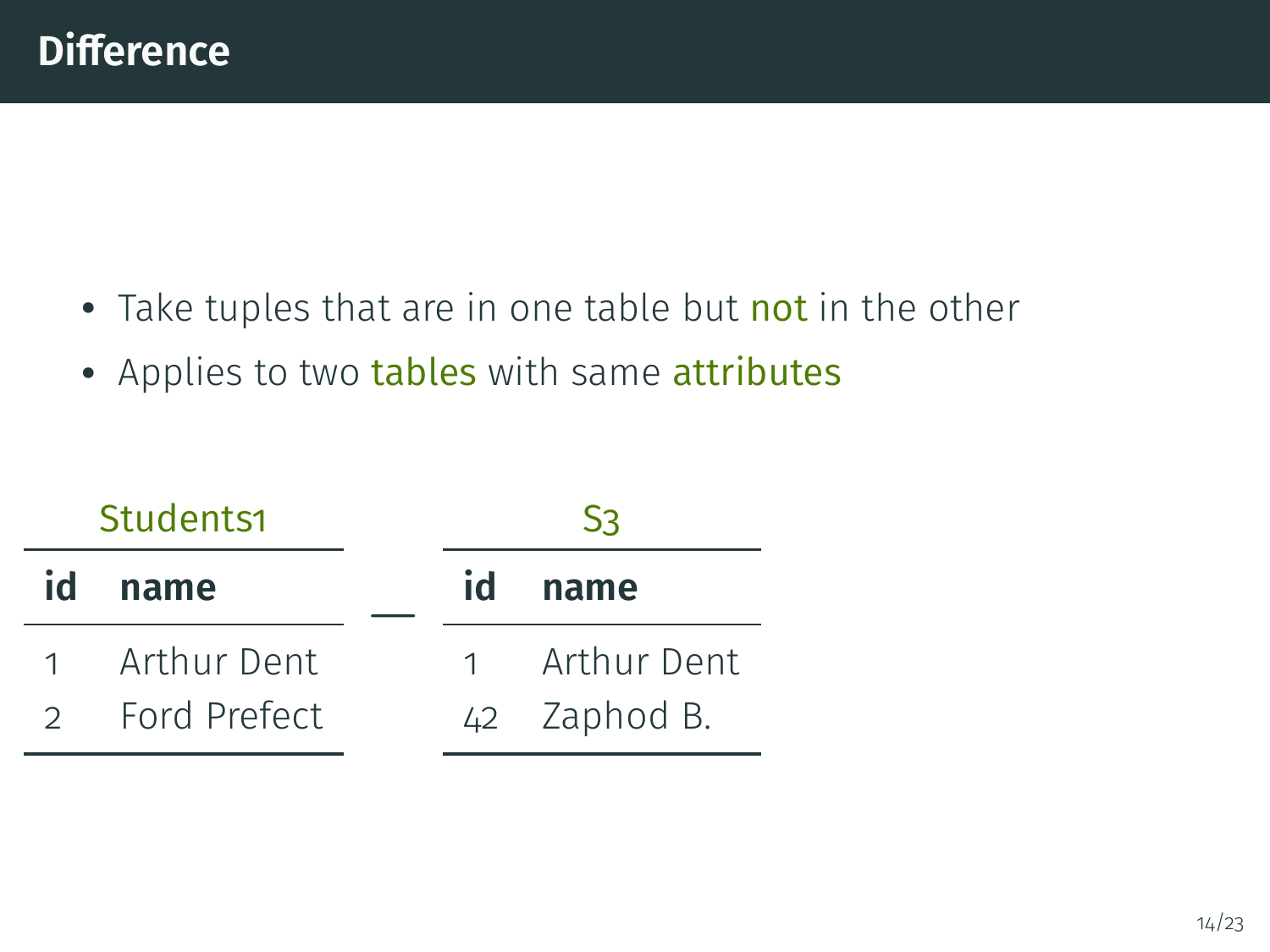- Take tuples that are in one table but not in the other
- Applies to two tables with same attributes

|               | Students1    |    | Sз           |  |
|---------------|--------------|----|--------------|--|
| id            | name         | id | name         |  |
|               | Arthur Dent  |    | Arthur Dent  |  |
| $\mathcal{D}$ | Ford Prefect |    | 42 Zaphod B. |  |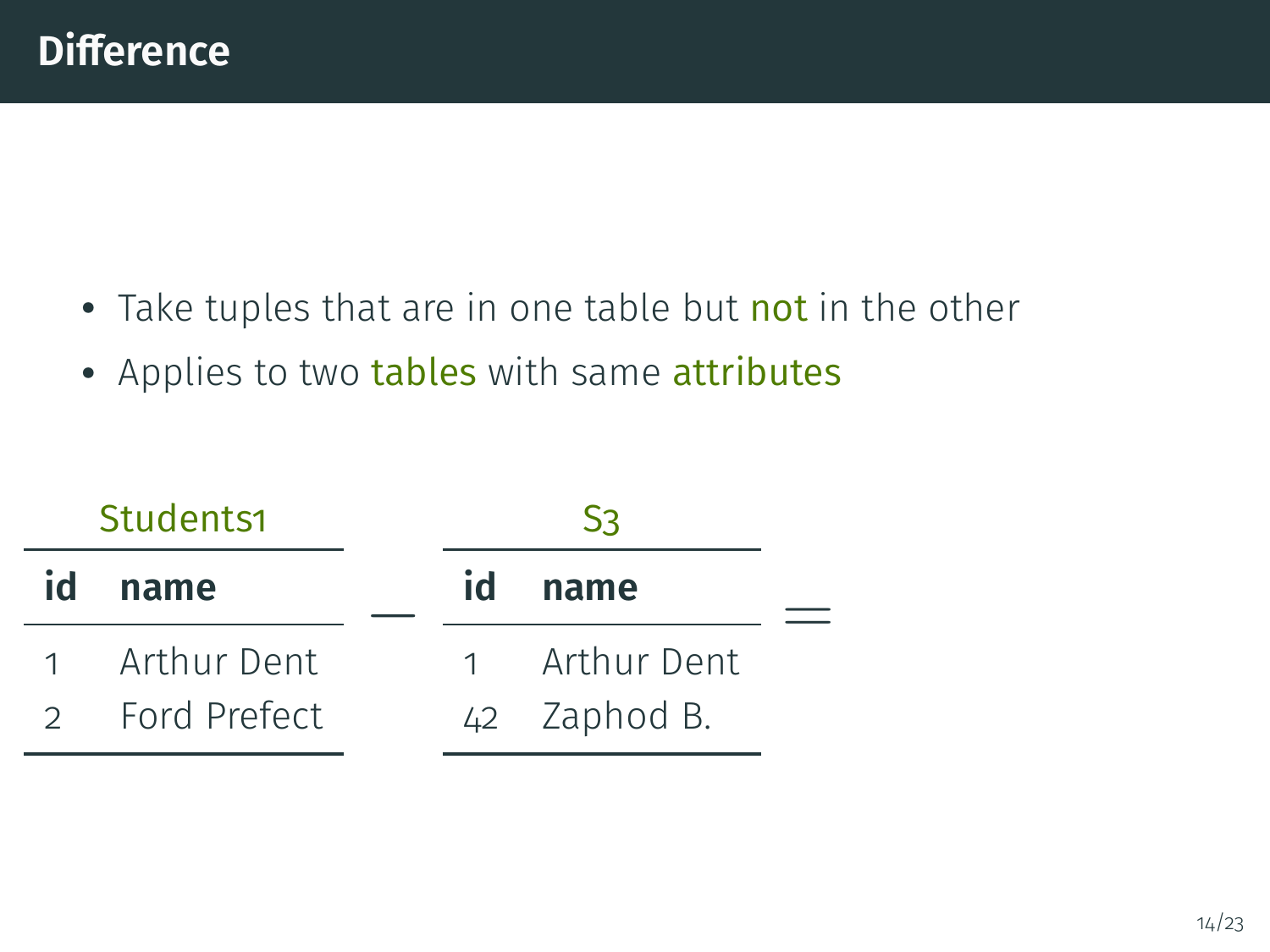- Take tuples that are in one table but not in the other
- Applies to two tables with same attributes

| Students1 |                | S٩ |    |              | Students1 $-$ S <sub>3</sub> |              |  |
|-----------|----------------|----|----|--------------|------------------------------|--------------|--|
| id        | name           |    | id | name         |                              | id name      |  |
|           | 1 Arthur Dent  |    |    | Arthur Dent  |                              | Ford Prefect |  |
|           | 2 Ford Prefect |    |    | 42 Zaphod B. |                              |              |  |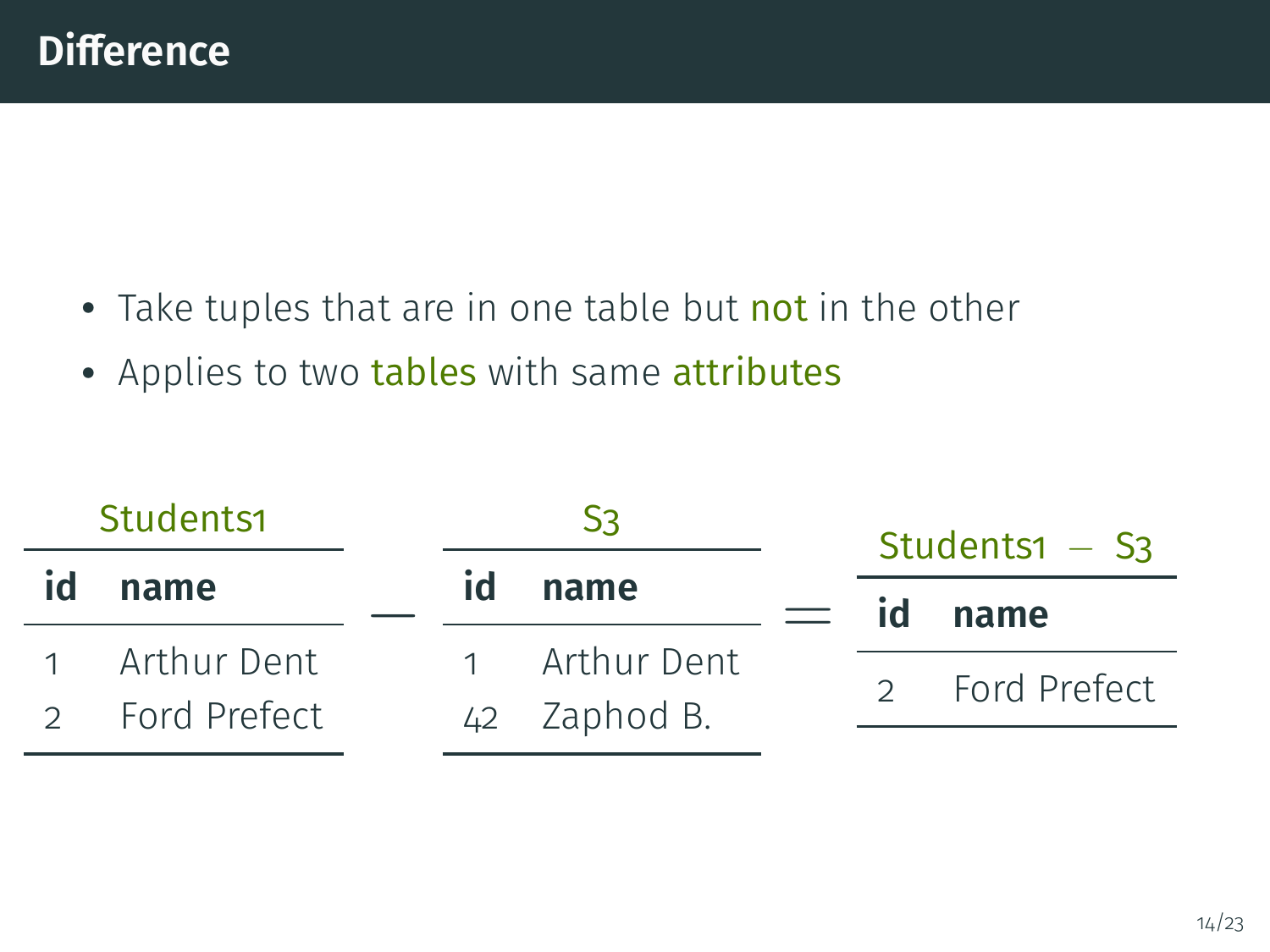### <span id="page-51-0"></span>[Basics](#page-1-0)

[Relational algebra](#page-9-0)

[SQL](#page-51-0)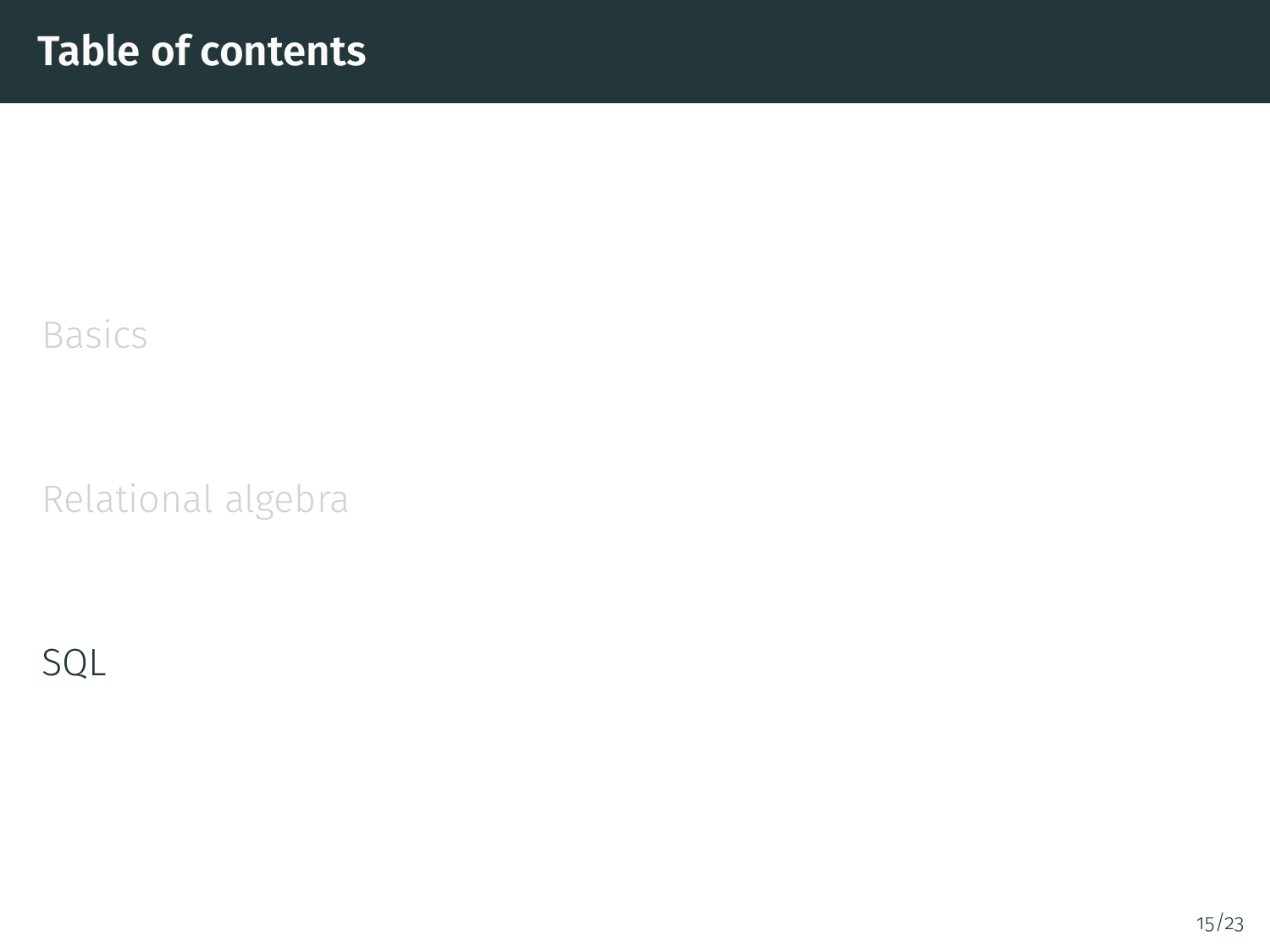CREATE TABLE Students(id INT(6), name VARCHAR(30)); INSERT INTO Students VALUES (1, 'Arthur Dent'); INSERT INTO Students VALUES (2, 'Ford Prefect');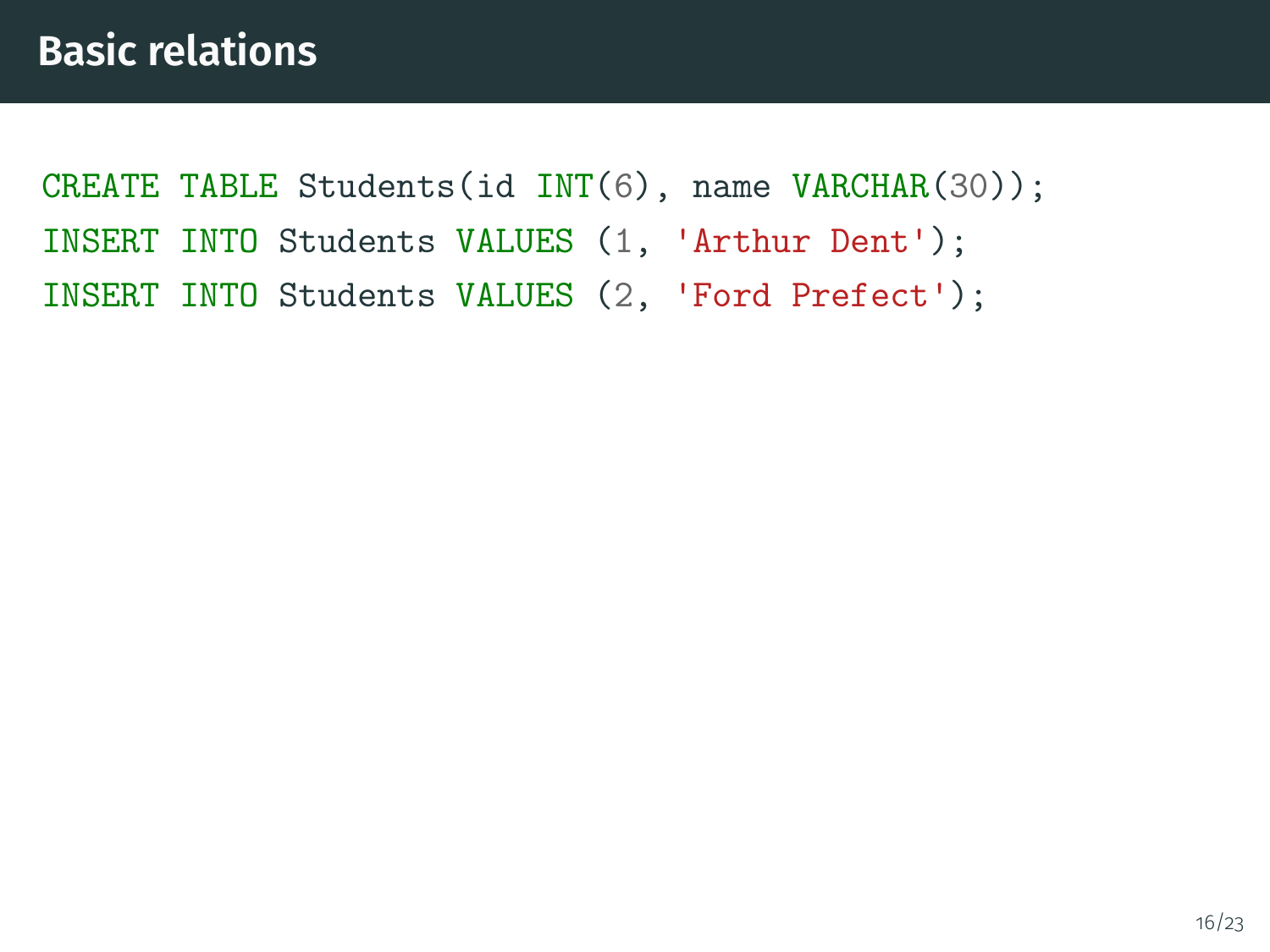CREATE TABLE Students(id INT(6), name VARCHAR(30)); INSERT INTO Students VALUES (1, 'Arthur Dent'); INSERT INTO Students VALUES (2, 'Ford Prefect');

SELECT \* FROM Students;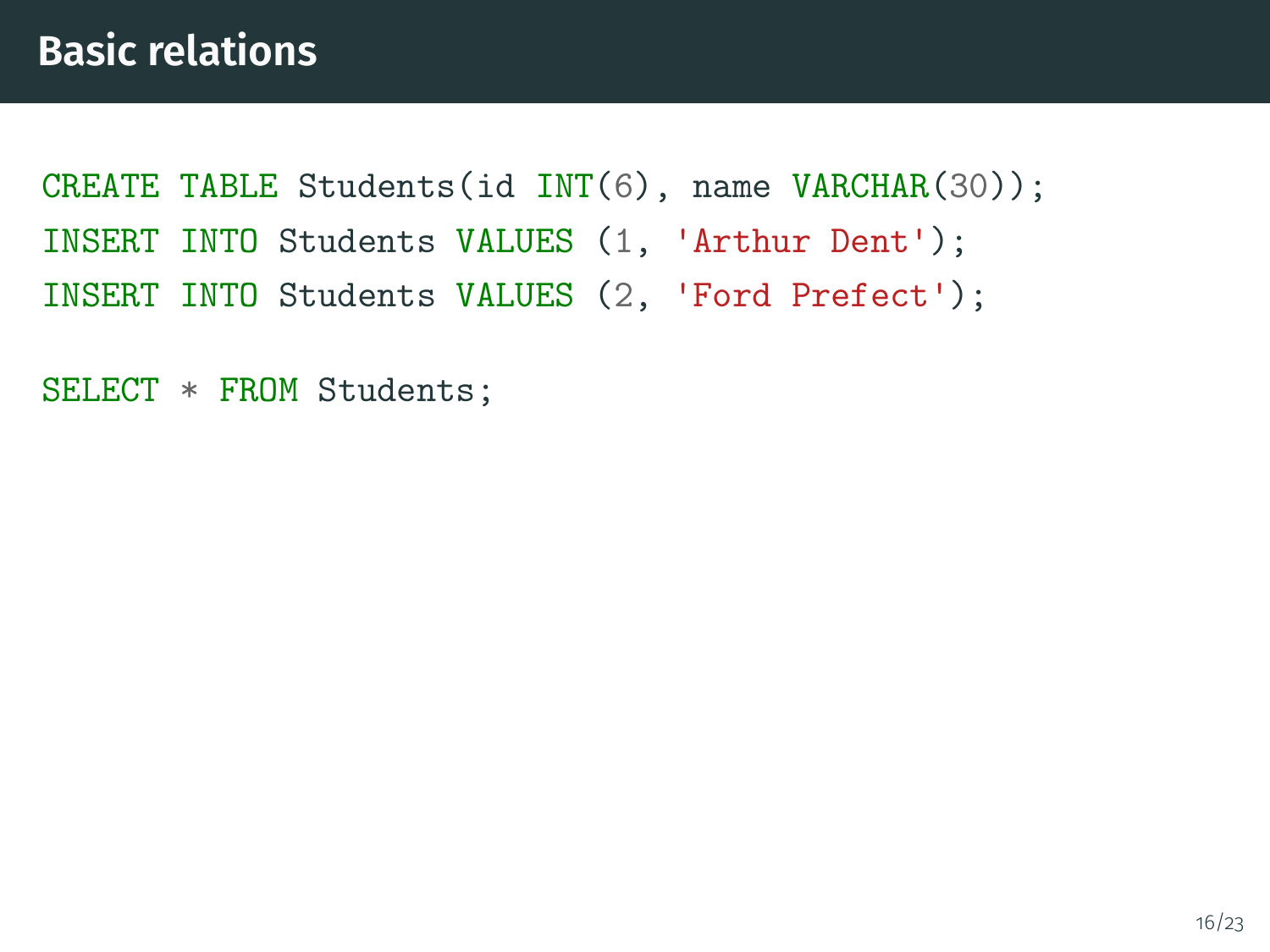CREATE TABLE Students(id INT(6), name VARCHAR(30)); INSERT INTO Students VALUES (1, 'Arthur Dent'); INSERT INTO Students VALUES (2, 'Ford Prefect');

SELECT \* FROM Students;

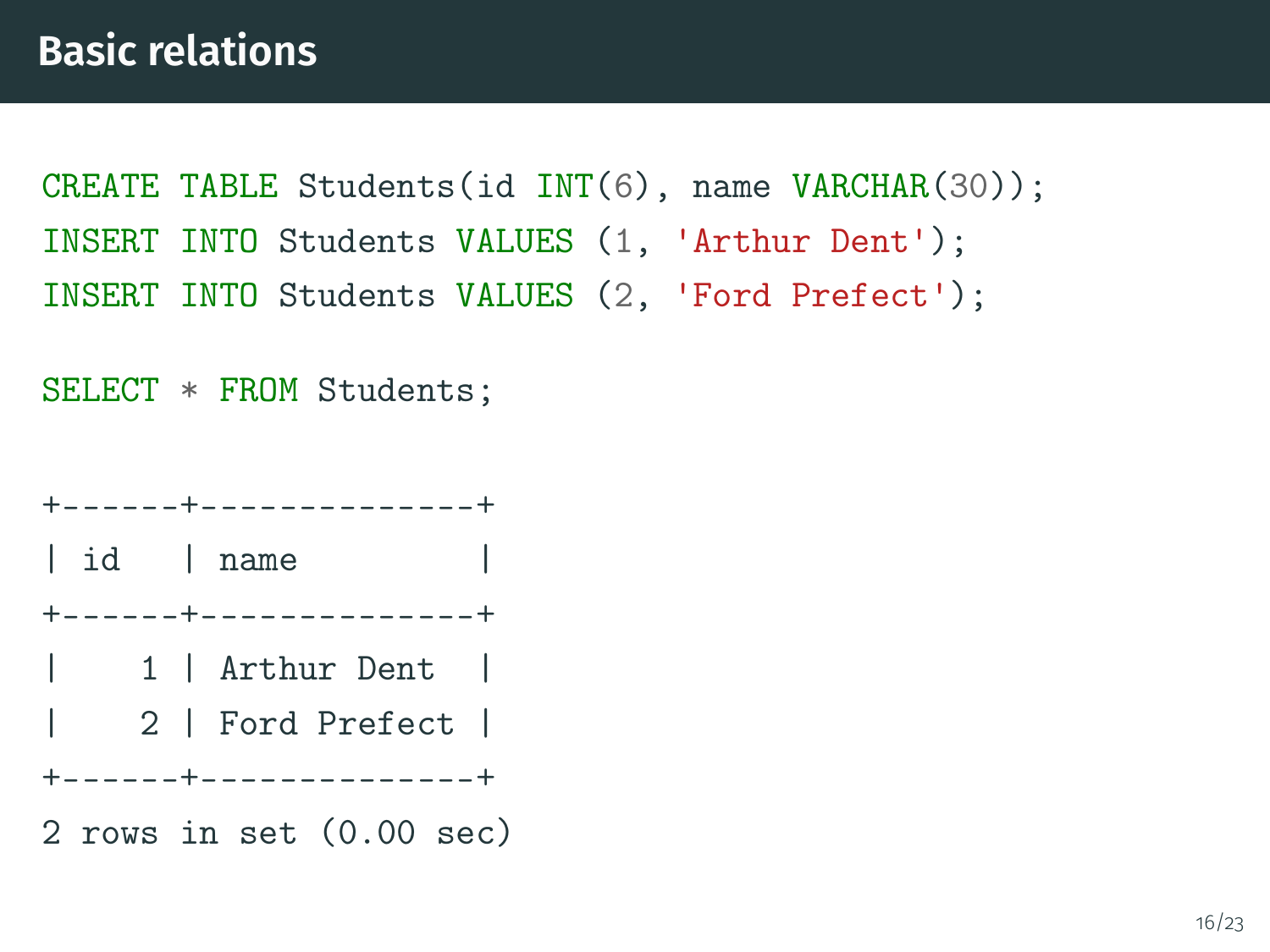SELECT name FROM Students;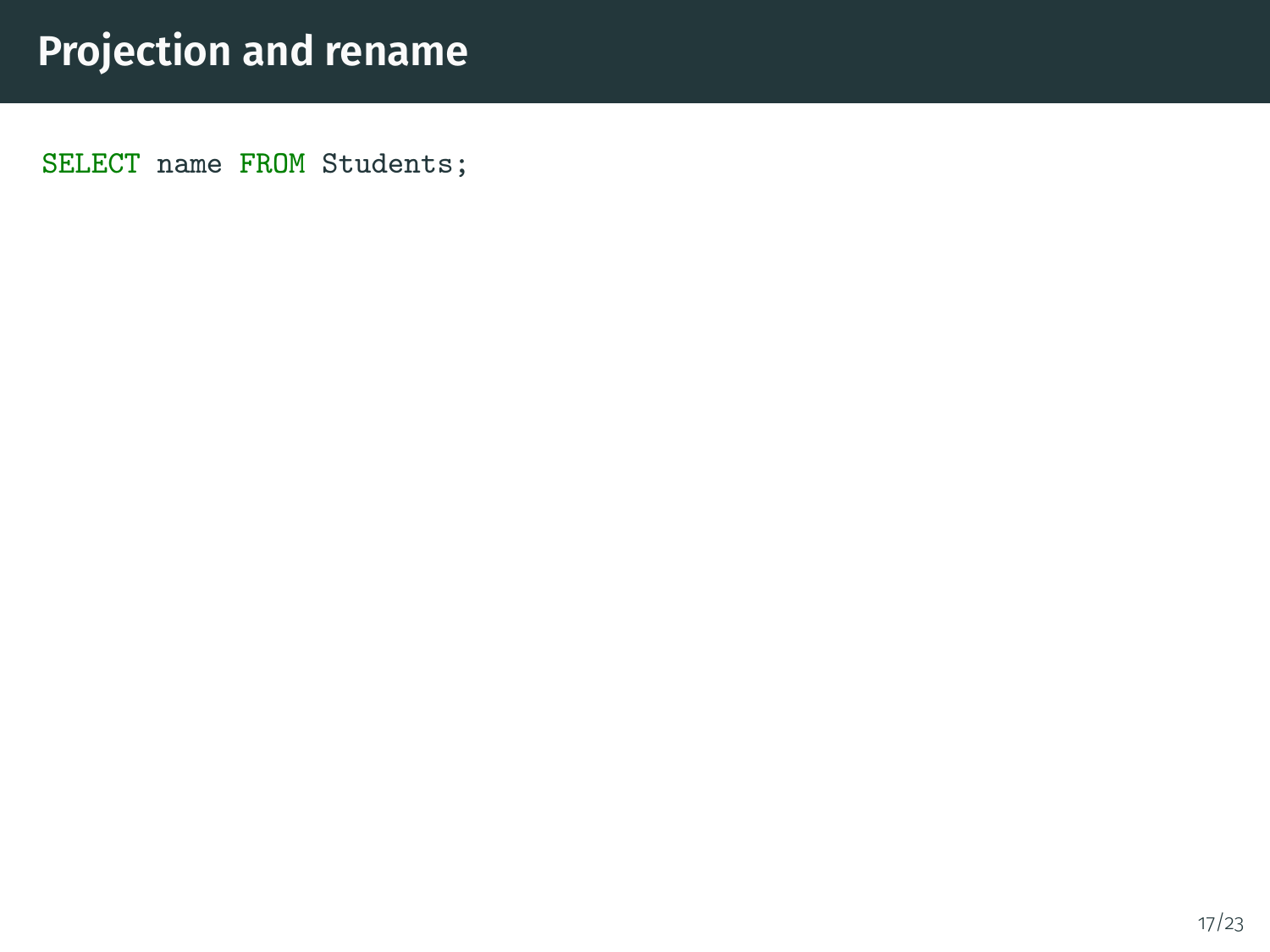SELECT name FROM Students;

+--------------+ | name | +--------------+ | Arthur Dent | | Ford Prefect | +--------------+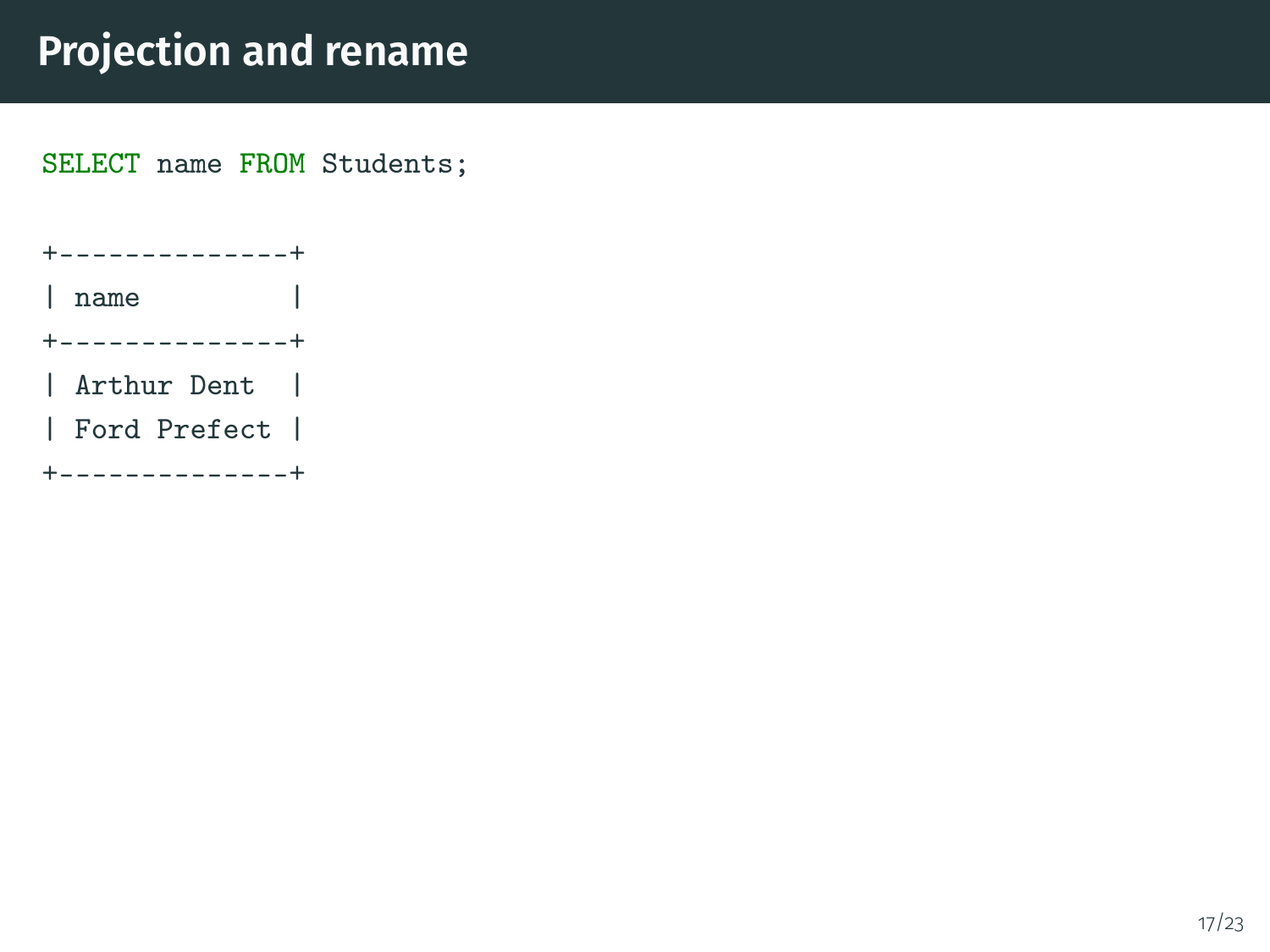SELECT name FROM Students;

+--------------+ | name | +--------------+ | Arthur Dent | | Ford Prefect | +--------------+

SELECT name, id, id AS identifier FROM Students;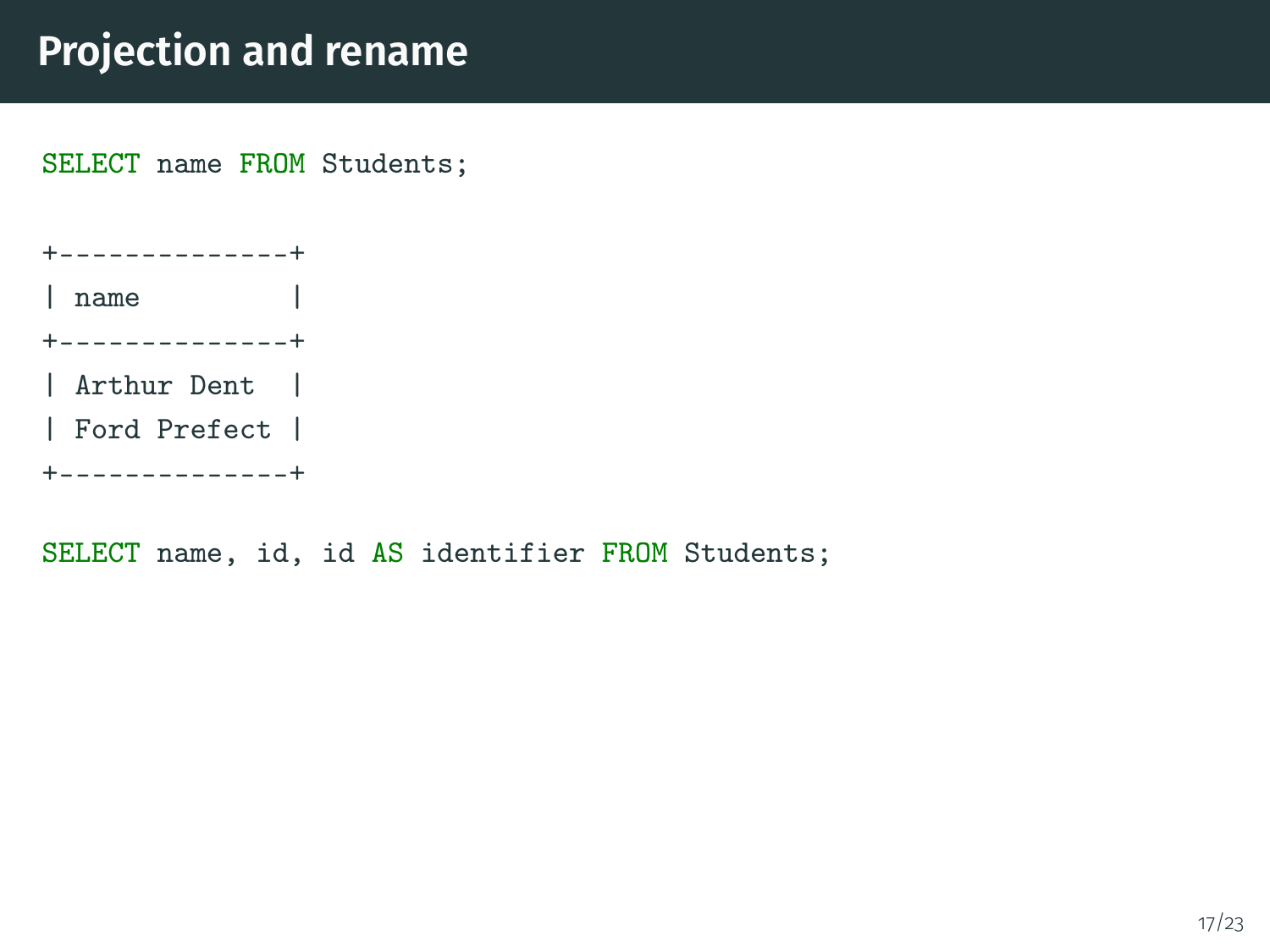SELECT name FROM Students;

+--------------+ | name |

+--------------+

| Arthur Dent |

| Ford Prefect |

+--------------+

SELECT name, id, id AS identifier FROM Students;

| +--------------+------+-------------- |  |  |                 |                |
|---------------------------------------|--|--|-----------------|----------------|
| name                                  |  |  | id   identifier |                |
| +--------------+------+-------------+ |  |  |                 |                |
| Arthur Dent   1                       |  |  |                 | $1 \mid$       |
| Ford Prefect   2                      |  |  |                 | 2 <sup>1</sup> |
| +--------------+------+-------------- |  |  |                 |                |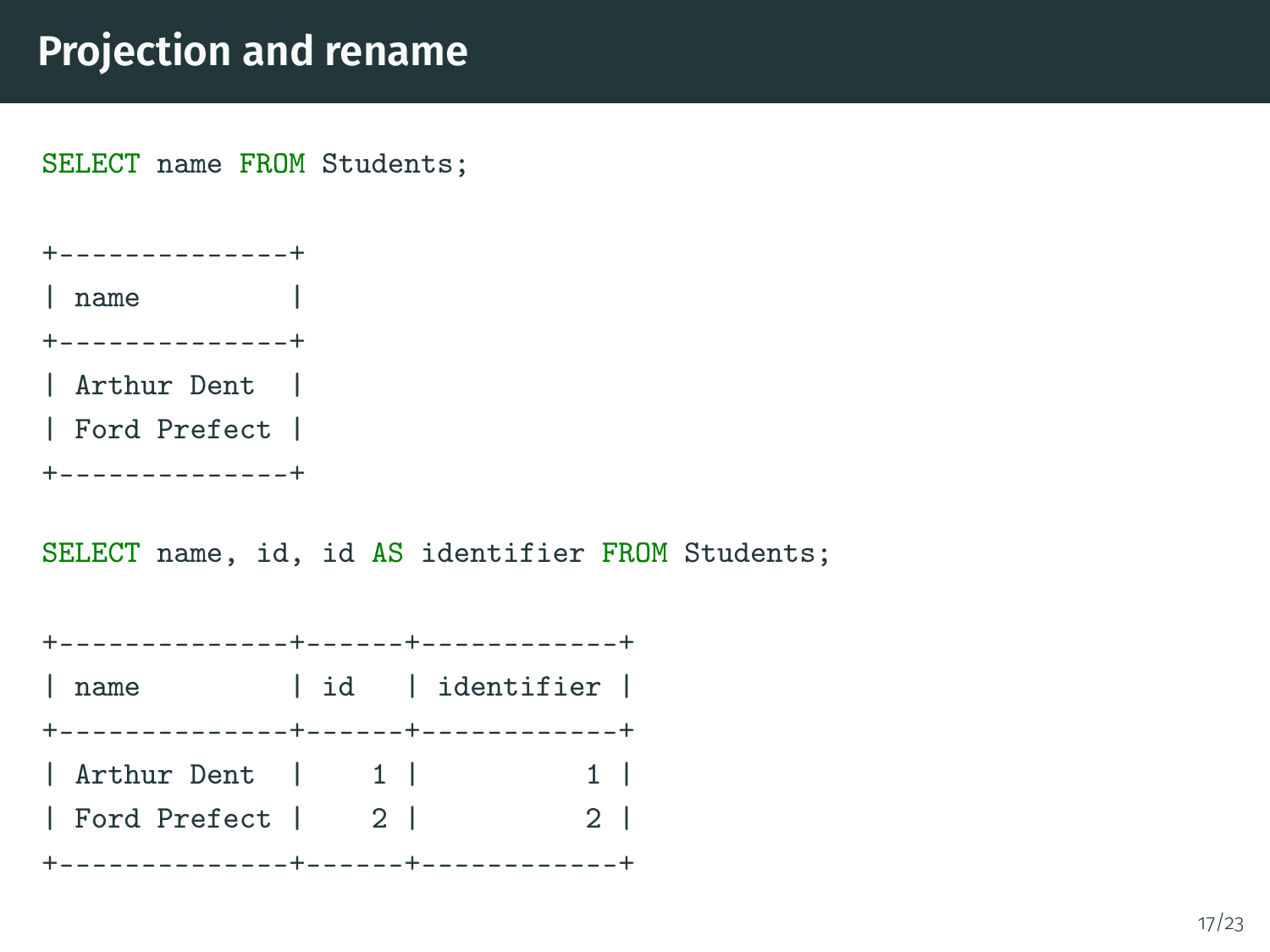SELECT \* FROM Students;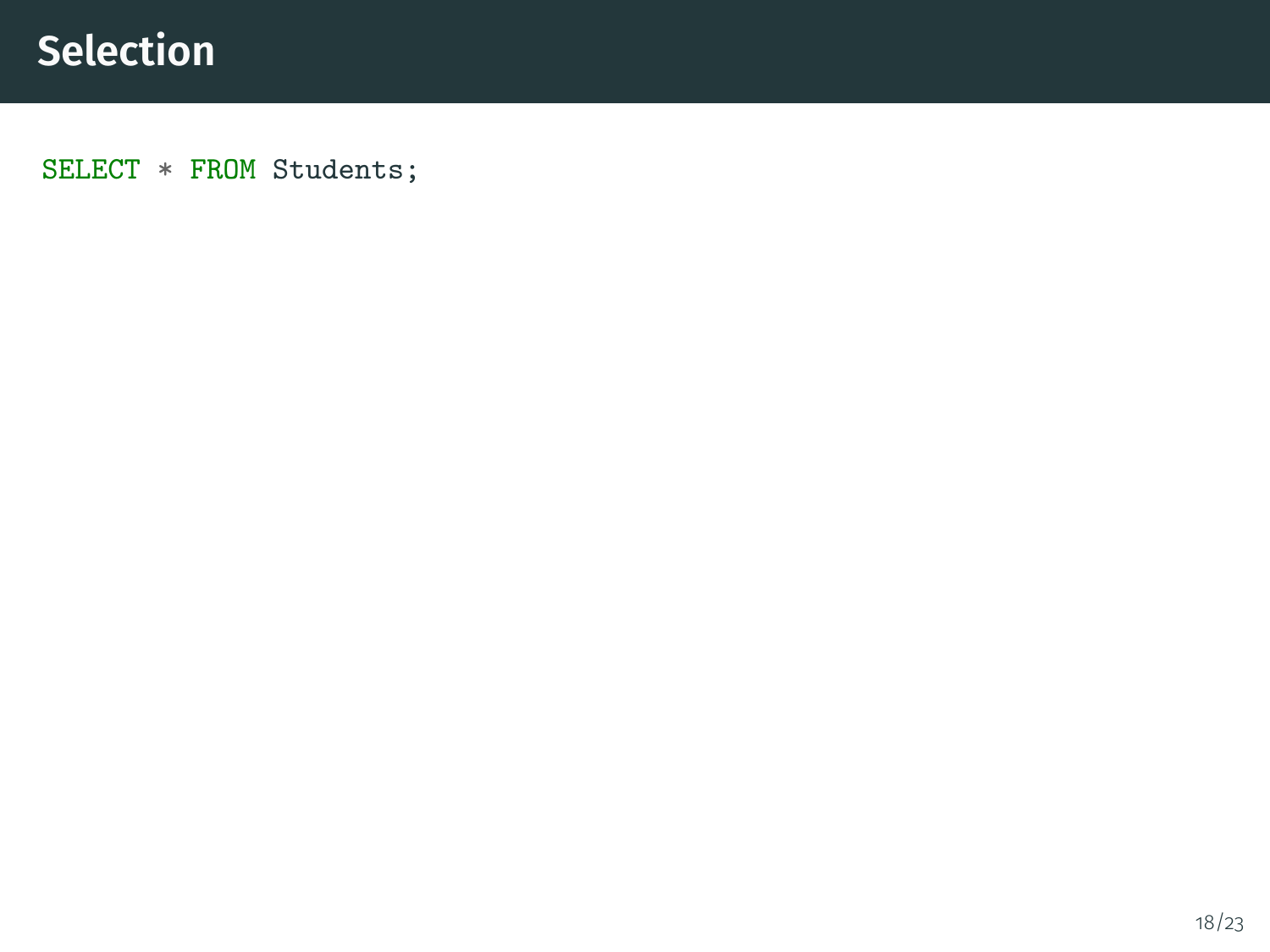# **Selection**

#### SELECT \* FROM Students;

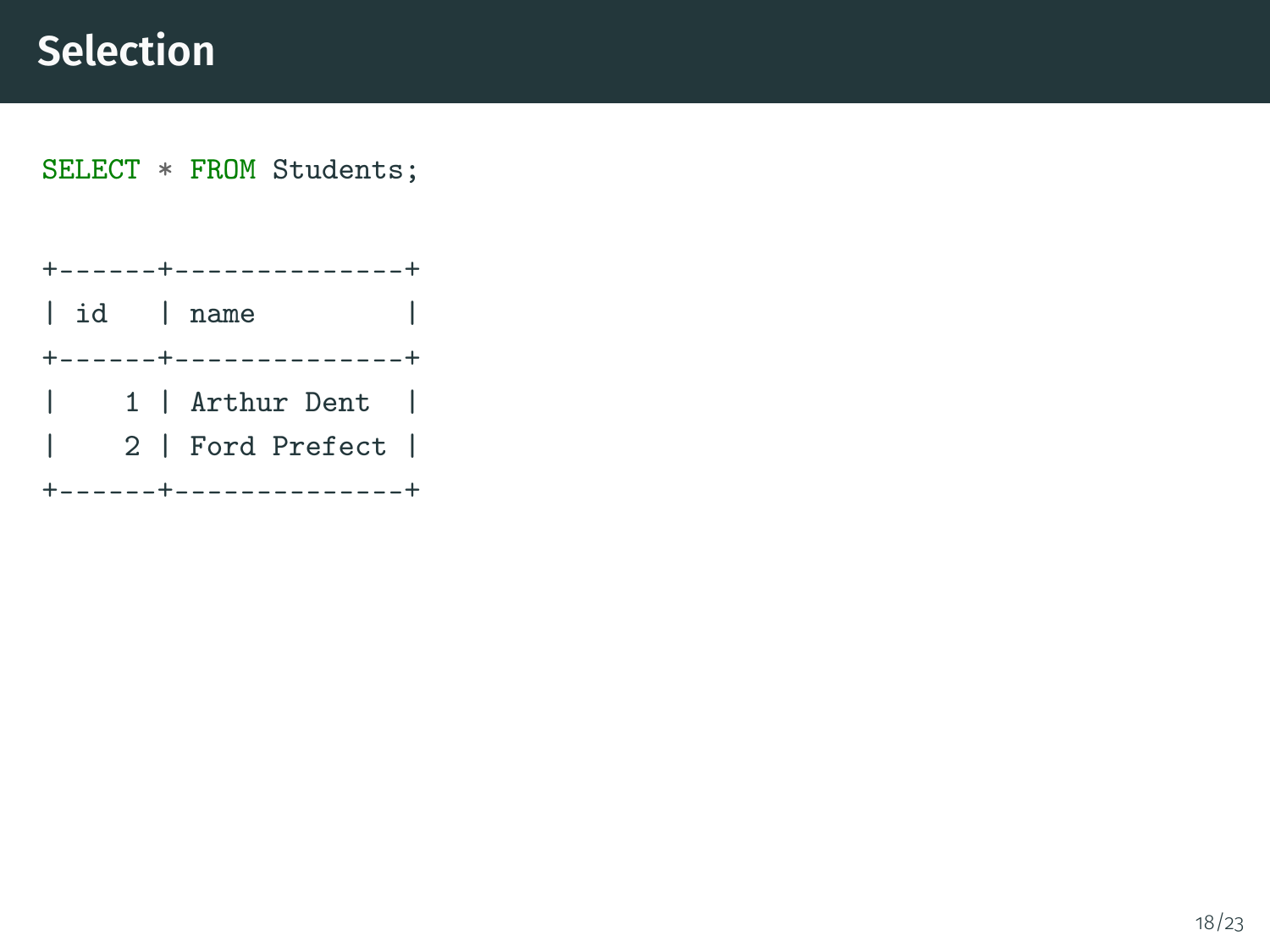# **Selection**

SELECT \* FROM Students;

+------+--------------+ | id | name +------+--------------+ | 1 | Arthur Dent | | 2 | Ford Prefect | +------+--------------+

SELECT \* FROM Students WHERE id='2';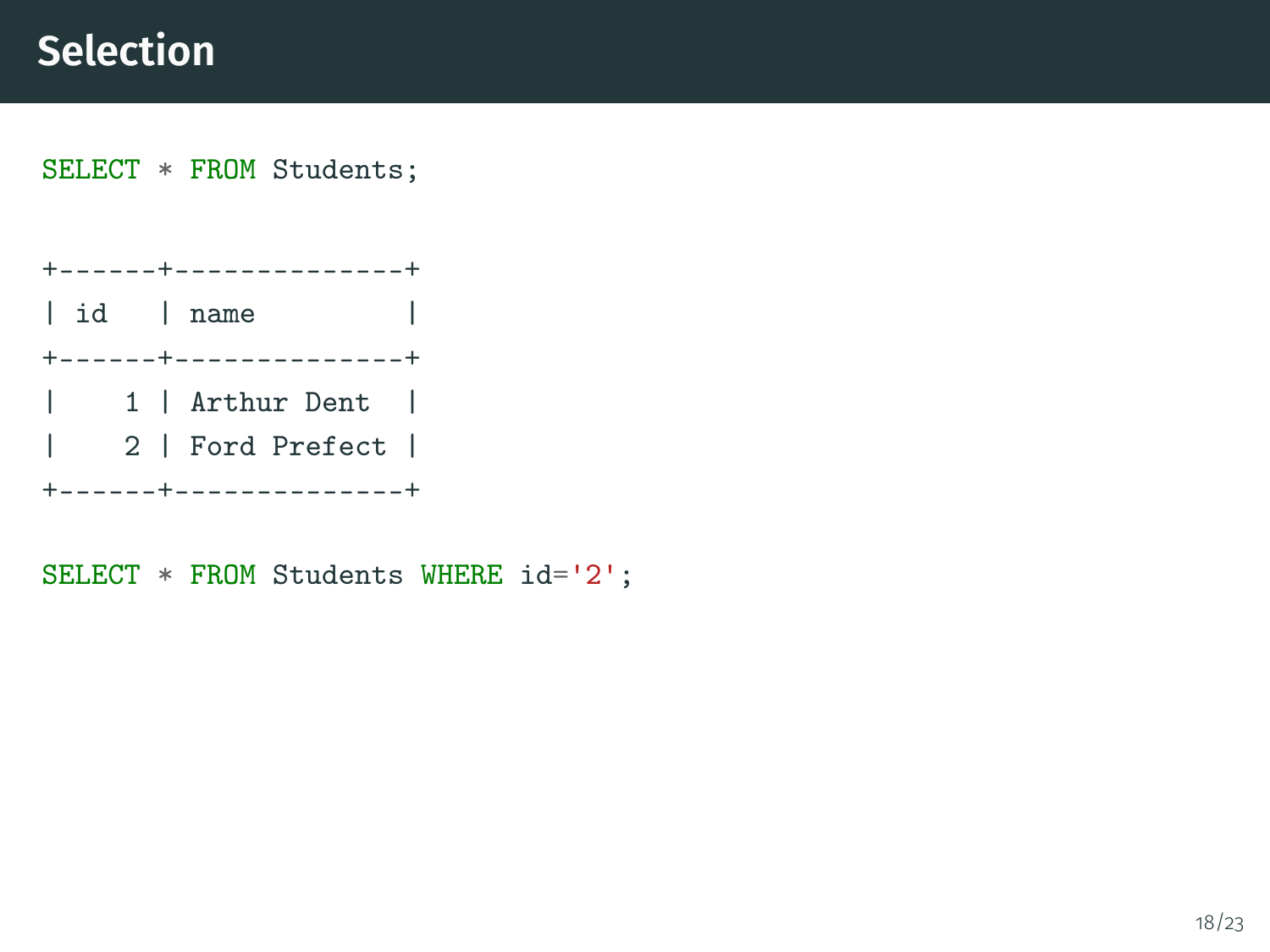# **Selection**

#### SELECT \* FROM Students;

+------+--------------+ | id | name +------+--------------+ | 1 | Arthur Dent | | 2 | Ford Prefect | +------+--------------+

SELECT \* FROM Students WHERE id='2';

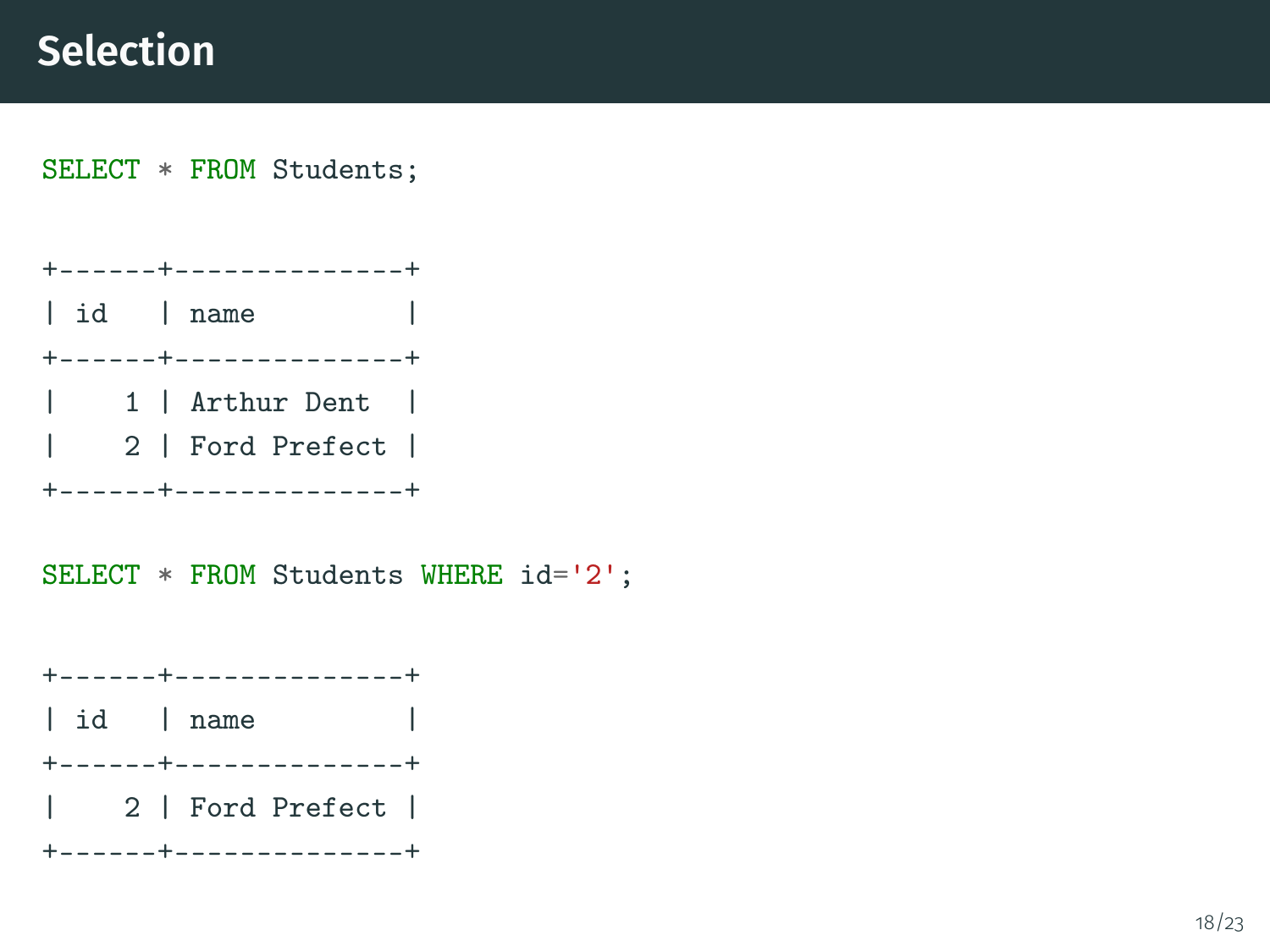SELECT \* FROM Students;

+------+--------------+ | id | name +------+--------------+ | 1 | Arthur Dent | | 2 | Ford Prefect | +------+--------------+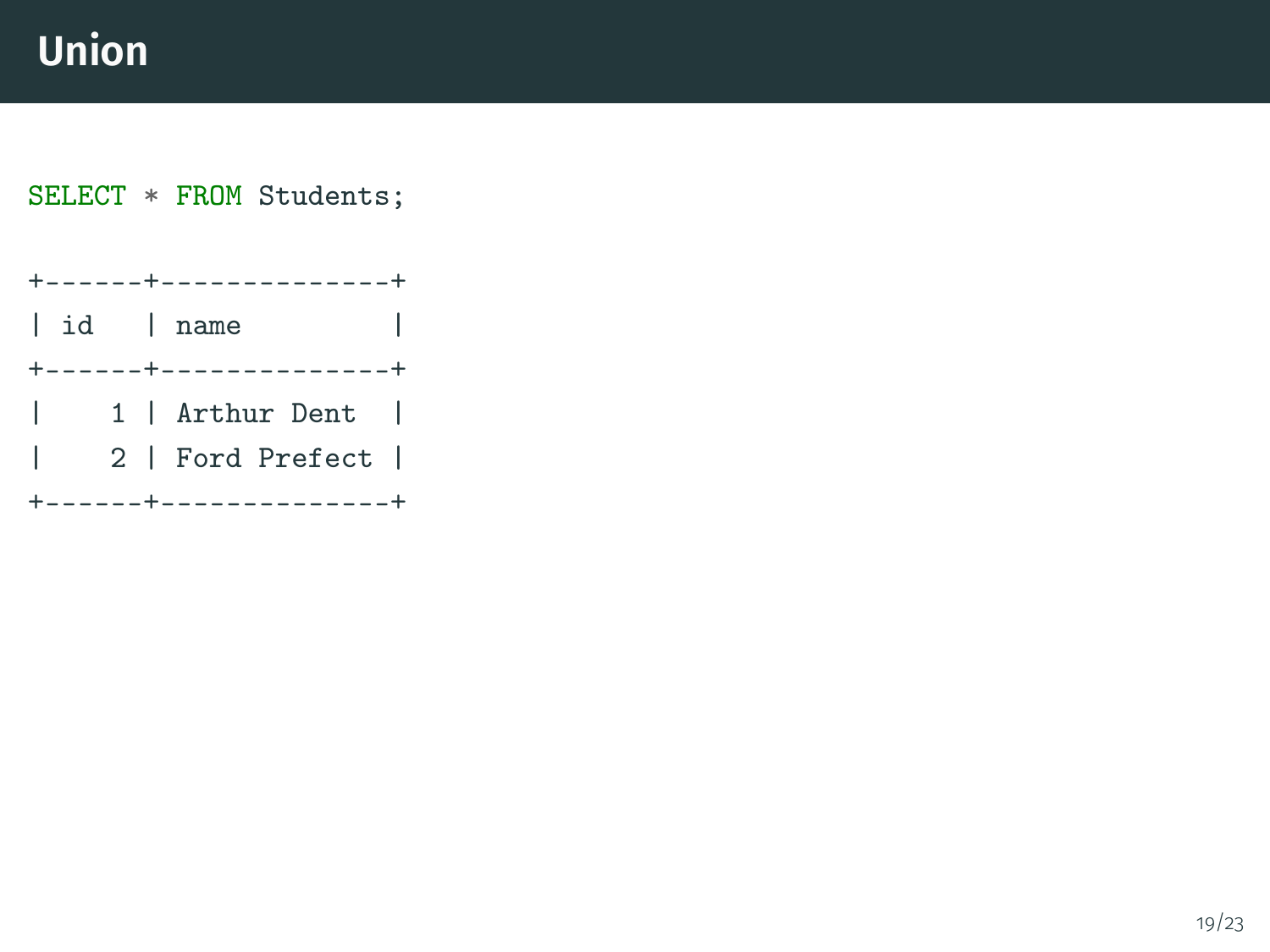SELECT \* FROM Students;

+------+--------------+ | id | name +------+--------------+ | 1 | Arthur Dent | | 2 | Ford Prefect | +------+--------------+

SELECT \* FROM S2;

+------+----------+ | id | name | +------+----------+ | 42 | Zaphod B | +------+----------+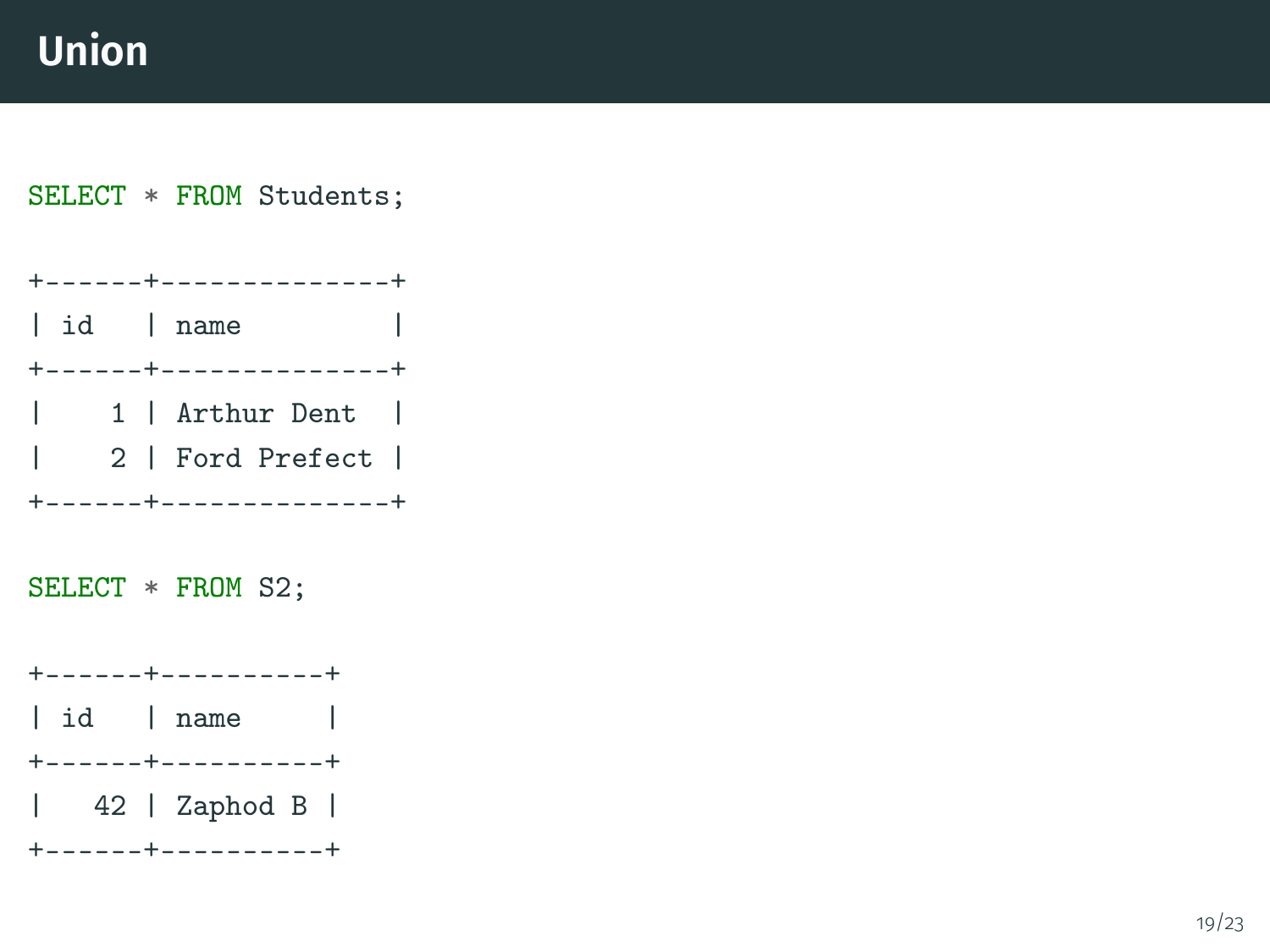#### SELECT \* FROM Students;



SELECT \* FROM S2;

+------+----------+ | id | name | +------+----------+ | 42 | Zaphod B | +------+----------+

(SELECT \* FROM Students) **UNTON** (SELECT \* FROM S2);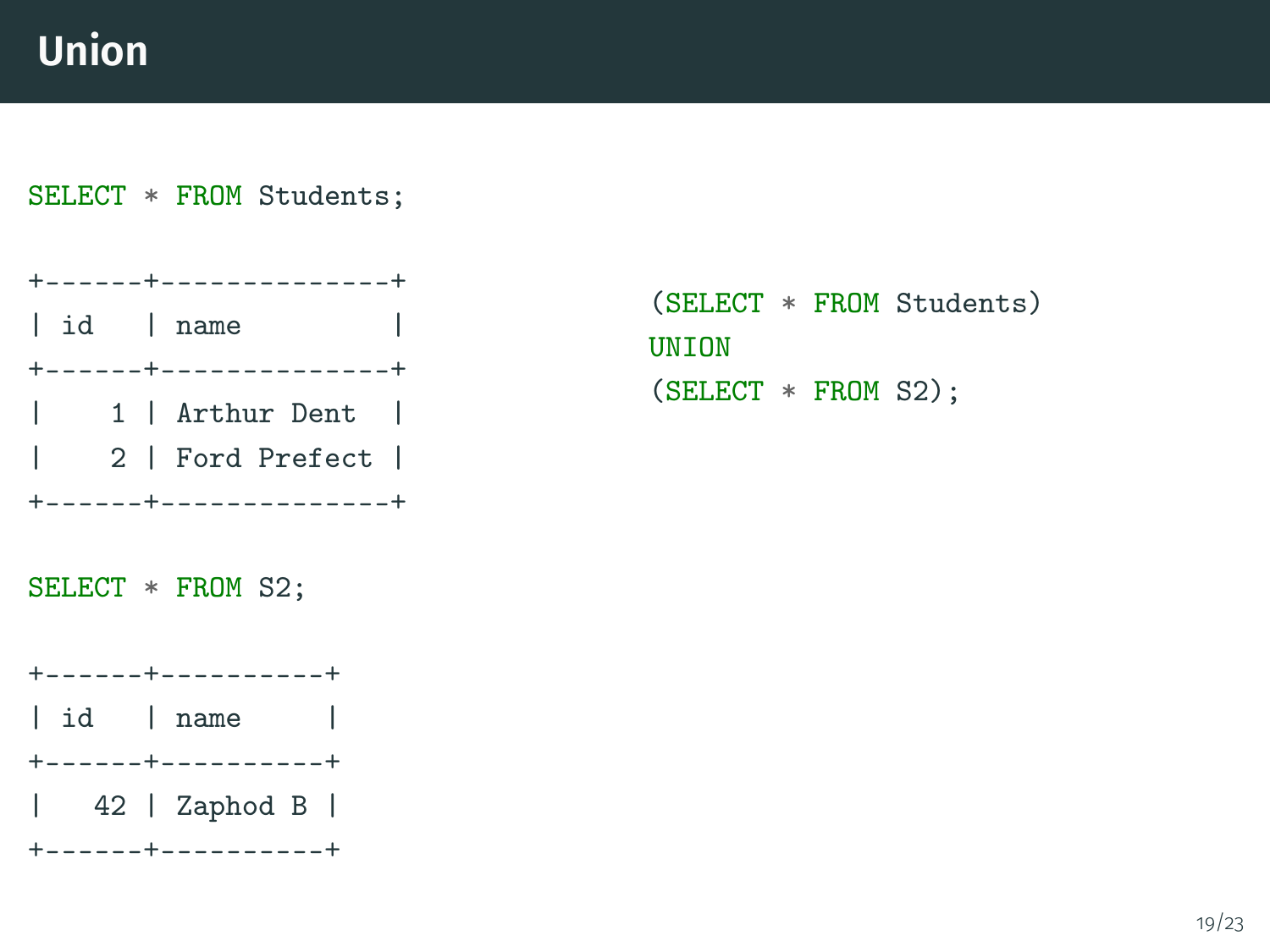#### SELECT \* FROM Students;



```
(SELECT * FROM Students)
UNTON
(SELECT * FROM S2);
```

```
+------+--------------+
| id | name |
+------+--------------+
| 1 | Arthur Dent |
| 2 | Ford Prefect |
| 42 | Zaphod B |
+------+--------------+
```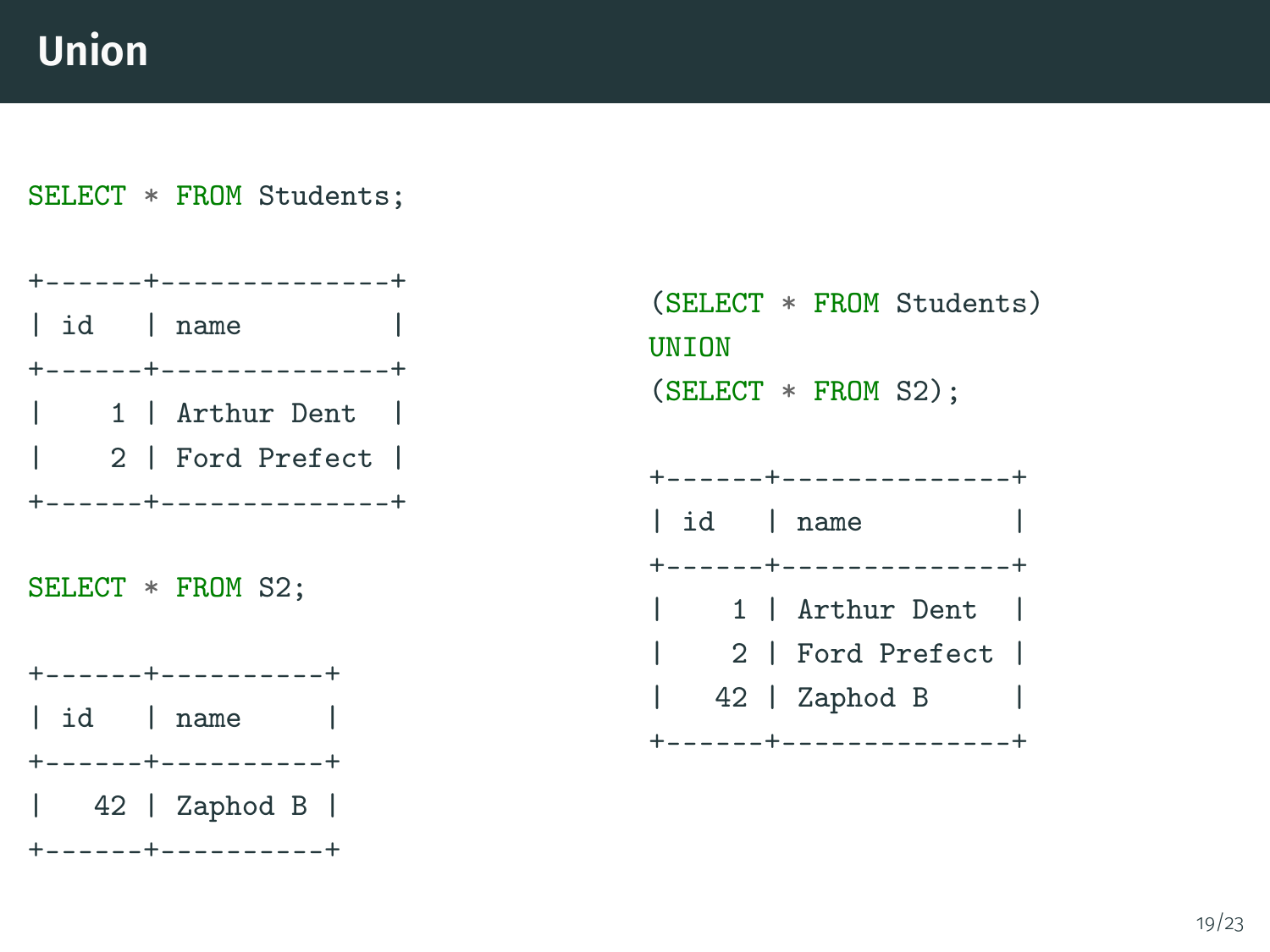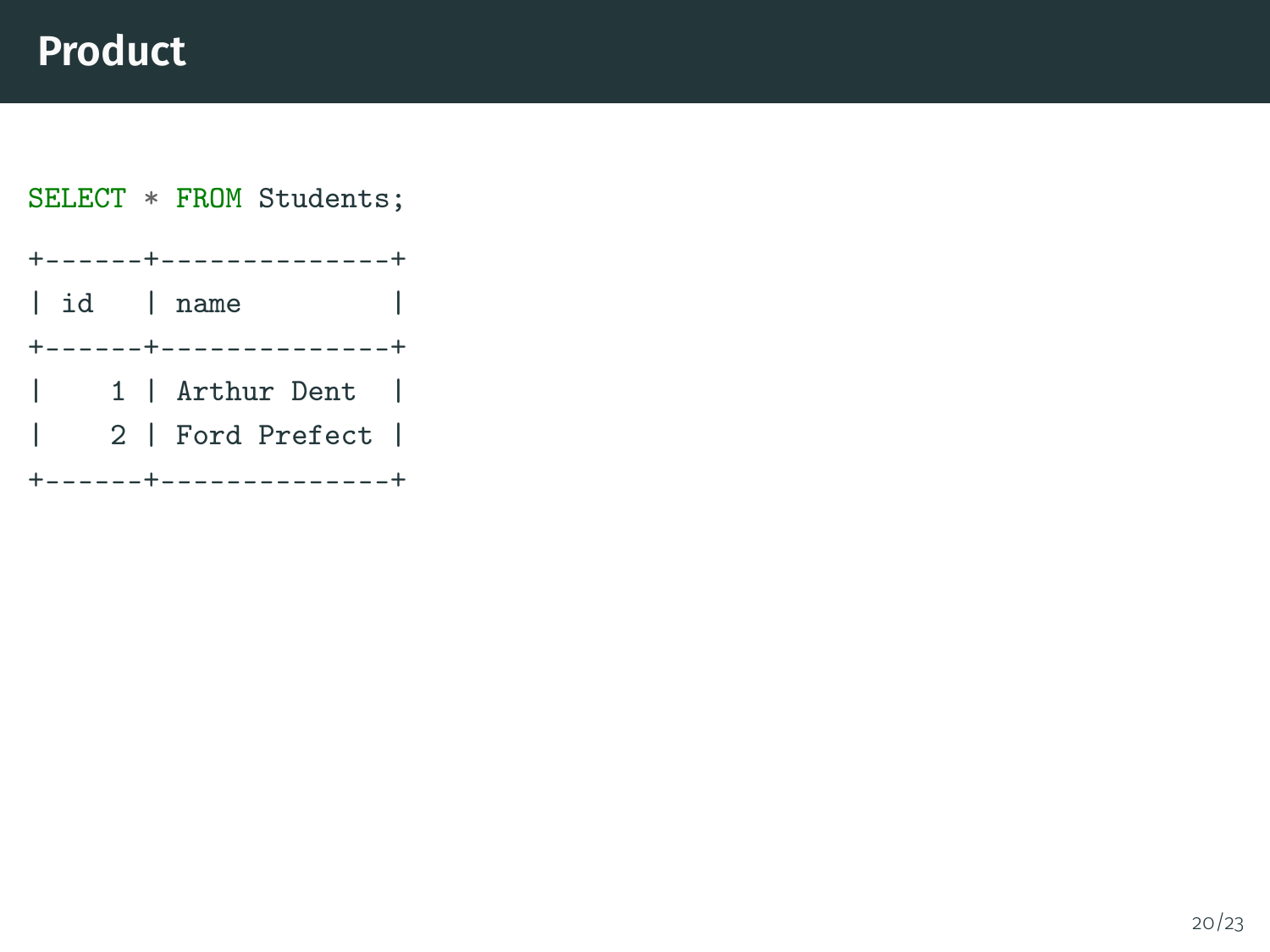SELECT \* FROM Students; +------+--------------+ | id | name +------+--------------+ | 1 | Arthur Dent | | 2 | Ford Prefect | +------+--------------+ SELECT \* FROM Rooms;  $+$ -----+ | room | +------+ | E200 | | E242 | +------+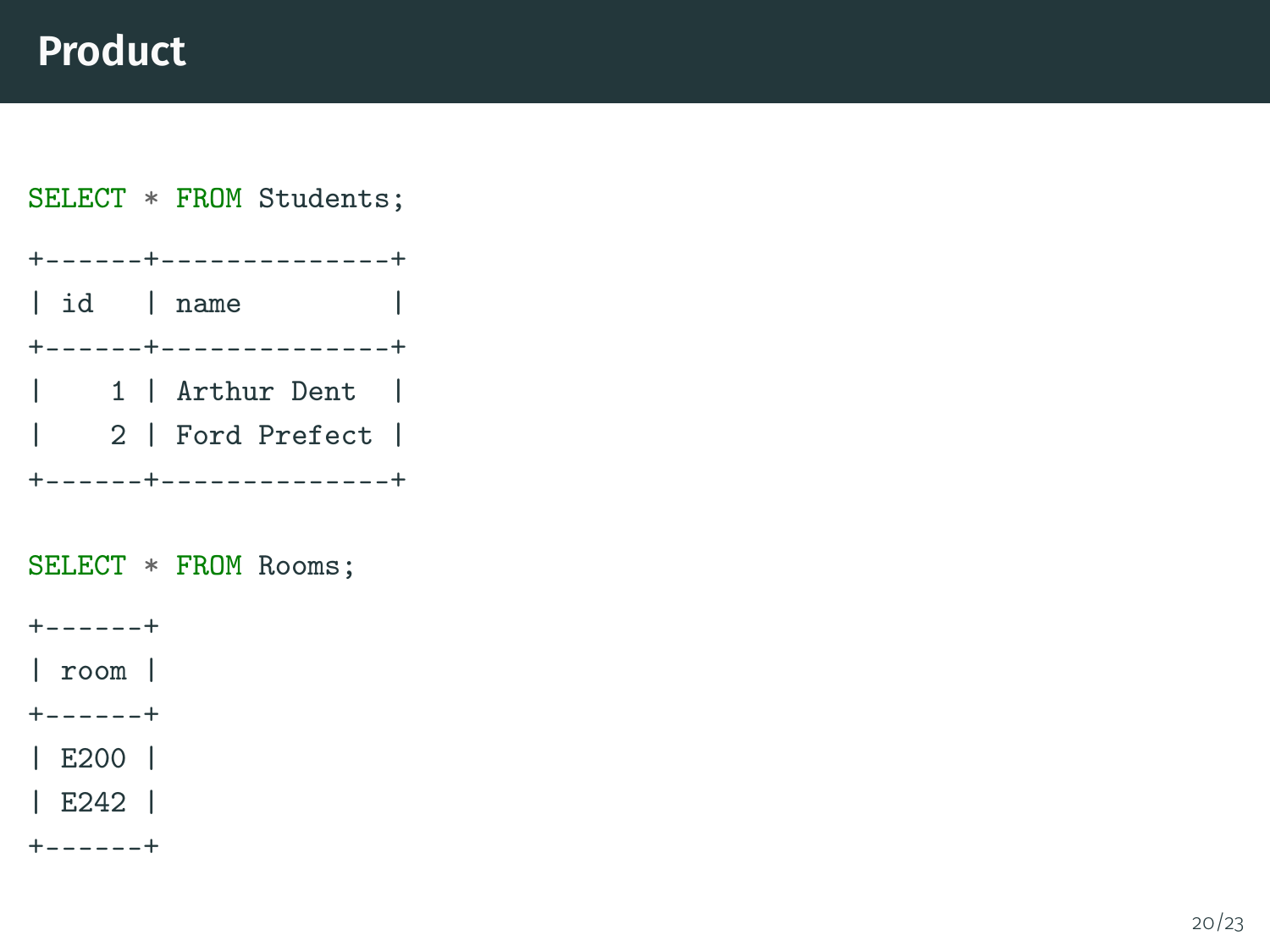

| E242 |

 $+$ -----+

SELECT \* FROM Students, Rooms;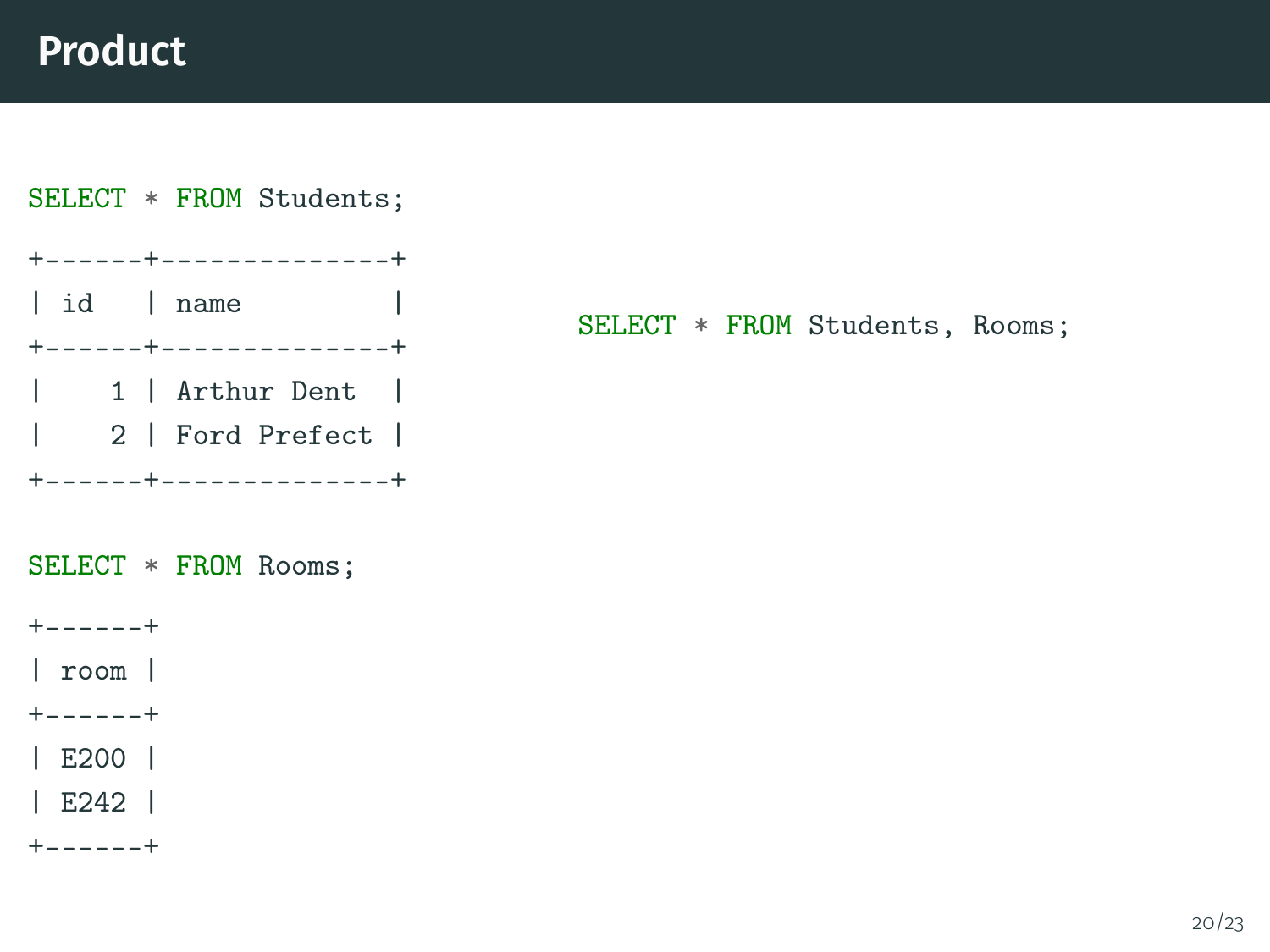

SELECT \* FROM Students, Rooms;

|              |              |  | +------+---------------+------+              |              |  |
|--------------|--------------|--|----------------------------------------------|--------------|--|
|              |              |  | id   name<br>+------+---------------+------+ | $ $ room $ $ |  |
|              |              |  |                                              |              |  |
|              | $\mathbf{L}$ |  | 1   Arthur Dent   E200                       |              |  |
| $\mathbf{I}$ |              |  | 2   Ford Prefect   E200                      |              |  |
| $\mathbf{I}$ |              |  | 1   Arthur Dent   E242                       |              |  |
| $\mathbf{I}$ |              |  | 2   Ford Prefect   E242                      |              |  |
|              |              |  | +------+---------------+-----+               |              |  |
|              |              |  |                                              |              |  |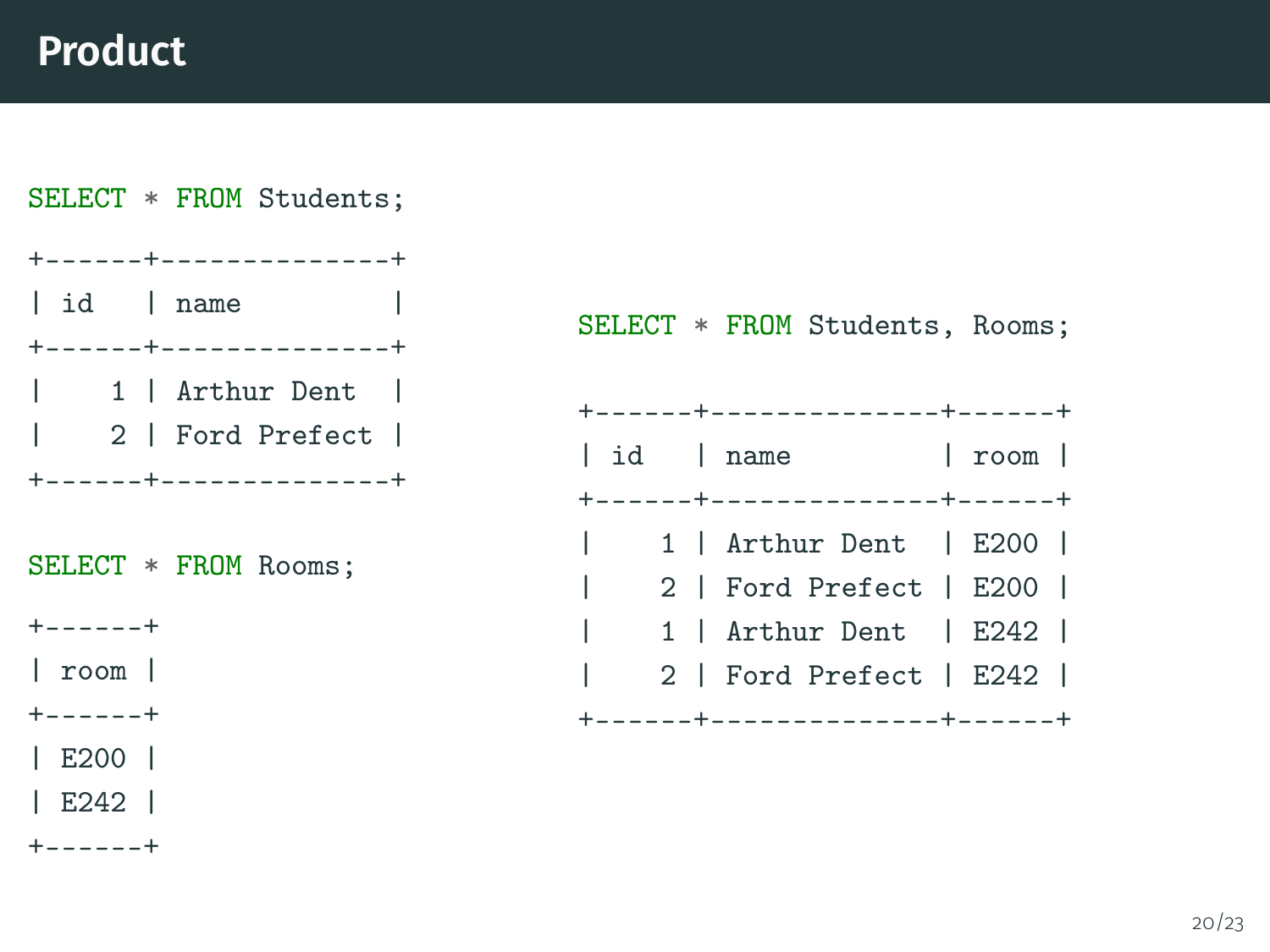# **Join**

SELECT \* FROM Member;

+------+-------+ | id | class | +------+-------+ | 1 | UDM | | 2 | UDM | +------+-------+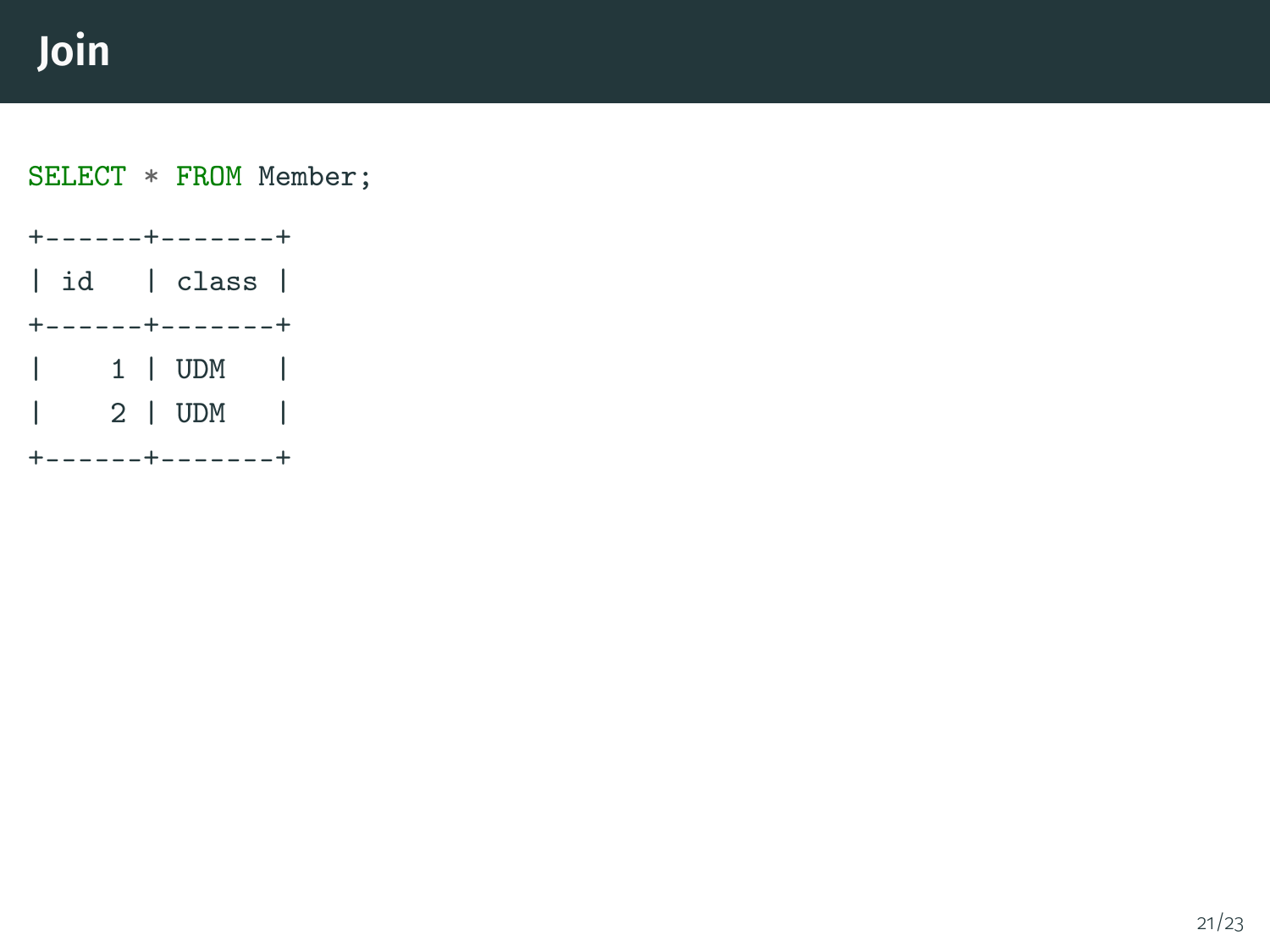# **Join**

SELECT \* FROM Member;

+------+-------+ | id | class | +------+-------+ | 1 | UDM | | 2 | UDM | +------+-------+

SELECT \* FROM Classes;

+-------+--------+

| class | date |

+-------+--------+

| UDM | Nov 21 |

| ABC | Nov 24 |

| UDM | Nov 28 |

+-------+--------+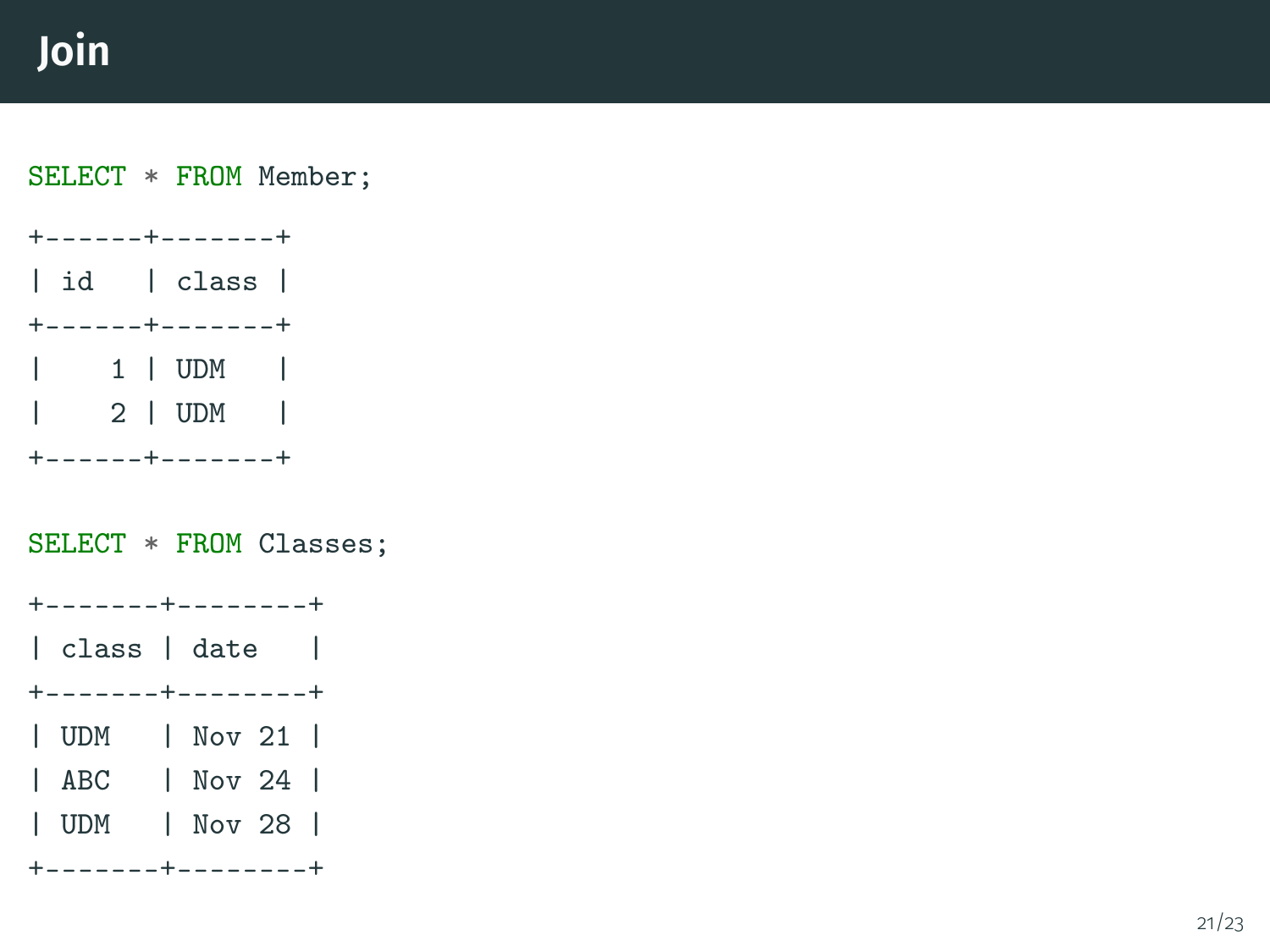# **Join**

SELECT \* FROM Member;

+------+-------+ | id | class | +------+-------+ | 1 | UDM | | 2 | UDM | +------+-------+

SELECT \* FROM Member NATURAL JOIN Classes;

SELECT \* FROM Classes;

+-------+--------+

| class | date |

+-------+--------+

| UDM | Nov 21 |

| ABC | Nov 24 |

| UDM | Nov 28 |

+-------+--------+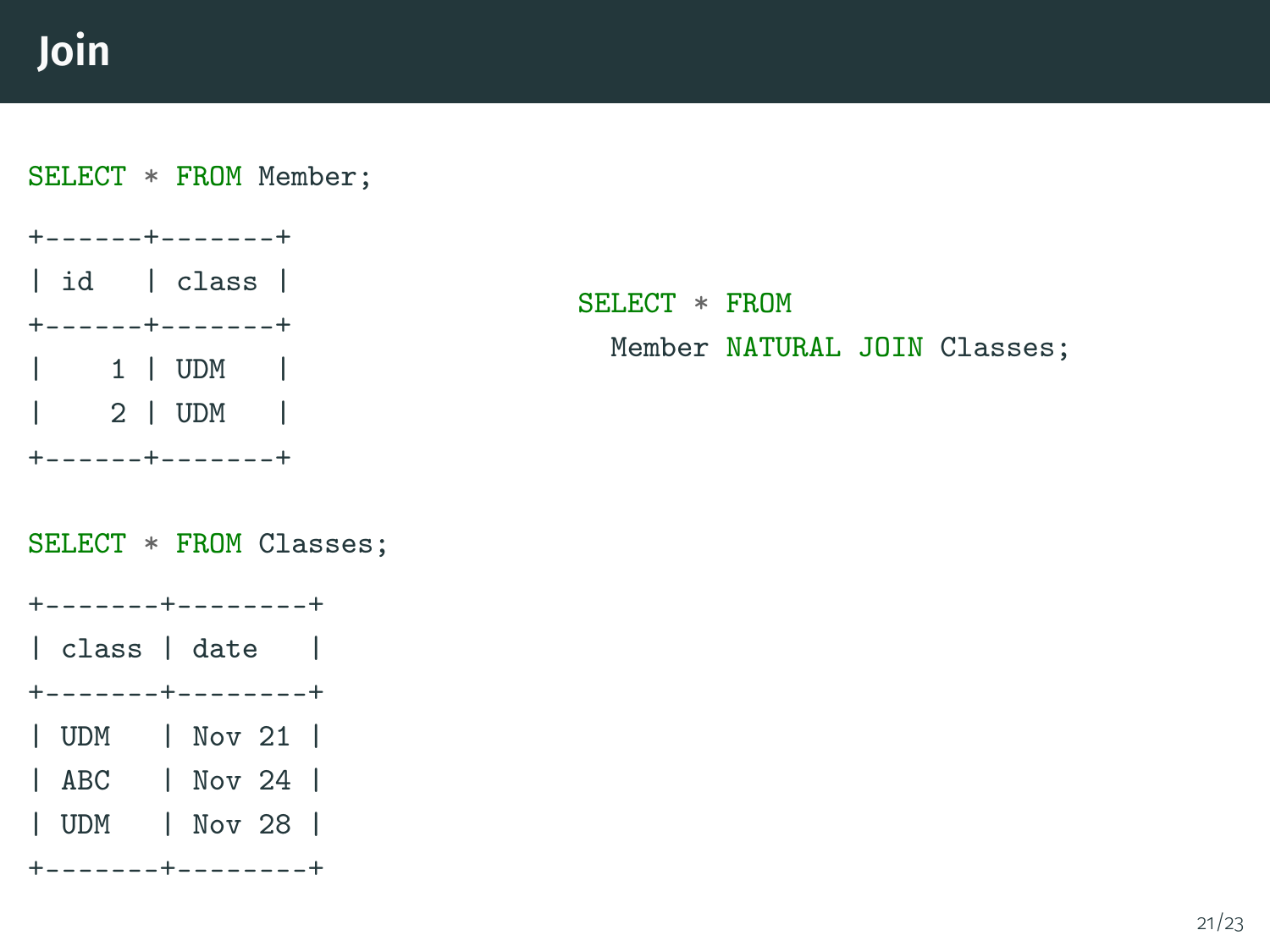## **Join**

SELECT \* FROM Member;

+------+-------+ | id | class | +------+-------+ 1 | UDM |  $\vert$  2 | UDM +------+-------+

SELECT \* FROM Classes;

+-------+--------+ | class | date | +-------+--------+ | UDM | Nov 21 |

| ABC | Nov 24 |

| UDM | Nov 28 |

+-------+--------+

SELECT \* FROM Member NATURAL JOIN Classes;

| +-------+------+--------+ |   |                   |  |  |            |  |
|---------------------------|---|-------------------|--|--|------------|--|
|                           |   | class   id   date |  |  |            |  |
| +-------+------+--------+ |   |                   |  |  |            |  |
| $ $ UDM $ $               |   |                   |  |  | 1   Nov 21 |  |
| $ $ UDM $ $               |   |                   |  |  | 2   Nov 21 |  |
| I UDM                     | I |                   |  |  | 1   Nov 28 |  |
| l udm                     | T |                   |  |  | 2   Nov 28 |  |
| +-------+------+--------+ |   |                   |  |  |            |  |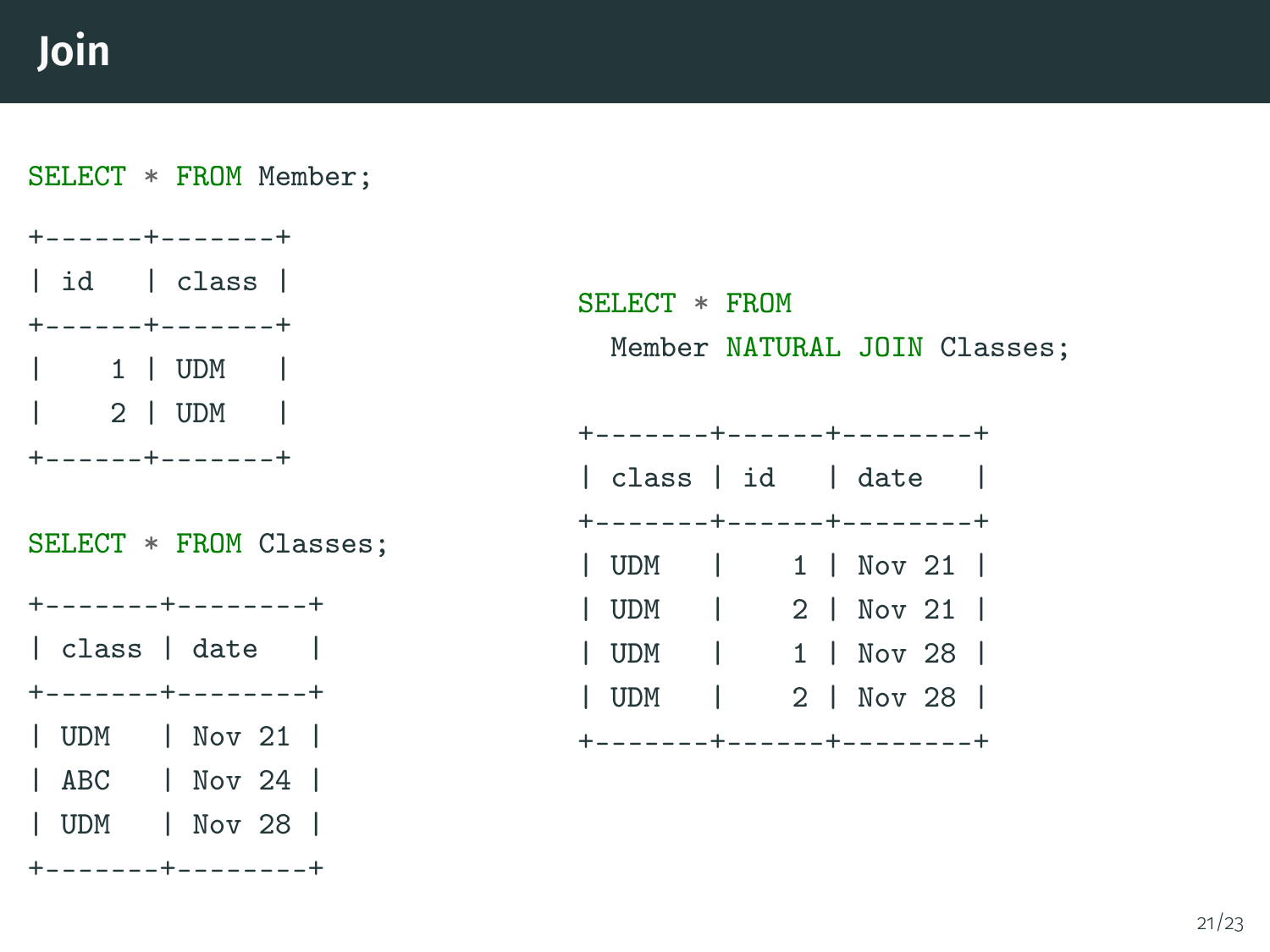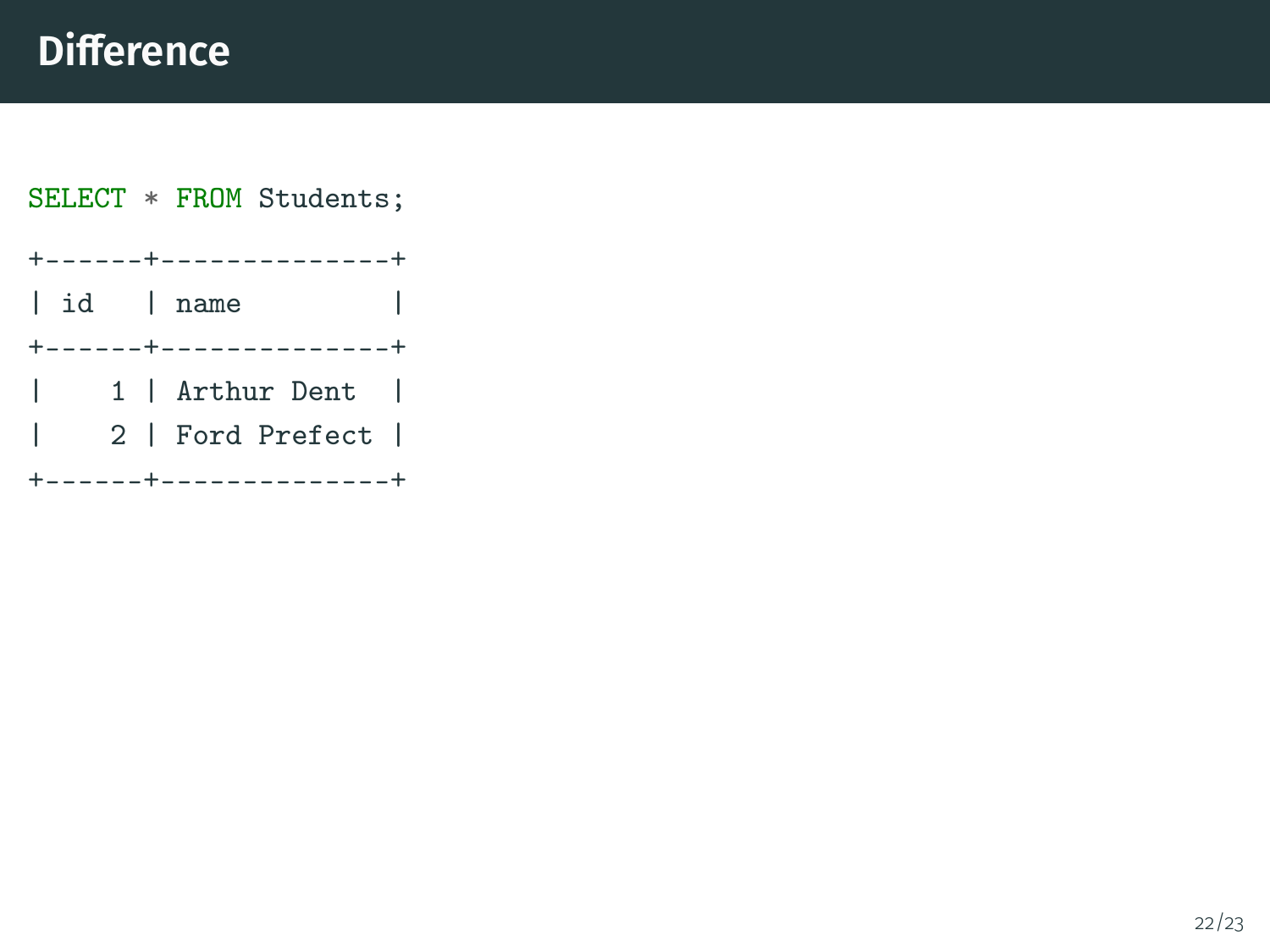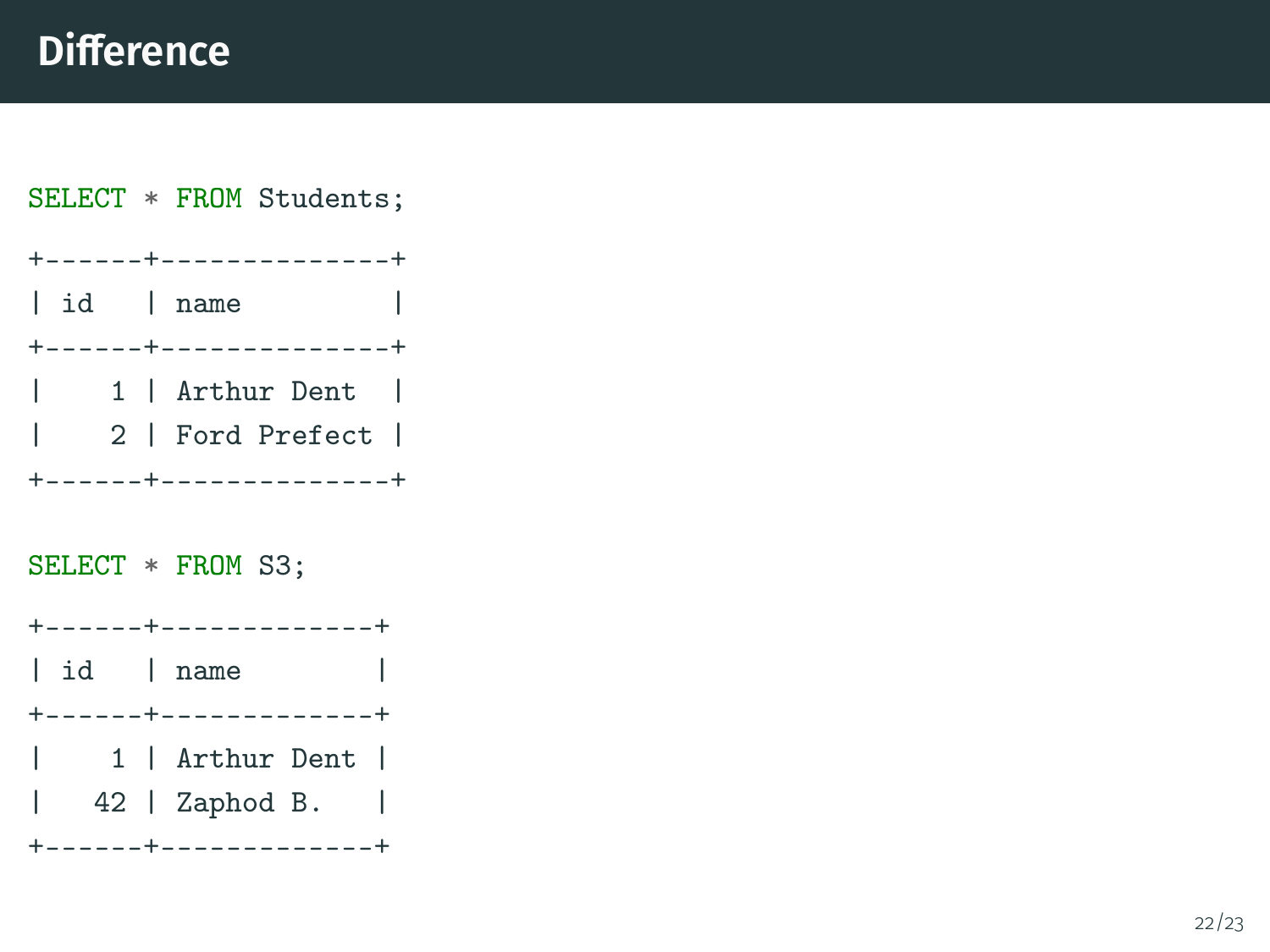

```
SELECT * FROM Students
WHERE (id, name) NOT IN
  (SELECT * FROM S3);
```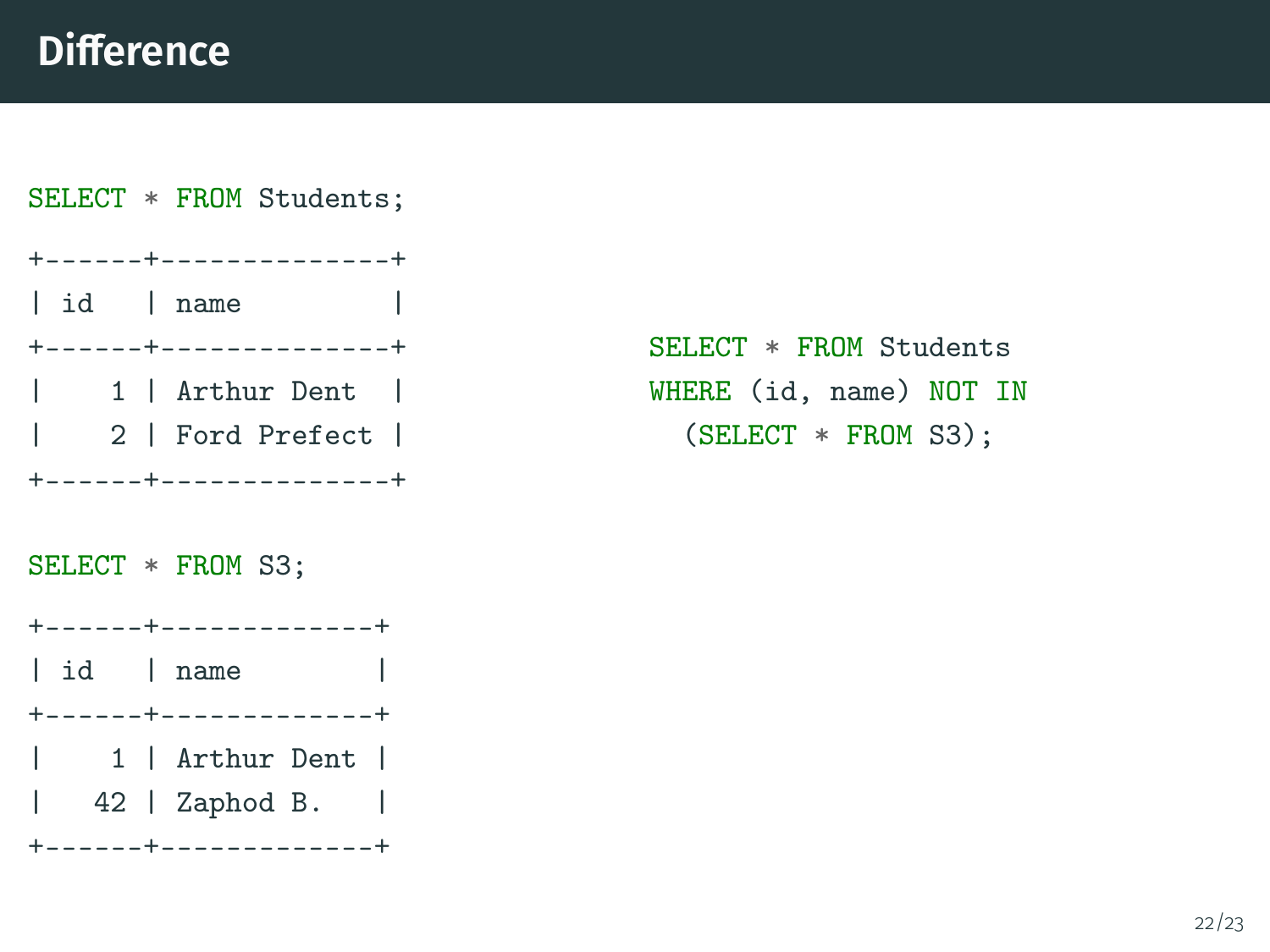

SELECT \* FROM Students WHERE (id, name) NOT IN (SELECT \* FROM S3);

|  |  |           | $+ - - - - - - + - - - - - - - - - - - - - - +$ |  |
|--|--|-----------|-------------------------------------------------|--|
|  |  | id   name |                                                 |  |
|  |  |           | $+ - - - - - - + - - - - - - - - - - - - - - +$ |  |
|  |  |           | 2   Ford Prefect                                |  |
|  |  |           | $+ - - - - - - + - - - - - - - - - - - - - - +$ |  |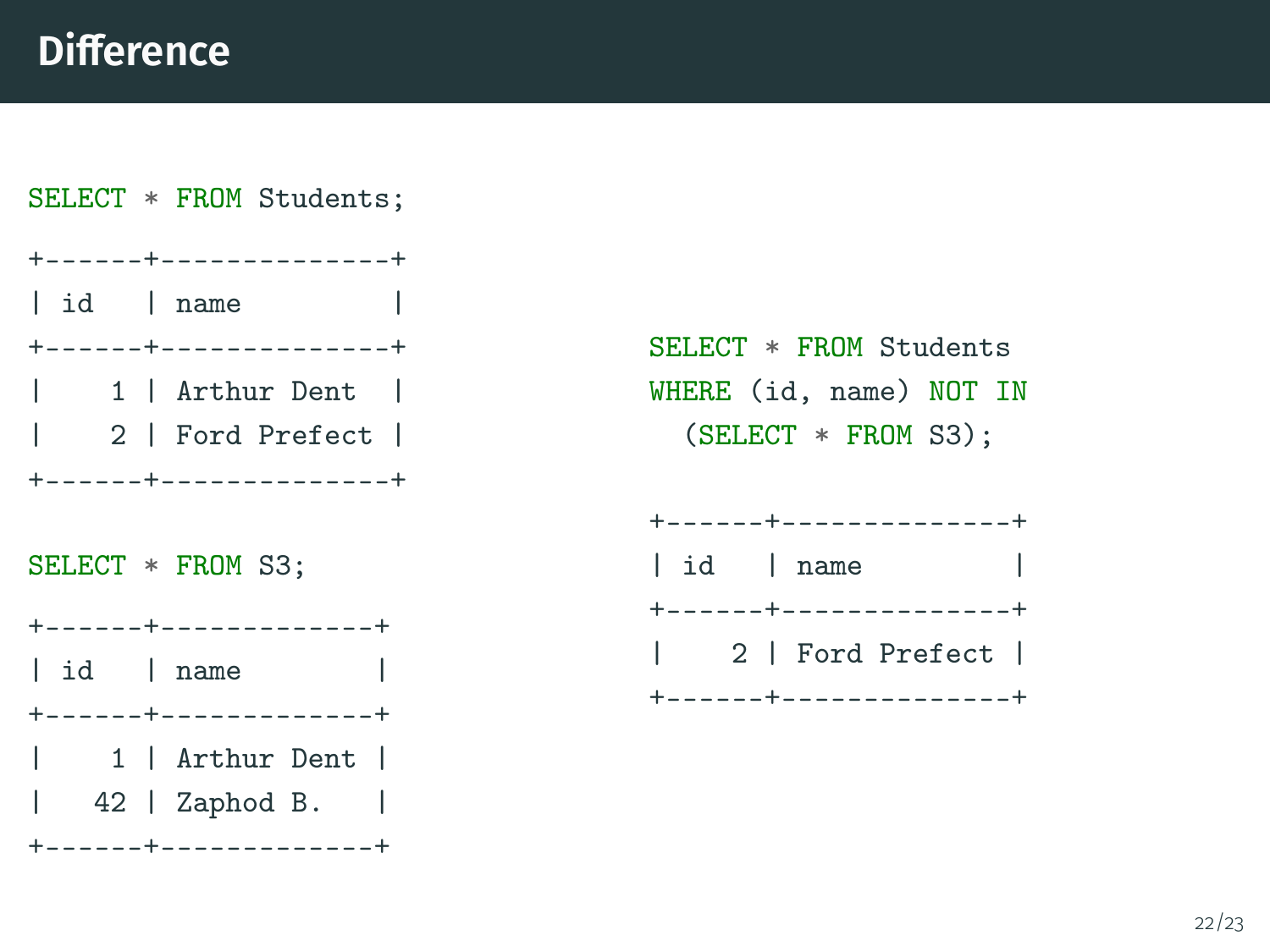## **Composing operations**

Our translation of:

SELECT \* FROM

Member NATURAL JOIN Classes;

can be *expressed* as: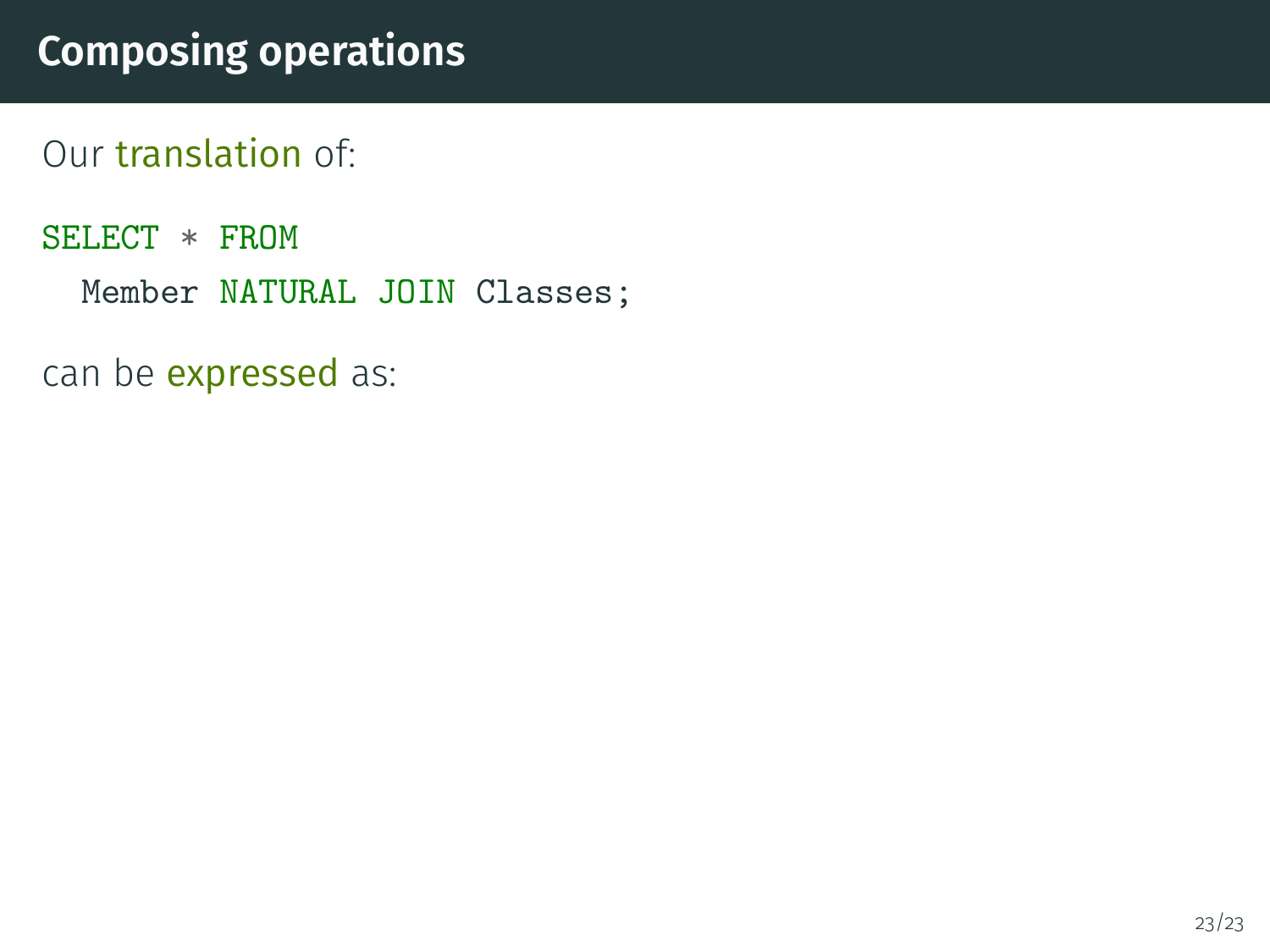```
Our translation of:
```

```
SELECT * FROM
  Member NATURAL JOIN Classes;
```

```
can be expressed as:
```

```
SELECT id, class, date FROM
  (SELECT * FROM
    (SELECT id, class AS class2 FROM Member) sub1,
    Classes
  ) sub2
```
WHERE class =  $class2$ ;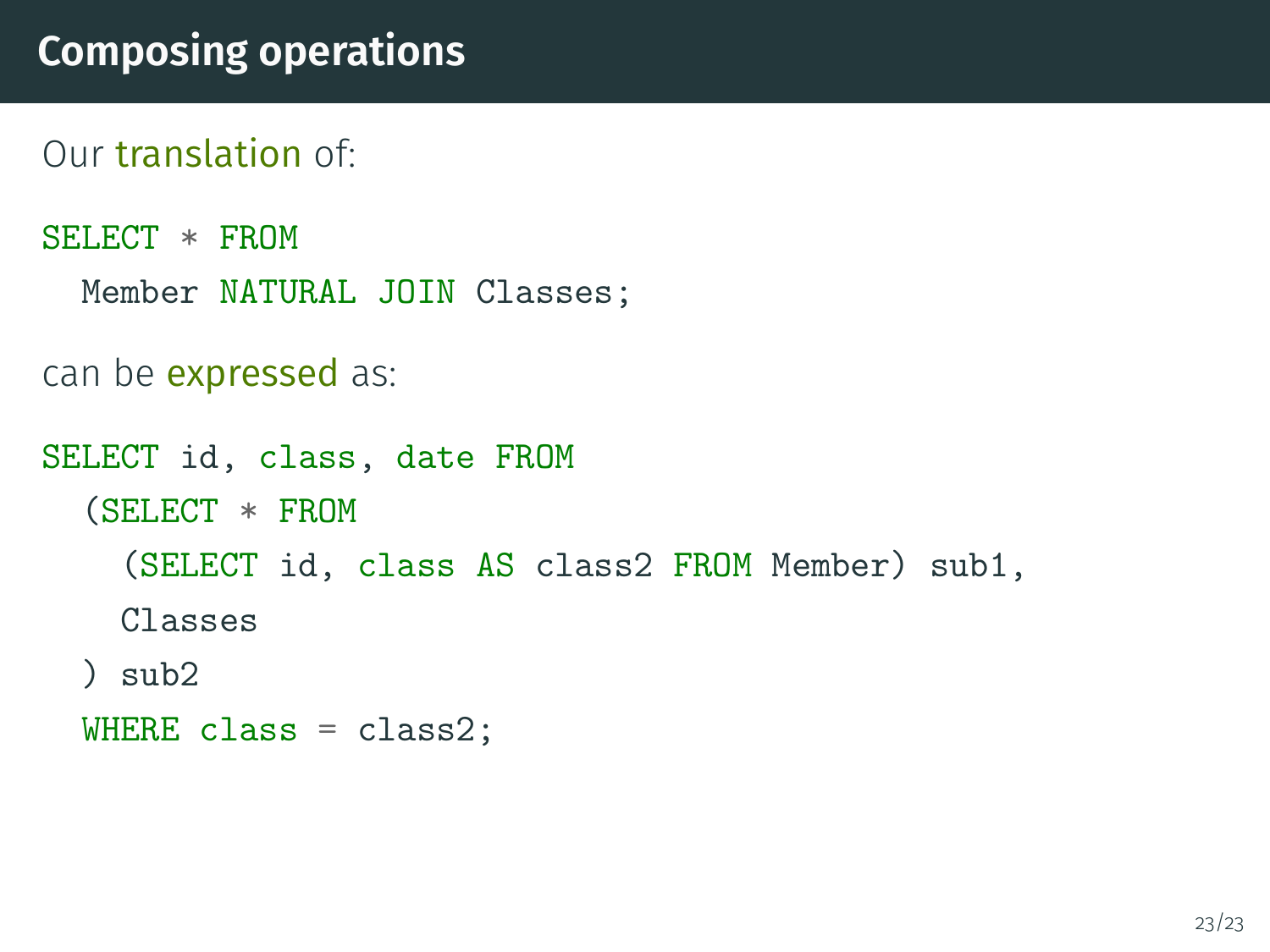```
Our translation of:
```

```
SELECT * FROM
  Member NATURAL JOIN Classes;
```

```
can be expressed as:
```

```
SELECT id, class, date FROM
  (SELECT * FROM
    (SELECT id, class AS class2 FROM Member) sub1,
    Classes
  ) sub2
  WHERE class = class2:
```

```
\rightarrow SQL can express the relational algebra
```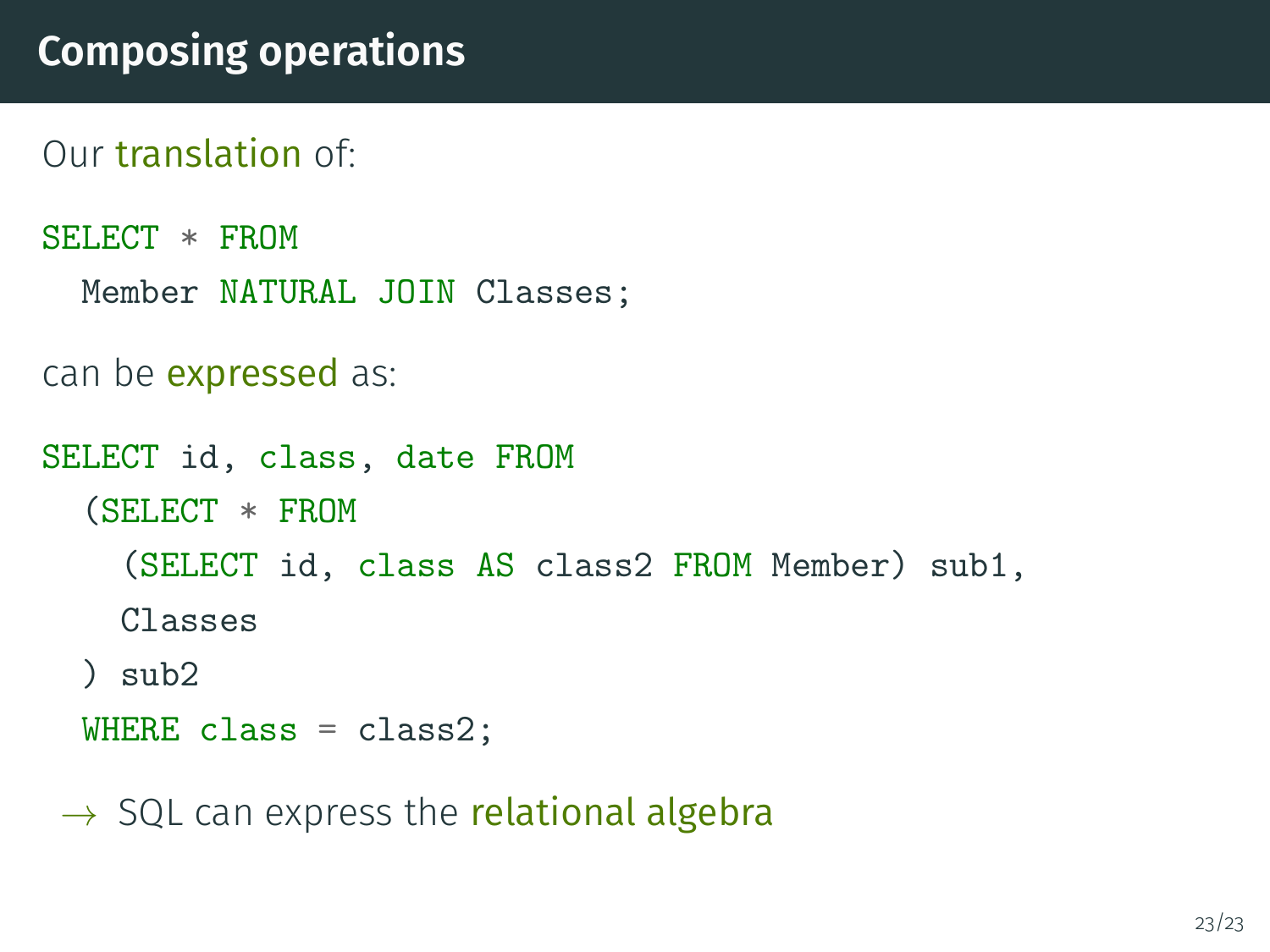```
Our translation of:
```

```
SELECT * FROM
  Member NATURAL JOIN Classes;
```

```
can be expressed as:
```

```
SELECT id, class, date FROM
  (SELECT * FROM
    (SELECT id, class AS class2 FROM Member) sub1,
    Classes
  ) sub2
  WHERE class = class2:
```

```
\rightarrow SQL can express the relational algebra
```
• ... but please, never write queries like this!